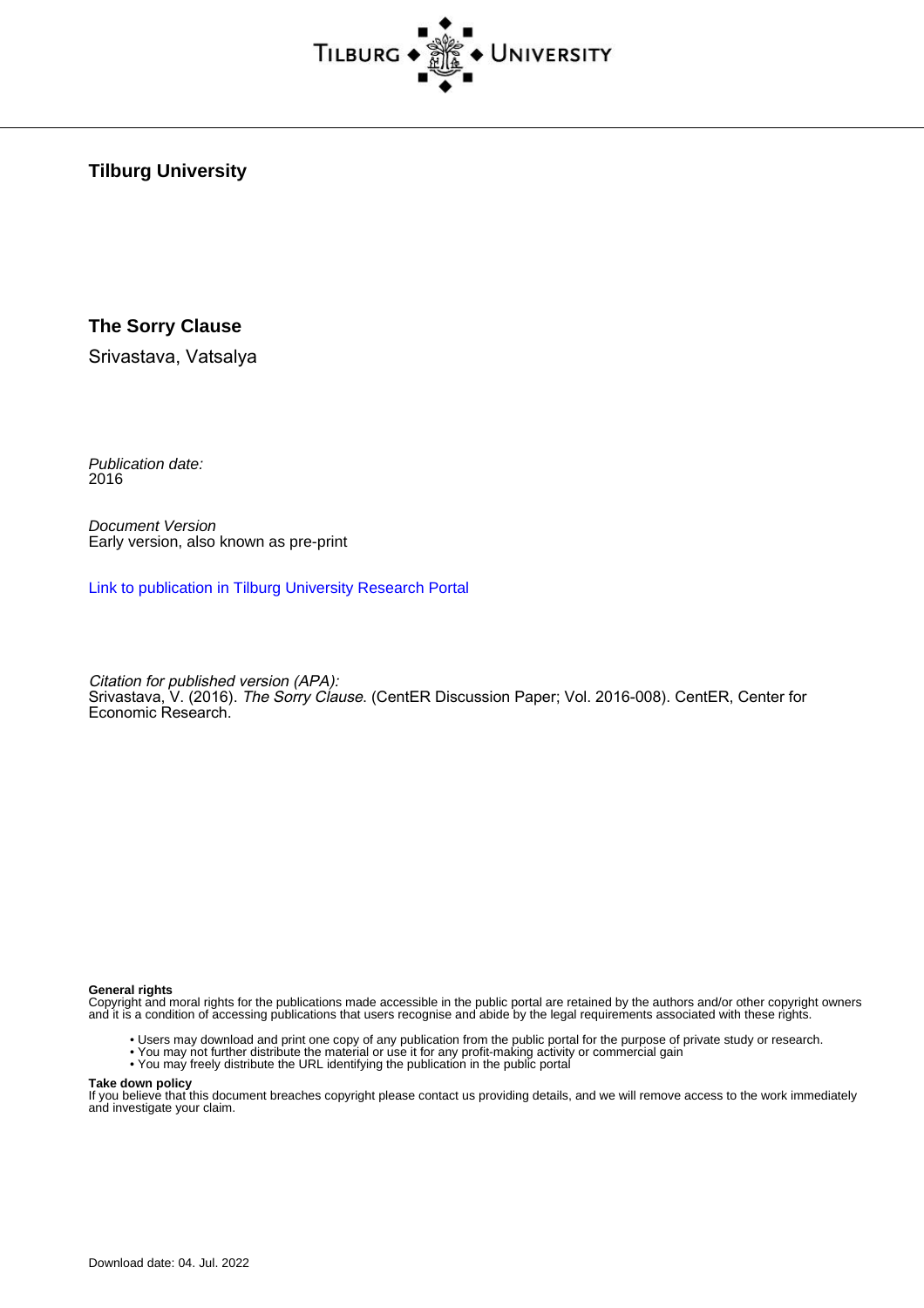



dper **ODI USSU** 

*THE SORRY CLAUSE*\_

by Vatsalya Srivastava

January 21, 2016

TILEC Discussion Paper No. 2016-004 CentER Discussion Paper No. 2016-008

ISSN 2213-9532 ISSN 2213-9419 http://ssrn.com/abstract=2737286



**Understanding Society**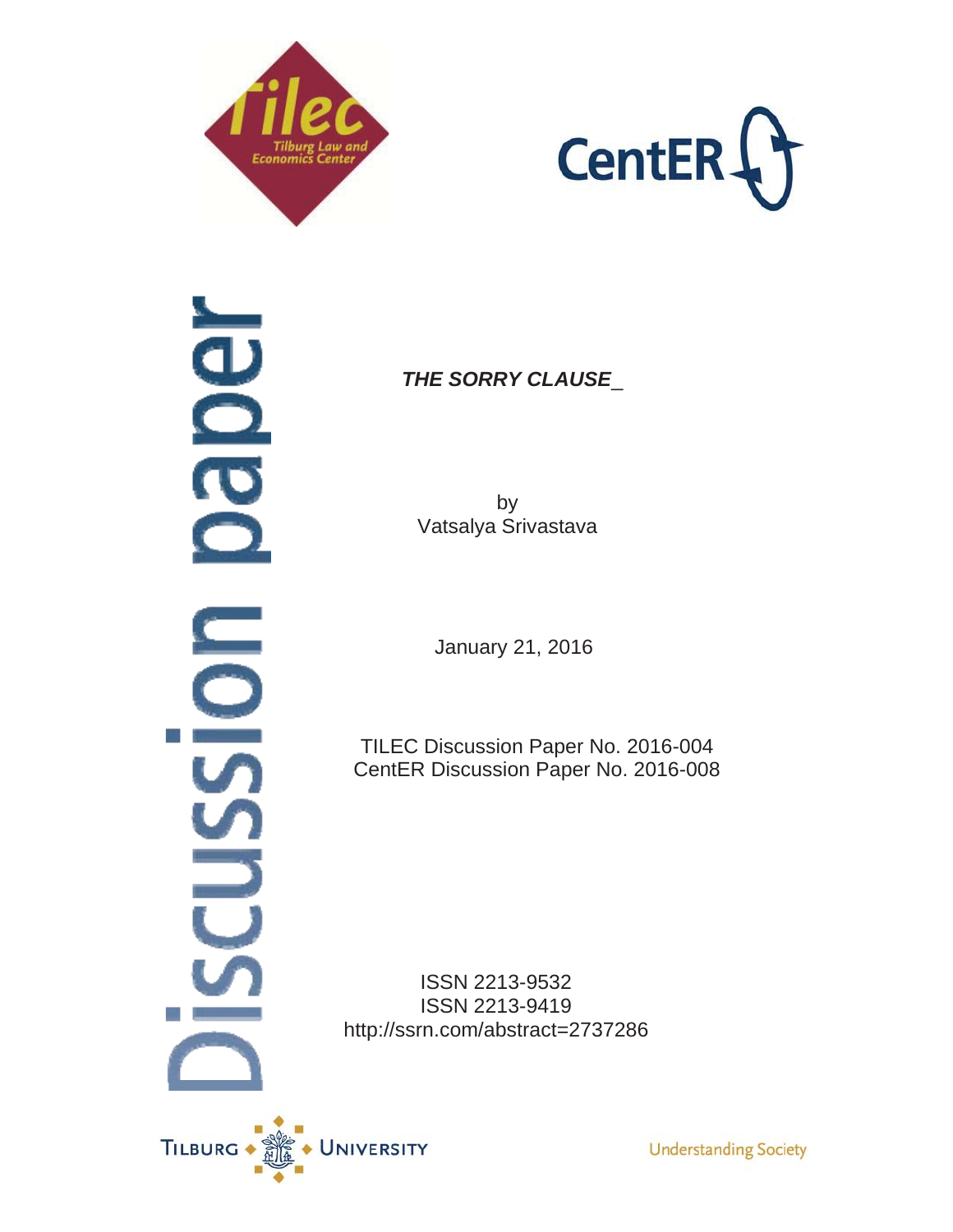# The Sorry Clause<sup>∗</sup>

Vatsalya Srivastava† Tilburg University, CentER, TILEC

January 21, 2016

#### **Abstract**

When players face uncertainty in choosing actions, undesirable outcomes cannot be avoided. Accidental defections caused by uncertainty, that does not depend on the level of care, require a mechanism to reconcile the players. This paper shows the existence of a *perfect sorry equilibrium* in a game of imperfect public monitoring. In the sorry equilibrium, costly apology is self-imposed in case of accidental defections, making private information public and allowing cooperation to resume. Cost of the apology required to sustain this equilibrium is calculated, the efficiency characteristics of the equilibrium evaluated and outcomes compared to those from other bilateral social governance mechanisms and formal legal systems. It is argued that with the possibility of accidental defections, other social mechanisms have limitations, while formal legal systems can generate perverse incentives. Therefore, apologies can serve as a useful economic governance institution.

Keywords: Apology, Sorry, Imperfect Public Monitoring, Uncertainty, Social Norms, Economic Governance, Legal Institutions, Courts, Incentives. JEL Classification: D08, K04, Z01.

<sup>∗</sup>I am grateful to Jens Pr¨ufer, Eric van Damme, Michael Powell, John Barkley Rosser, Jr., Mark Ramseyer, Alex Teytelboym, Avner Greif and all participants of ISNIE (2015, Harvard), ESNIE (2015, Corsica) and CLEEN (2015, Tilburg) conferences for their insightful comments and feedback. All errors are my own.

<sup>†</sup>CentER, TILEC, Tilburg University, P.O. Box 90153, 5000 LE Tilburg, The Netherlands; v.srivastava@uvt.nl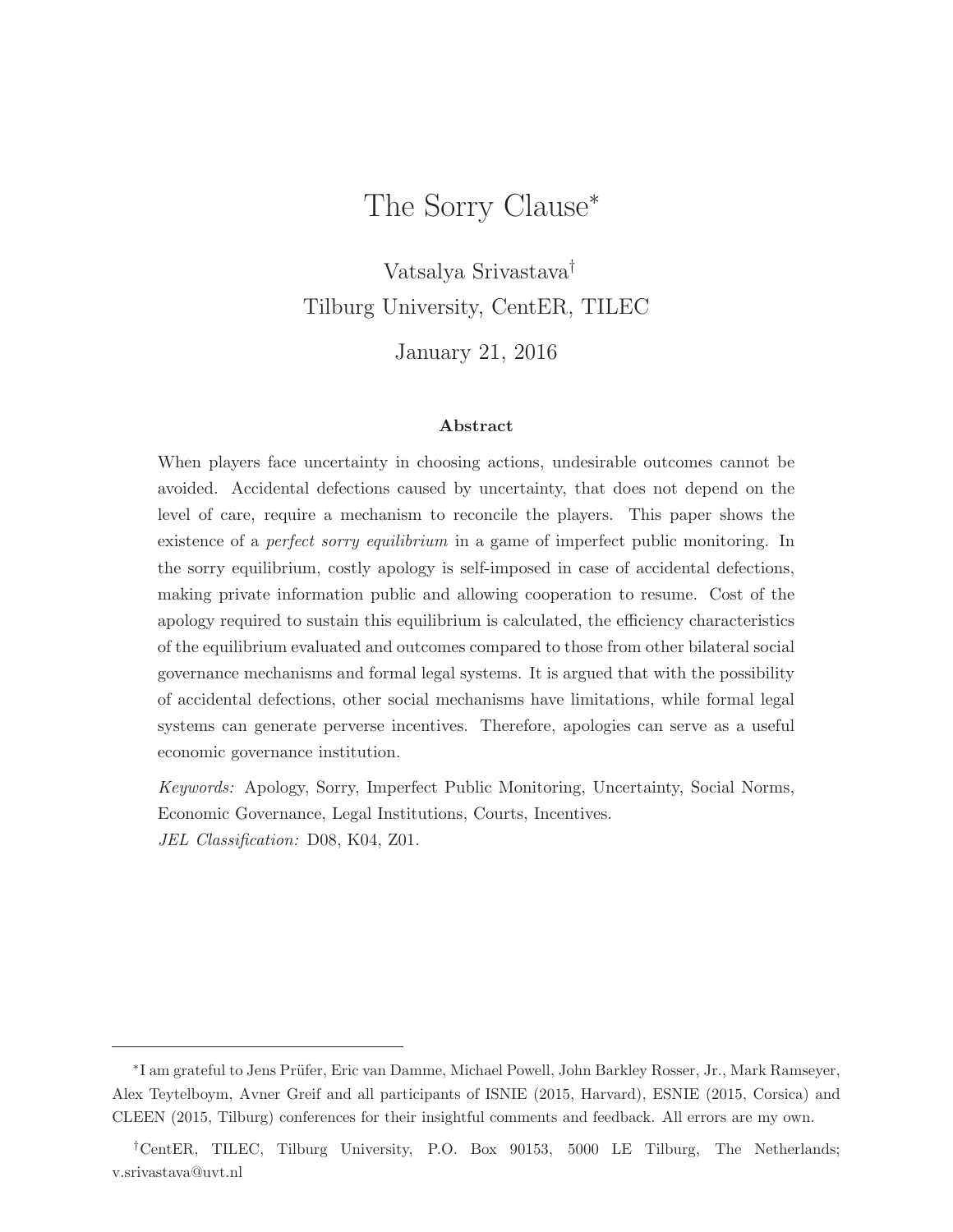## **1 Introduction**

The word sorry, is an almost universally acknowledged expression of apology. As a regretful acknowledgment of an offence or failure, it is used to express regret, seek forgiveness, reconcile differences and enable cooperation in the future in case of breach of a social contract. An apology is tendered in a multitude of different circumstance to mitigate ill-will and resolve conflicts: from individuals who bump into someone in a crowd, to national governments who have kidnapped aboriginal children in the past.  $\frac{1}{1}$  The concept of apology is time honoured and finds expression in many different cultures (Allen, 2006; Al-Zumor, 2011; Bar-Siman-Tov, 2003). If the wide variety of *Sorry greeting-cards* available were not evidence enough, there are firms now who apologise on behalf of their clients for a fee:

"Tianjin and the central city of  $X_i$  an now boast new, successful apology companies. And apology call-in shows on state radio have also started to appear . . . On behalf of clients, the apologisers write letters, deliver gifts and make explanations." <sup>2</sup>

The ubiquitous usage of apologies, its important role in society and complexities have been duly acknowledged and investigations have spawned a vast literature in a host of different disciplines. There is evidence for the role that apologies play in business (Folkes, 1984; Hearit, 1994; Abeler et al., 2010). A vast empirical literature in social and child psychology investigates the various aspects of apologies (Schlenker, 1980; Schlenker and Darby, 1981; Darby and Schlenker, 1982; Ohtsubo and Watanabe, 2009; Ohtsubo et al., 2012) and its impact on forgiveness and justice (Witvliet et al., 2008; Wallace et al., 2008). Other fields of study like linguistics (Cohen, A. D., Olshtain, 1985; Reiter, 2000), history (Trouillot, 2000; Gibney, 2008) and politics (Lind, 2011; Nytagodien and Neal, 2004) have also explored the effect of apologies. Economic experiments have also been used to verify the efficacy of apologies in repairing damaged reputation and enabling reconciliation (Fischbacher and Utikal, 2013; Ho, 2012).

In a departure from the positive exploration and documentation of apologies in other subjects, the legal literature has taken a normative stand of calling for a greater role for apologies in the judicial system of the U.S.A (Wagatsuma and Rosett, 1986; Shuman, 2000; Petrucci, 2002). The virtues of apologies have been evaluated and extolled in keeping down crime and recidivism rates (Haley, 1982, 1995, 1998; Robbennolt, 2003). Its role in providing cathartic relief to affected parties in wide variety of cases including, medical malpractice (Keeva, 1999), divorce (Schneider, 2000) and civil rights abuse (White, 2005), has also been found to be positive. These studies posit apology as a redressal mechanism outside the

<sup>1</sup>https://www.aadnc-aandc.gc.ca/eng/1100100015644/1100100015649

<sup>2</sup>http://www.nytimes.com/2001/01/03/world/tianjin-journal-for-a-fee-this-chinese-firmwill-beg-pardon-for-anyone.html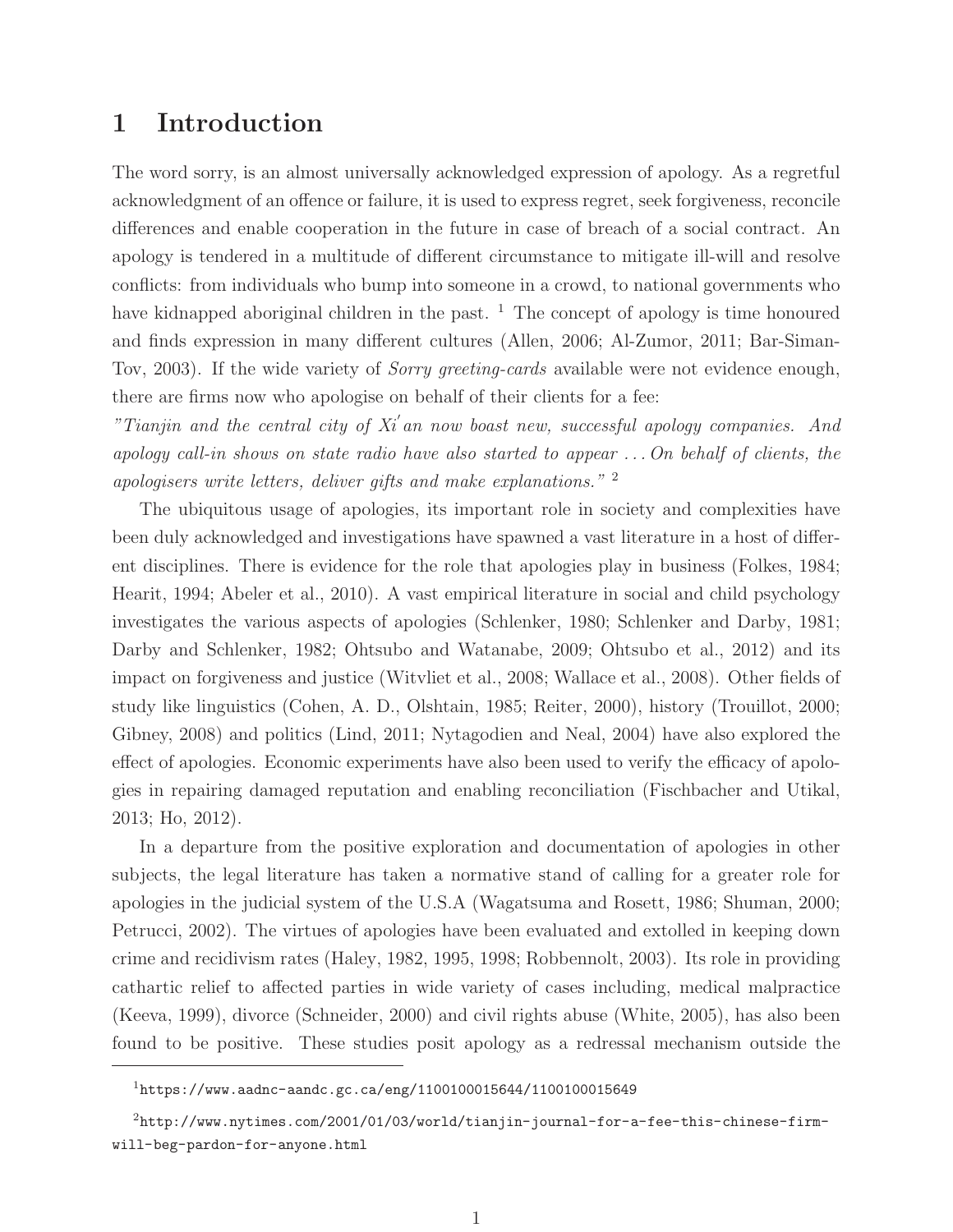formal judicial process. Their argument being that the justice system stands to benefit from the restorative, conciliatory effects that apologies engender if they are incorporated into the judicial process.

Nonetheless, despite its pervasiveness in society, offering an apology or determining when or how much to apologise is no simple matter:

On May 7, 1999, during the NATO bombing of Yugoslavia, five US guided bombs hit the People's Republic of China embassy in the Belgrade district of New Belgrade, killing three Chinese reporters and outraging the public. President Clinton promptly expressed deep regrets and tendered an apology. However, the apology was dismissed as being too casual, delivered while Mr. Clinton was outdoors and wearing a polo shirt. The claim of much of the Chinese media was that "it was not really an apology at all." (Stamato, 2008)

The efficacy of an apology, seems to be determined by norms that are also likely to provide a measure of their sincerity. The economic literature on social norms maintains that formal legal institutions are not indispensable to covenants of cooperation (that enable productive economic activities) (Ostrom et al., 1992; Ostrom, 2000; Posner, 1997). The norms that allow for such cooperation, reflect a social contract, an implicit agreement among the members of a society. There is plethora of evidence supporting the role of apology in governing interaction and maintaining social organisation, making it one such social contract and an therefore, an instrument of economic governance.

This paper is an attempt to analyse apologies as a social norm. A game-theoretic framework, of imperfect public monitoring, is used to rationalise the existence and usage of apologies. The questions that structure this analysis are: What in the nature of socio-economic interactions necessitates the need for apology? Is apology an equilibrium outcome? What is the cost of such an apology? What are the characteristics of such an equilibrium? How do the welfare outcomes compare to that in other modes of community governance, like ostracising defaulting members? What are some of the additional constraints that courts face compared to apologies? In answering these questions, this paper contributes to the literature on imperfect public monitoring games by establishing the existence of a sorry equilibrium. In a sorry equilibrium, while the equilibrium strategy is not public  $3$ , a costly apology allows private information to be made public. It also contributes to the legal discussion on apologies by providing a more rigorous analytical framework which enables delineation of the trade-offs inherent in the use of apologies, along with inferences about the limitations of other governance mechanisms.

The remainder of the paper is organised as follows. In the next section, some of the empirical facts that have led to legal scholars emphasising the role of apologies are presented. In section 3 the relevant extant literature on social interaction and economic governance

<sup>&</sup>lt;sup>3</sup>It conditions on private information.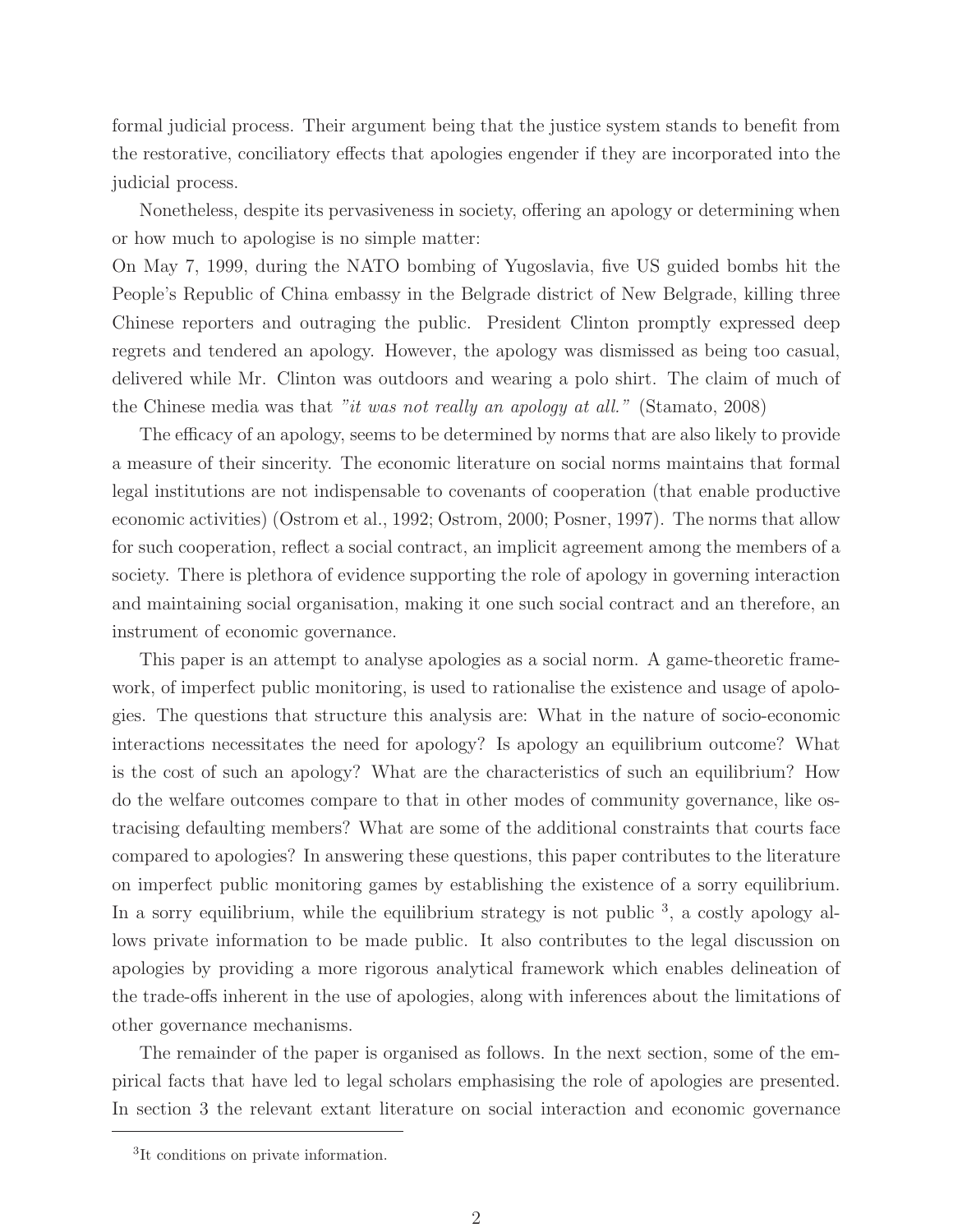is reviewed while the characteristics of apologies are identified. The model is outlined in Section 4; laying out all the assumptions. In section 5 the equilibrium strategy is proposed and it is shown that it constitutes an equilibrium; cost of apology in equilibrium and some comparative statics are discussed. In section 6, some characteristics of the sorry equilibrium are shown. The welfare outcomes of different community enforcement mechanisms are compared to apologies in Section 7. In section 8 a model of formal court governance is outlined, its limitations identified and some policy suggestions are made. Section 9 concludes by summarising the results and making suggestions for future research.

## **2 USA, India and Japan**

The criminal justice system in the United States of America has 6.94 million people or 1 in every 35 American adults under its purview, of which approximately 2 million are incarcerated (Glaze and Herberman, 2012). In fact, the U.S is next only to Seychelles in its prison population rate. <sup>4</sup> These statistics are staggering, but the socio-political impact of high incarceration rates and the huge burden they put on the taxpayer notwithstanding, these number do not reflect the full scale and scope of the impact that the legal system has on the economy at large. <sup>5</sup> The tort system in the US has also been under attack for being costly and inefficient(Shuman, 2000). While some claim that it lets corporations get away with huge excesses, others claim that it imposes too high a cost on businesses (Krauss, 2012).

In particular, American courts have gained notoriety in their handling of "second-order law": class actions, sexual harassment claims, or medical malpractice (Ramseyer and Rasmusen, 2010). <sup>6</sup> Their penchant for awarding large punitive damages in many high profile cases is well documented (Wagatsuma and Rosett, 1986; Ramseyer and Rasmusen, 2010). The unpredictability that stems from such cases can have major repercussions for the economy: "They can profoundly affect the social relations and economic structure within a coun-

<sup>6</sup>The authors distinguish between first-order law and second order law. In this classification first order law is pertains to the typical disputes over automobile accidents and contract claims.

<sup>4</sup>Number of people incarcerated per capita: http://www.prisonstudies.org/highest-to-lowest/ prison\_population\_rate?field\_region\_taxonomy\_tid=All.

<sup>&</sup>lt;sup>5</sup>There are also major concerns about the composition of prison population. In 2006, about 60 percent of jail inmates reported having had symptoms of a mental health disorder in the twelve months prior to their imprisonment (James and Glaze, 2006). There are other long term impacts of imprisonment. Many people are returned to jail for non-payment of fines and fees (Evans, 2014). According to another study, individuals who do manage to find work after release earn less on average than their counterparts who have never been incarcerated. Among formerly incarcerated men in the study, 'two-thirds of whom were employed before being incarcerated' hourly wages decreased by 11 percent, annual employment by nine weeks, and annual earnings by 40 percent as a result of time spent in jail or prison (Western and Pettit, 2010).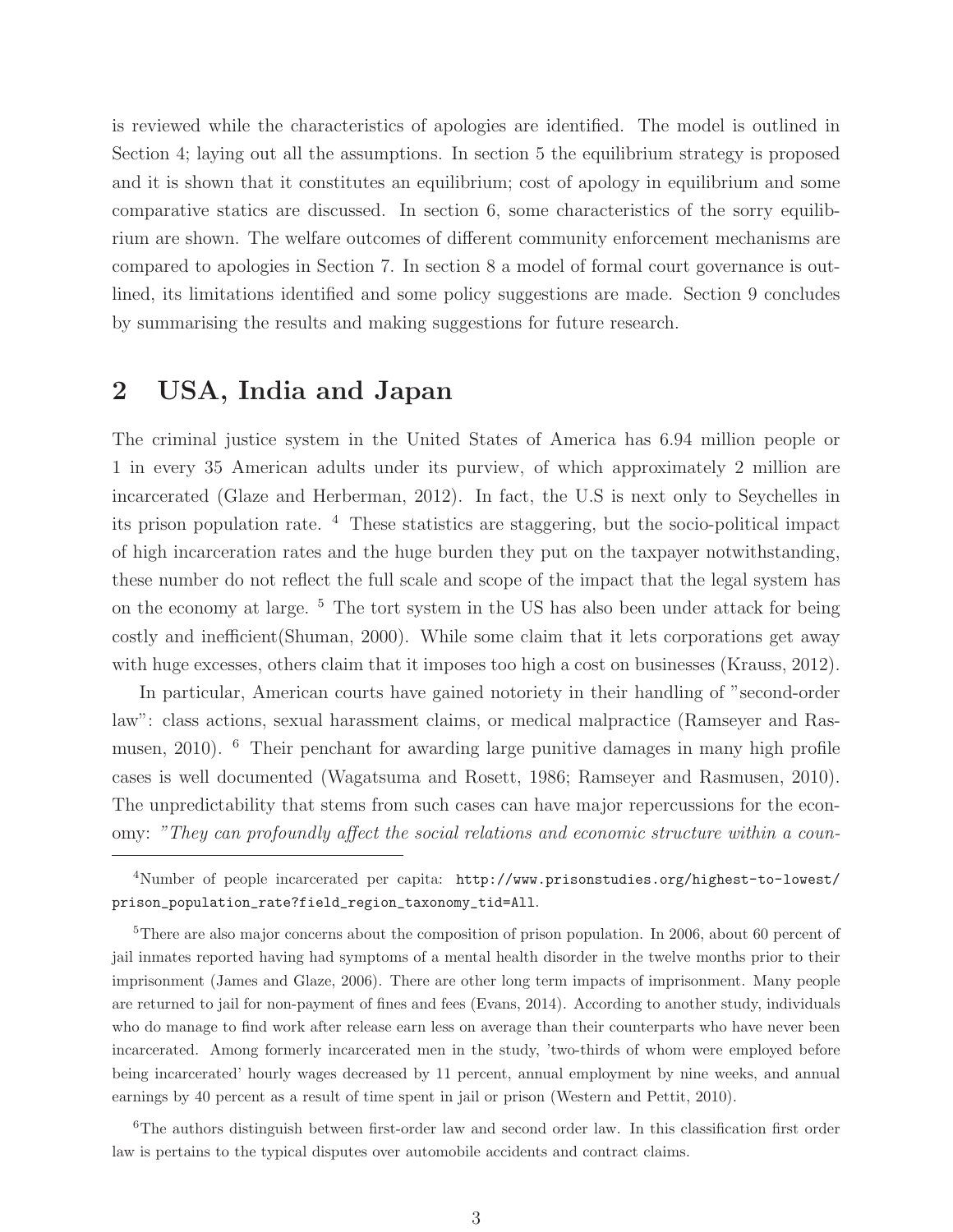try, but not because they are common or because they protect property rights. They affect social relations and economic structure because despite their scarcity they discourage investment and cause firms to take precautions of little social value."(Ramseyer and Rasmusen, 2010, p. 6)

The Indian Judicial System, servicing the world's second most populous country is another massive legal institution. There are about 20 million pending cases in lower courts and 3.2 million such cases in the high courts (Hazra and Micevska, 2004). More recent estimates put the total number closer to 30 million.<sup>7</sup> 70% of the incarcerated population is under-trial and many for those awaiting trials have been in jail longer than a formal sentence would have required them to be (Krishnan and Raj Kumar, 2010). The costs of such a logjam in the courts, both social and economic, are so large that while often spoken of, hardly any comprehensive and reliable estimates are available.

In India, the limited capacity of the legal system is a binding constraint on the number of cases that can be handled by the courts. In the US, a relatively more efficient legal system with a propensity to grant multi-million dollar damages and commit people to supervision has probably created perverse incentives whereby, it is individually rational for citizens to access the courts even when it is not socially optimal to do so. <sup>8</sup>

The nature of the problems facing the legal systems of the two countries and their sources are disparate, but it is apparent that both the systems require improvements. In contrast to the U.S and India, in the Japanese legal system the attitude of the accused and their willingness to apologise and confess is crucial to the decision of whether to prosecute or not (Haley, 1982; Stephens, 2008). In fact, relying on the willingness of the accused to apologise after the offence, at one time in Japan "33% of all cases involving non-traffic related offences were suspended by the prosecution" (Haley, 1982, p.271). Further, even when prosecution did proceed and the defendant was found guilty, the court suspended jail sentences in more than two-thirds of such cases. Apology is therefore used in the Japanese legal system as an informal sanction which reduces the likelihood that a dispute will be taken to court (Haley, 1998).

The Japanese legal system provides a great example of apologies being effective in a wide-variety of scenarios; resolving disputes and fostering less acrimonious attitudes. It has also been associated with the low crime and recidivism rates in Japan (Haley, 1998). But lest the case of Japan be considered an isolated cultural anomaly, there are other examples from all over the world. In the U.S., evidence from a study on settlement offers at the time

<sup>7</sup>http://timesofindia.indiatimes.com/india/Courts-will-take-320-years-to-clear-backlogcases-Justice-Rao/articleshow/5651782.cms.

 $8$ Optimal here refers to social optimal where (marginal cost)=(marginal benefit) given the law and institutional capacity. This is not to deny the role of supply side activities in altering the optimal level.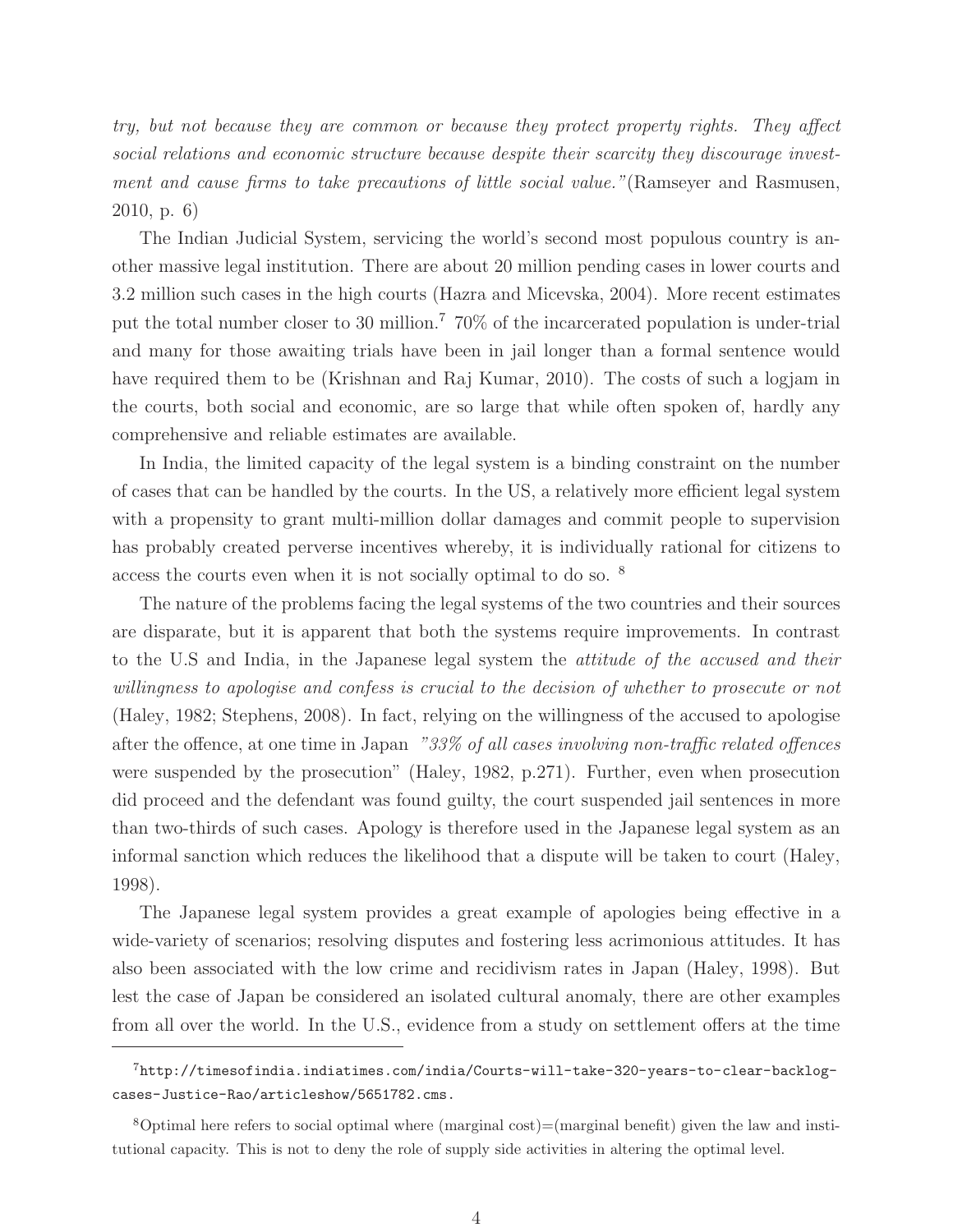of an accident indicates the relevance of apologies. 73% of the respondents would accept the settlement offered if a full apology was tendered compared to 52% when no apology was offered (Robbennolt, 2003). Since 1989, community conferences in New Zealand have dealt with more than half of the juvenile offenders in an alternative system that relies on getting the victim and the offender to meet and utilises apologies for dispute resolution and victim rehabilitation (Scheff, 1998). In Australia the same system is used for both adult and juvenile crimes. In fact, it is claimed that tort plaintiffs often profess that what they really wanted was an apology and brought a suit only when it was not forthcoming (Shuman, 2000).

# **3 Characterising Apology**

The existence of pro-social preferences, norms and social enforcement mechanisms (replying on monitoring and punishments) can allow bi-lateral or multi-lateral interactions to overcome the problems inherent in social dilemmas (Abreu, 1988; Greif, 1993; Sobel, 2006; Dixit, 2009). The mechanism that allows for sustained cooperation in such a setting has usually been modelled in the literature as self-reinforcing equilibria, made possible by repeated interactions between agents <sup>9</sup>. In such models of cooperation without external enforcement, the punishment never gets played out in the equilibrium, the threat exists merely to ensure that players cooperate in equilibrium. This is also true for the role of legal sanctions in law and economics literature, where sanctions are usually put in place to deter cheating (Hermalin et al., 2007).

The equilibrium outcomes of such models, however, are at odds with observations of the day-to-day usage of apologies. They are used rather frequently, both in long-standing relationships as well as in interactions with comparative strangers. The first 2 unique characteristics of an apology that distinguish it from other forms of social enforcement:

(1) The frequent usage of apologies suggests that it constitutes an equilibrium outcome and is not to be relegated to the off-equilibrium path to merely act as deterrence.

(2) In order for apologies to be an equilibrium outcome there must be scope for failures/offences in equilibrium. Moreover given the usage of apologies in a wide-variety of circumstances, the cause of such failures must be sufficiently general to find manifestation in many different types of events.

Studies in social psychology posit that an apology is a plea for the offended to not take a negative event as representative of the intentions and character of the offender (Schlenker and Darby, 1981; Schlenker, 1980; Darby and Schlenker, 1982).

(3) An apology is an attempt to establish a lack of intent on part of the offending party,

<sup>9</sup>In situations where reputations are important, case specific ex-post arrangements (Bull, 1987) in finitely repeated interactions can also lead to cooperative outcomes.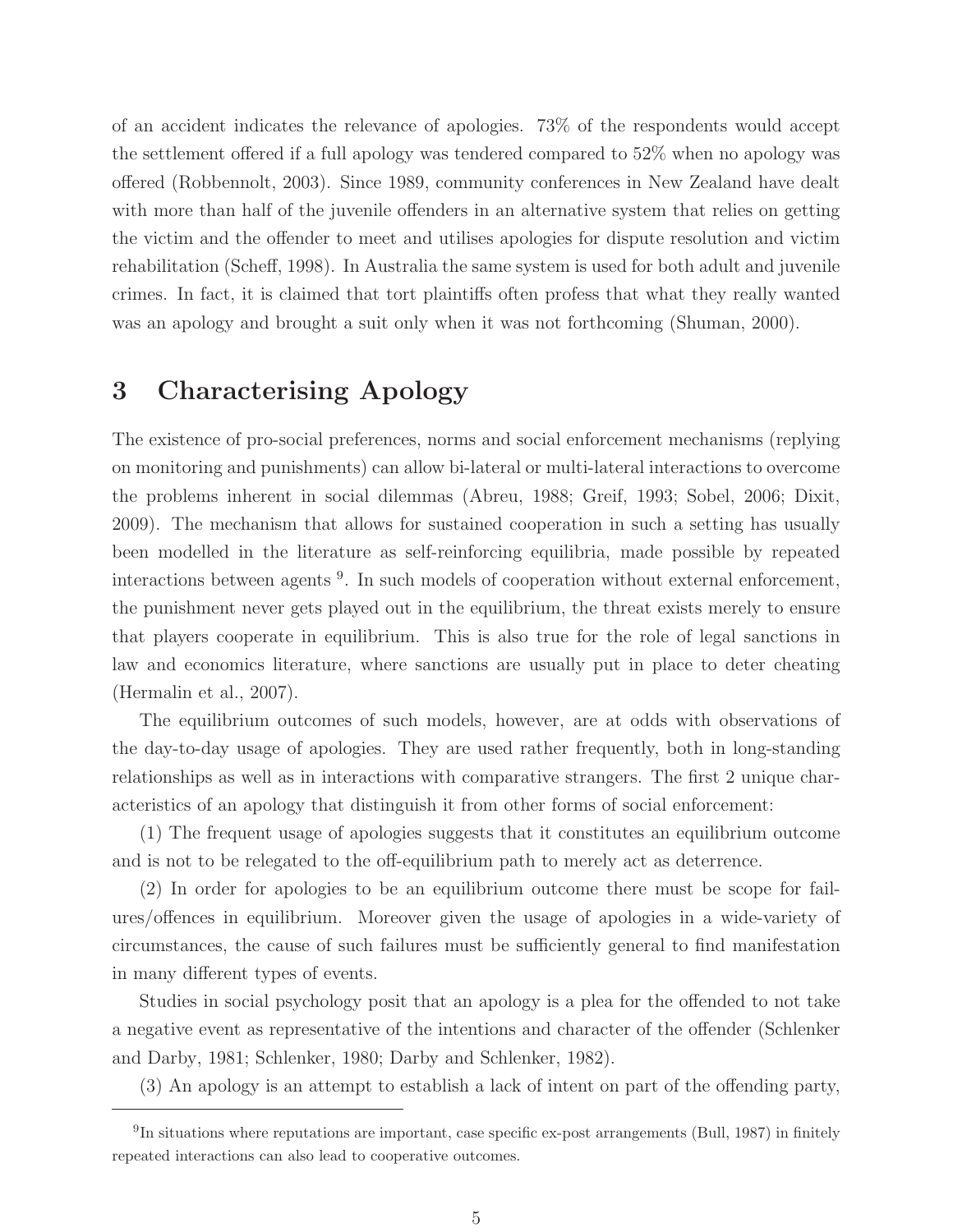along with being an acknowledgment of harm or offence caused. So, while the harm caused is not disputed, the contention is that any such harm was accidental and not the result of an intentional action. There must therefore be a separation in intent and outcome in the game.

The possibility of allowing for *mistakes* in selection of actions to explain the need for apologies has already been explored in the literature (Fischbacher and Utikal, 2013). It has been shown that in an experimental setting, players use apologies if their intentions cannot be easily inferred. In such situations, the evidence shows that "An apology is a strong and cheap device to restore social or economic relationships that have been disturbed" (Fischbacher and Utikal, 2013). However, this particular attempt at explaining the usage of apologies relies on players having other regarding preferences. Such an approach requires additional assumptions about preferences and limits the possibility of exploring why such preferences might have been socialised in the first place. <sup>10</sup>

The *separation of intent and outcome* has been also been treated in a more general setting in the economics literature, as games of imperfect public monitoring (Rubinstein, 1979; Fudenberg and Maskin, 1986; Fudenberg et al., 1994). This literature does not rely on additional behavioural assumptions; instead the offended player is responsible for statistically distinguishing between an accidental offence and a deliberate one. There are however limitations to the solutions provided to the problem of accidental defection in this literature. The complications of statistical identification aside, the equilibria proposed either rely on mixed strategies (strategies are not specified, instead, payoffs that can be generated by some mixed strategies are the focus) (Fudenberg and Maskin, 1986; Fudenberg et al., 1994) or players who do not discount (Rubinstein, 1979).

An apology is fundamentally different from these approaches; it requires the offending player to take on the burden of resolution. Apologies, in most social conventions can only be offered, not taken. This implies that an apology is a self-imposed sanction. As an apology must be offered, the offending player can condition his actions on private information. An apology therefore, may be offered only when the player knows that the offence was not deliberate. <sup>11</sup> This is a departure from public strategies hitherto used in games of imperfect monitoring.

(4) A village elder can order it or friends can goad for it, but eventually an apology has to be offered by the offender to the offended. This distinguishes it from more conventional punishment that can be met out by some authority or an outside agent. In fact, an apology has a redeeming quality built into it. This characteristic is most visible in a social dictum

 $10$ Therefore it is instructive to identify the usefulness of apologies without pro-social preferences that support its usage.

 $11$ In fact, it has been shown that apologising after a deliberate offence can often make the situation worse (Fischbacher and Utikal, 2013; Struthers et al., 2008).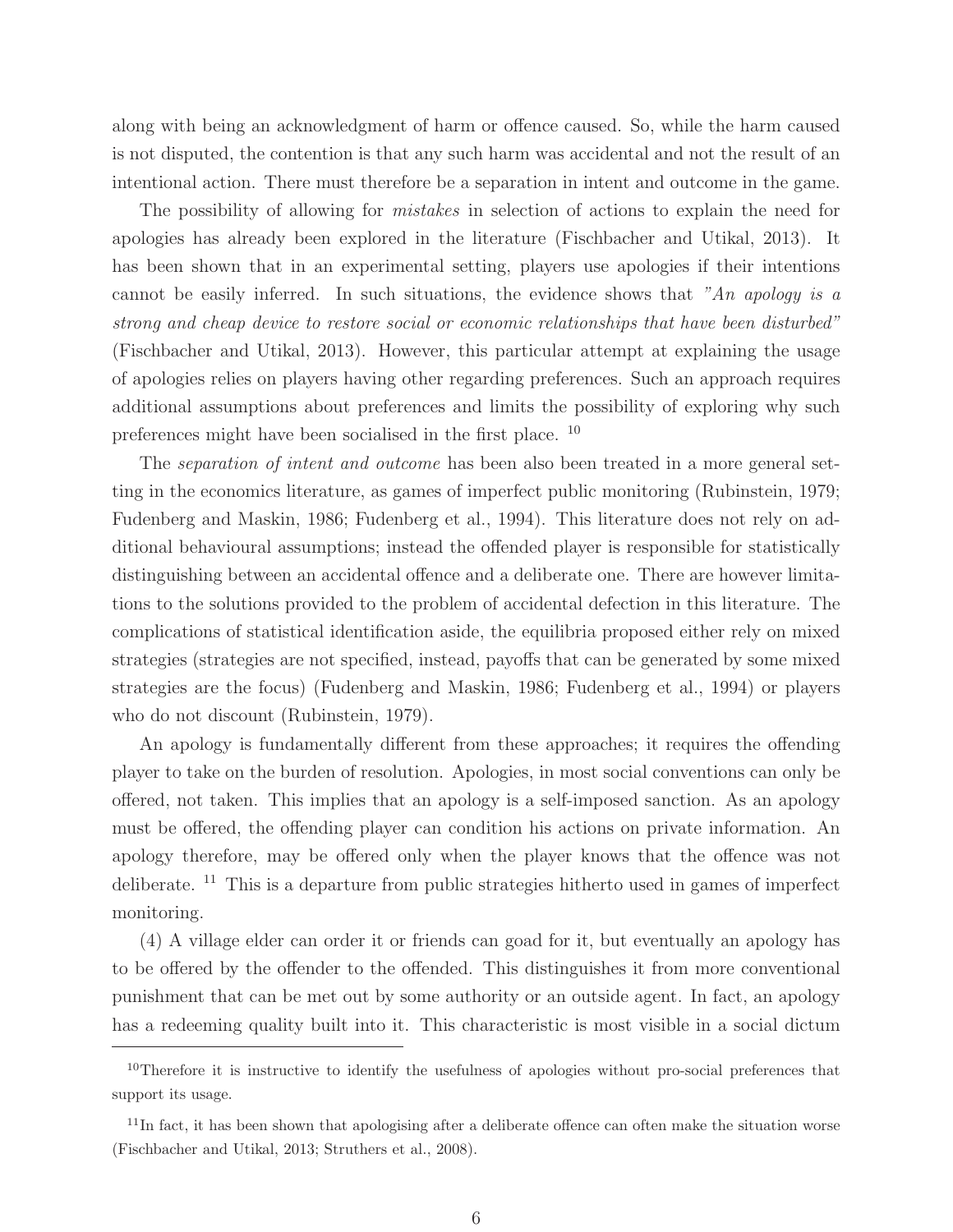regarding apology that emphasises the need to feel sorry, when an apology is offered.

This need to feel sorry can be understood as the cost that needs to be incurred for the apology to serve its purpose.

(5) Apologising is costly. This observation while not self-evident is a critical one. An apology performs the purpose of placating the affected player. If there was no cost attached to apologising, the party causing the harm could always apologise and consequently there is no reason why the affected party should take any apology seriously. So there must be some psychological, social or even monetary costs attached to apologising. This argument is akin to claiming, that in general, apologising is not cheap talk.

This is not to deny that in certain cases, apologies may well be cheap talk. However, cheap talk is useful (and a cheap talk apology likely to be honest), only if the interests of the two players are aligned to a substantial degree (Crawford and Sobel, 1982; Farrell and Rabin, 1996). So, if the objective of the strategic interaction between players is akin to a coordination game, then a cheap talk apology might indeed be useful (Ohtsubo and Watanabe, 2009; Ho, 2012). But the objective of this paper is not to investigate all possible uses of the word sorry in the English language, but to establish the role of apologies as a resolution and reconciliation mechanism. As social dilemmas do not afford the luxury of useful cheap talk, apologies are in general considered to be a costly self-imposed sanction.

Furthermore, even seemingly cheap talk apologies might have costs associated with them. If apologies are useful tools to mitigate conflicts, then it is entirely feasible that preferences favouring their use be socialised in members of a society. This might imply that there may be psychological costs attached with apologising. <sup>12</sup>

(6) There are different levels of sorry. The social psychology literature differentiates between at least 5 different levels of apologies (Schlenker and Darby, 1981). The easiest way to think of this claim is to imagine the varying levels of sincerity with which sorry can be said. A simple sorry, or a profuse apology or even buying a sorry greeting card to convey the apology. This implies that the cost incurred for an apology can change to reflect some underlying differences in the circumstances.

**Definition 1** Apology is a self-inflicted cost, undertaken by the offending party to convince the offended party that any mistakes committed were accidental.

These accidental infractions or mistakes are caused by the *residual stochasticity* inherent in actions. While the law and economics literature on torts and liability emphasises the level of due care (Brown, 1973), residual stochasticity refers to that left over component of uncertainty that does not depend on the level of care taken by an individual.

 $12$ Apologising might involve shame, disappointment, embarrassment and other negative emotions. So, while the model developed here does not rely on pro-social preferences, they might reflect a part or the entirety of the cost of apology posited here.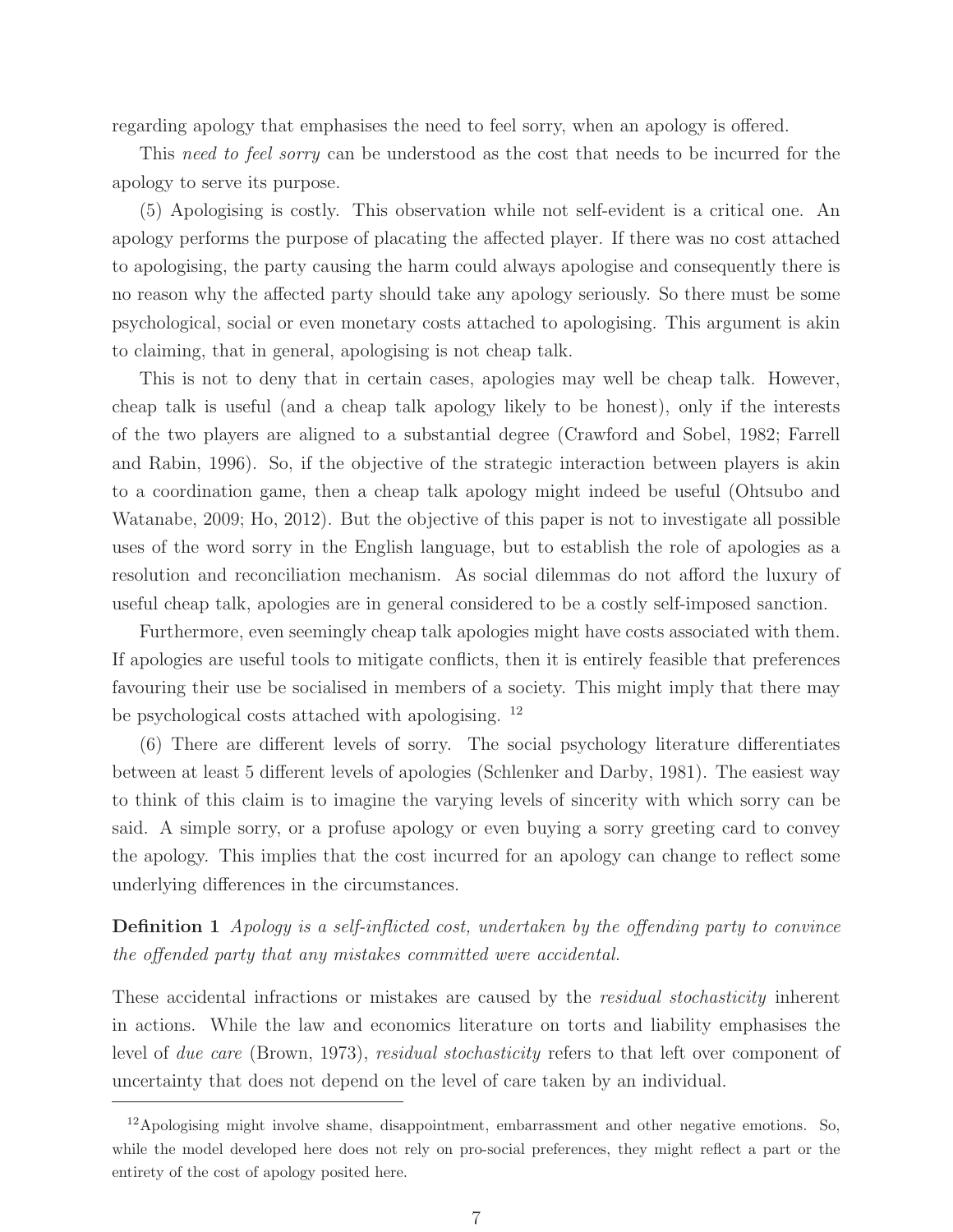Some of the previous attempts at modelling apologies have focused on its role as a signal (Ohtsubo and Watanabe, 2009; Ho, 2012). A signalling model necessitates additional assumptions about the differences in preferences across types of players, the choice of which must be contrived. The differences across types might even be superfluous to an understanding of apologies, as the additional insights from a signalling model can be inferred from a simpler model. <sup>13</sup> This simpler model also allows for a comparison with other social norms and courts, existing models of which do not employ signals to distinguish between types. <sup>14</sup>

## **4 The Model**

The setting for this model is an infinitely repeated bilateral game, where the players select their actions simultaneously in every repetition.  $15$  The stage game for this bilateral interaction is taken to be a simple prisoner's dilemma with the following actions and payoffs:

|                 | Cooperate $(C)$ Defect $(D)$ |      |
|-----------------|------------------------------|------|
| Cooperate $(C)$ | h, h                         | l, w |
| Defect $(D)$    | $w_{\cdot}$                  | d, d |

Table 1: Stage Game Pay-off Matrix

Where:  $w > h > 0 > d > l$  and  $2h > w + l$ 

The time between two repetitions is taken to be discrete  $t \in \{0, 1, 2 \dots \infty\}$ . The rate of time preference for each player is assumed to be constant  $\delta \in (0,1)$ . The cost of an apology is captured by s. The cost of the apology is borne by the player who apologises. This cost is not borne to compensate the other player, but is considered as utility lost from this two-player system.

The choice of a player is determined by intention. So if a player intends to cooperate, he chooses C. But, the uncertainty inherent in playing the action ensures that the player

<sup>&</sup>lt;sup>13</sup>If there are two types of players, one prefers to apologise (the nice type) and the other who doesn't (the bad type). The good type is modelled in subsequent sections. The second type is not explicitly modelled, however, off equilibrium actions of the good type can be inferred to signify those of the bad type.

 $14$ The model developed in the next section is further different from these papers as; unlike  $(H_0, 2012)$  cost of apology is endogenous to the model and unlike (Ohtsubo and Watanabe, 2009), the need for apologies is motivated by mistakes.

<sup>&</sup>lt;sup>15</sup>The game can be extended to depict multi-lateral community interaction, wherein a player might not be playing the same player in every repetition of the game, but all potential players in the community know of the outcome of previous iterations of the stage game,with some probability.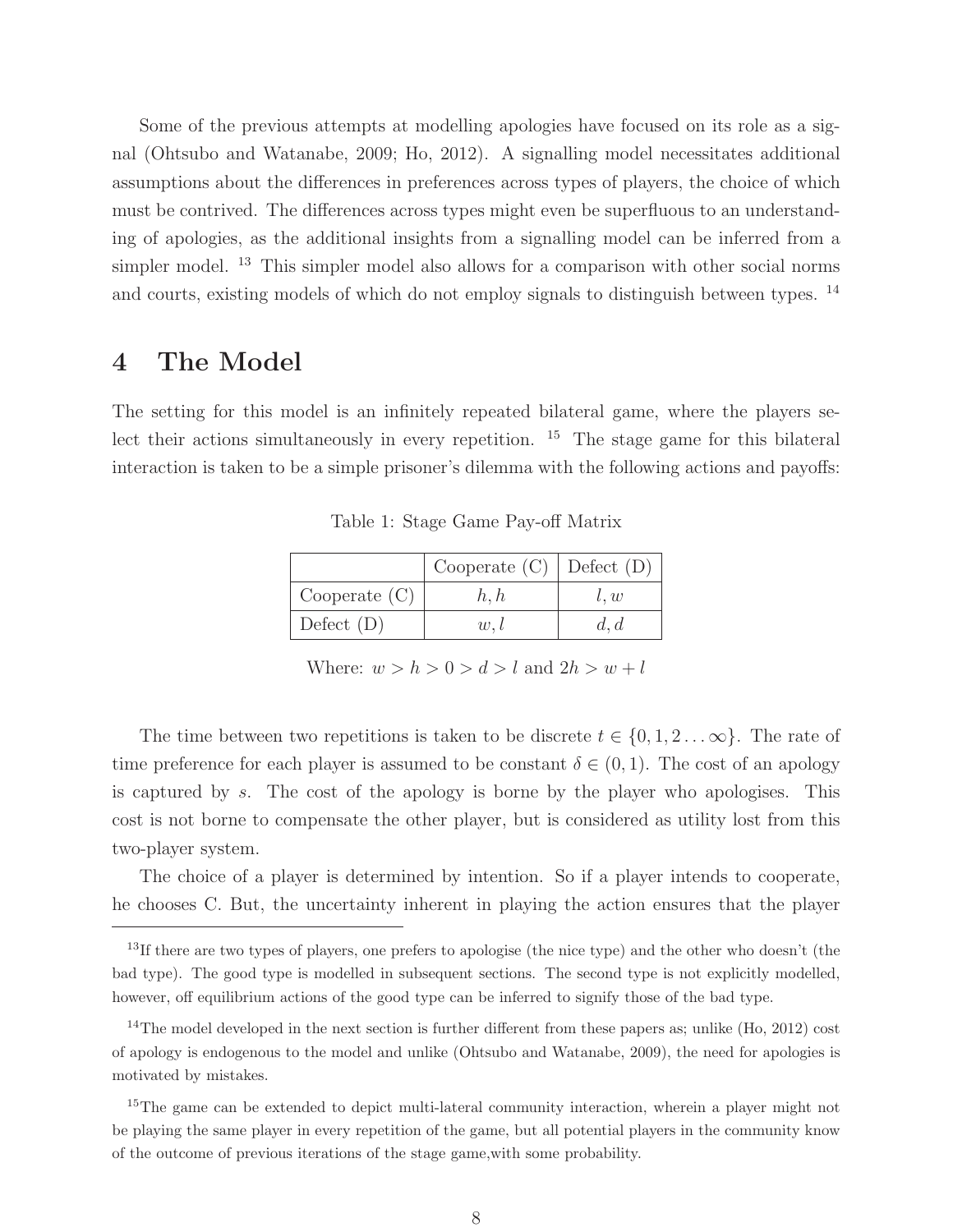cannot ensure that C is actually played out. In effect, the distinction between intention and outcome emphasised earlier is captured by the difference between chosen action and the action that gets played. This also has consequences for the information available to the other player. The other player can observe the action that gets played out, but has no information about the intention behind it.

The assumptions made to incorporate the role of uncertainty in the model are as follows:

(1) Player 2 can play the action that he intends to play. For instance, if player 2 intends to Cooperate, he can play Cooperate with certainty.

(2) Player 1 cannot ensure with certainty which action will play out. This uncertainty is captured by the parameter  $p$ . So, if player 1 chooses to play C, then C gets played with probability p and D gets played with probability  $(1 - p)$ . Alternately, if player 1 chooses to play D, then D gets played with probability p and C gets played with probability  $(1 - p)$ .

(3)  $1 > p > 0.5$ . The second part of the inequality reflects that an action chosen by player 1 is more likely to be played than not.

(4) Player 2 can observe the action that gets played by player 1, not the action that player 1 chooses to play.

These assumptions can be incorporated in the stage game to reflect expected payoffs in every period t:

|              | Cooperate $(C)$                                                             | Defect $(D)$ |
|--------------|-----------------------------------------------------------------------------|--------------|
|              | Cooperate (C) $\mid ph + (1-p)w, ph + (1-p)l \mid pl + (1-p)d, pw + (1-p)d$ |              |
| Defect $(D)$ | $pw + (1-p)h, pl + (1-p)h \mid pd + (1-p)l, pd + (1-p)w$                    |              |

Table 2: Expected Payoffs in the Stage Game

**Notation**:  $E_{CD}^1$  is the expected payoff of player 1, when he chooses to play C and player 2 plays D:

 $E_{CD}^1 = pl + (1 - p)d$ 

 $E_{CD}^1$  is reflected in the first row, second column of the payoff matrix. The first row, first column contains  $E_{CC}^1$  and  $E_{CC}^2$ .

(5) Sustained cooperation in this game is desirable only if  $E_{CC}^2 > E_{DD}^2$ , so it is assumed that  $p > \frac{w-l}{h+w-d-l}$  <sup>16</sup>.

Timing with-in the stage game in every period t is as follows:

**Stage 1**: The prisoner's dilemma is played out and payoffs are realised.

**Stage 2**: Player 1 decides whether to apologise or not.

 $160.5 < \frac{w-l}{h+w-d-l}$  as  $0 < (h-d) < (w-l)$ .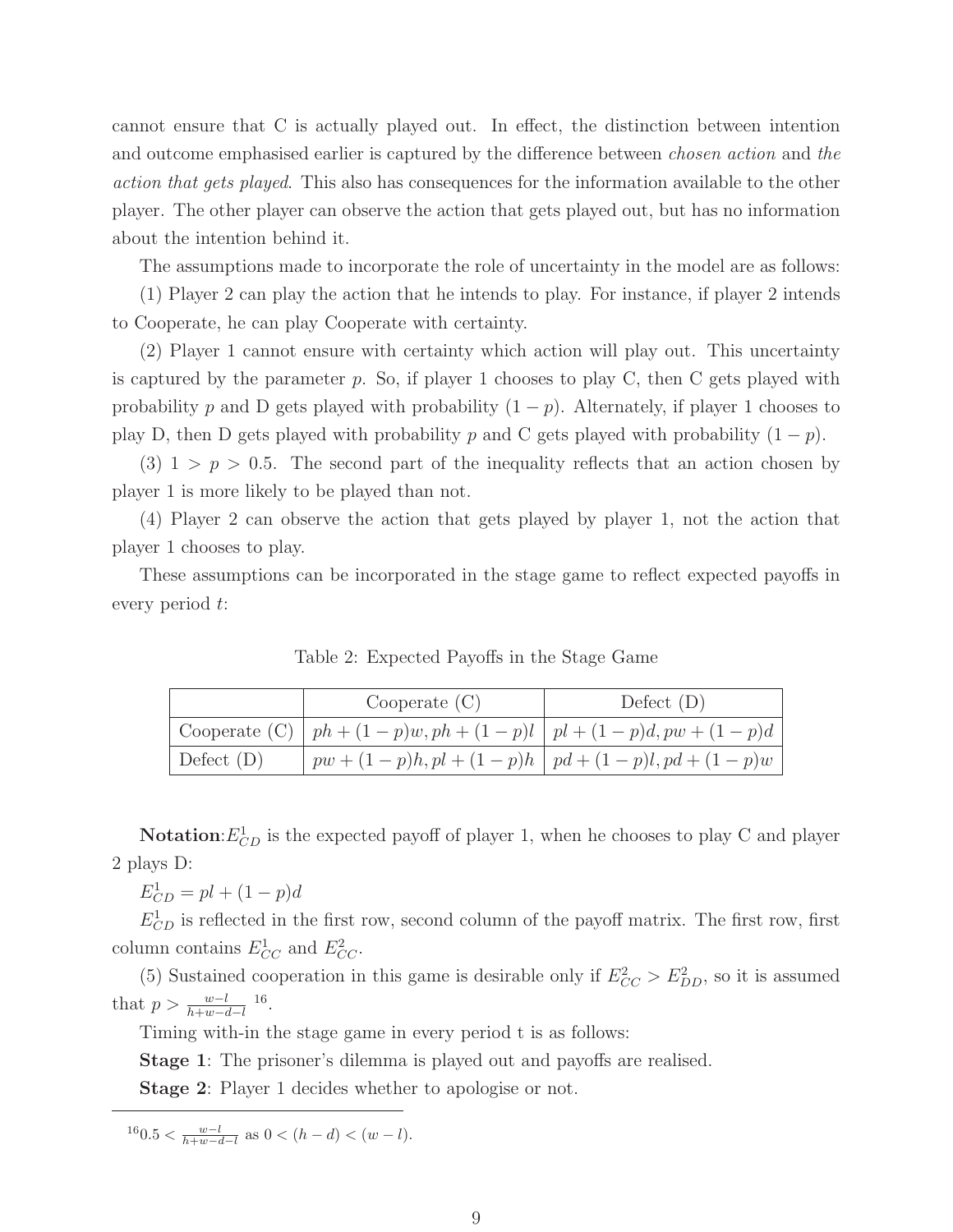In the next section it will be shown that a strategy with apology constitutes a Nash equilibrium of this game. <sup>17</sup>

## **5 Analysis**

The game described here is one of imperfect public monitoring. Both players know the *ac*tion that was played (public information). One of the players (player 1 in this instance) has additional information about the action that was *chosen* (private information). The equilibrium strategy proposed here is a pure strategy that conditions on both public and private information available in the game.  $18$  This is a departure from the usual practice of using public strategies for games of imperfect public monitoring. <sup>19</sup> The proposed equilibrium strategy is as follows:

**Player 1** (**Stage 1**) - Choose to play C at  $t = 0$ . In  $t \geq 1$ :

- Choose to play C if:
	- $-$  (C, C) is played out in all  $\hat{t} < t$ , or
	- Apology costing s<sup>∗</sup> has been offered in stage  $2 \forall \hat{t} \leq t$  in which (D,C) was played out.
- Else, choose to play D.

**Player 1** (**Stage 2**) - In  $t \geq 0$ :

- Offer an apology costing  $s^*$  if C has been chosen in stage 1 and (D,C) gets played out.
- Else, do not apologize

**Player 2** - Choose to play C at  $t = 0$ . In  $t > 1$ :

• Play C if:

<sup>&</sup>lt;sup>17</sup>In games of imperfect monitoring, Sub-game perfection (SPE) is not a very useful concept. Further, as apology is conditioned on private information, the equilibrium proposed here cannot be a Public Perfect equilibrium (PPE). However, it will shown that the equilibrium derived here shares some of the characteristics of SPE and PPE. Further discussion in section 6.

<sup>&</sup>lt;sup>18</sup>A pure strategy defines a specific move or action that a player will follow in every possible attainable situation in a game. Such moves may not be random, or drawn from a distribution, as in the case of mixed strategies.

<sup>&</sup>lt;sup>19</sup>Public strategies that condition only on public information (information available to all players) available in the game.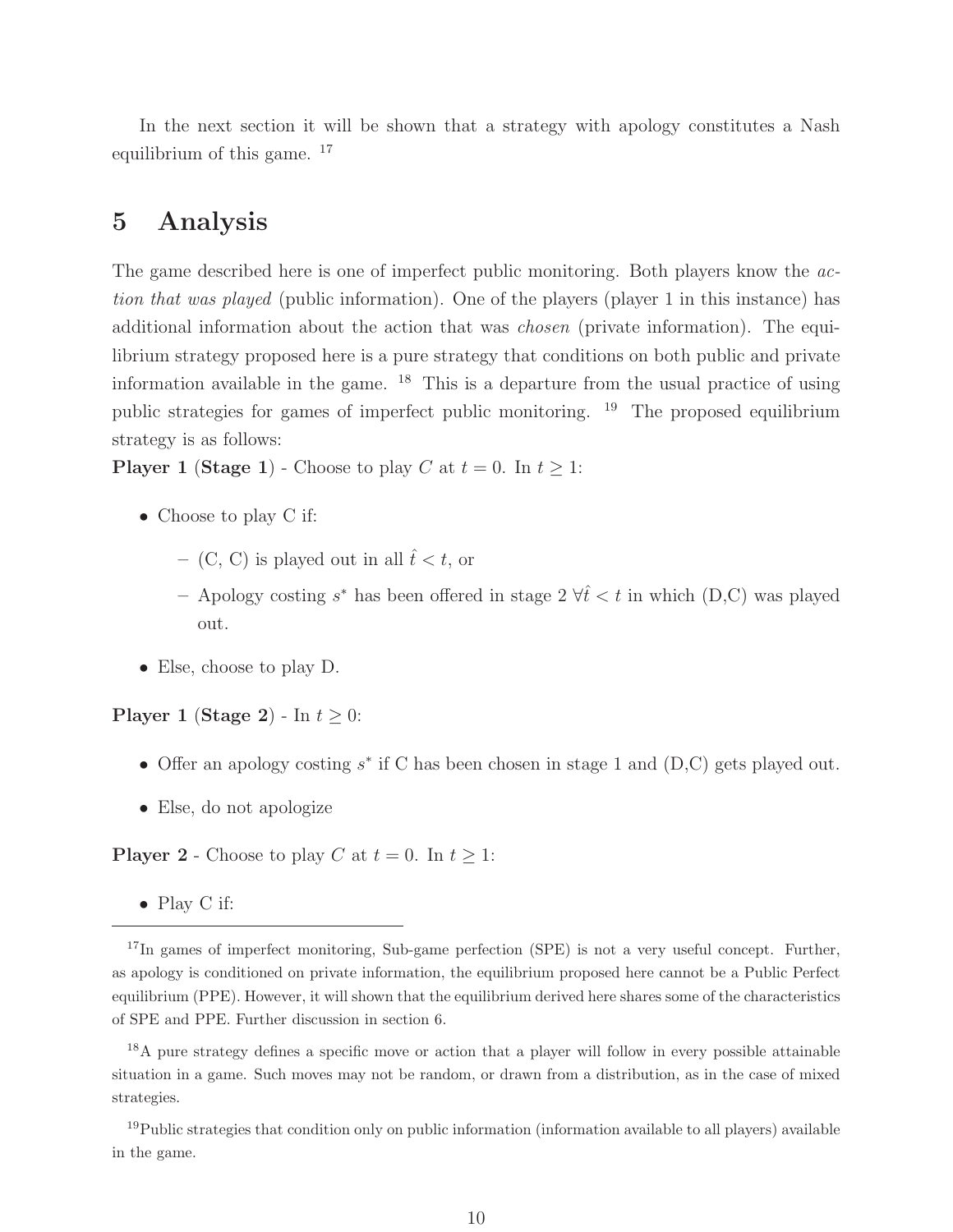- $-$  (C, C) is played out in all  $\hat{t} < t$ , or
- **−** Whenever (D,C) is played out in any  $\hat{t} \leq t$ , there is an apology costing  $s^*$  in stage 2.
- Else, play D.

This strategy is a combination of a form of self-inflicted sanctions (cost of apology) and a trigger strategy. In equilibrium, both players choose to cooperate, player 1 apologises (at the cost s<sup>∗</sup> ) if an accidental defection happens and both players continue to cooperate. The problem is that the choice of apologising is based on private information of player 1. <sup>20</sup> It will be shown in this section that the cost of apology required for the strategy to constitute an equilibrium can be determined and used to overcome over this problem. Further, the proposed strategy will constitute an equilibrium if each player is better off choosing this strategy than defecting from it, given that the other player does not deviate. Therefore, equilibrium conditions must ensure that it is incentive compatible for both the players to choose to play C at stage 1 and that apologising when an accidental defection happens, is incentive compatible for player 1 in stage 2.

The assumption of un-observability of intentions creates the need for determining the cost of apology at the margin. This is because an defection is intentional; player 1 can choose to defect and apologise if (D,C) gets played out. This possibility creates the need to determine the appropriate cost of the apology for a given level of uncertainty (as captured by  $p$ ) and value of the payoffs. These costs should be low enough so that player 1 is willing to incur them, but high enough to deter intentional defection.

**Player 1 (Stage 2):** The first of the incentive compatibility constraints that has to be met in equilibrium for player 1, is that if player 1 chooses to play  $C$ , but  $D$  gets played, the payoff from apologising should be higher than the payoff from not apologising.

$$
w + \sum_{t=1}^{\infty} \delta^t E_{DD}^1 \le (w - s) + \sum_{t=1}^{\infty} \delta^t (E_{CC}^1 - (1 - p)s)
$$
 (1)

The left hand side (LHS) of equation 1 is the payoff of player 1 from not apologising once D is played out. The right hand side (RHS) of the equation is the payoff from apologising in the same case. The timing of the game ensures that decision to apologise or not (stage 2) is made after the payoffs are realised (in stage 1) and are therefore known with certainty. Further, the continuation payoff in the LHS is determined by the equilibrium strategy for player 2 which is to play D if there is no apology forthcoming after a (D,C) outcome. Player 1 can't do any better than choosing to play D. Equation 1 simplifies into the first incentive compatibility constraint (IC):

<sup>&</sup>lt;sup>20</sup>Player 2 can therefore not verify if player 1 had chosen to cooperate or defect before offering the apology.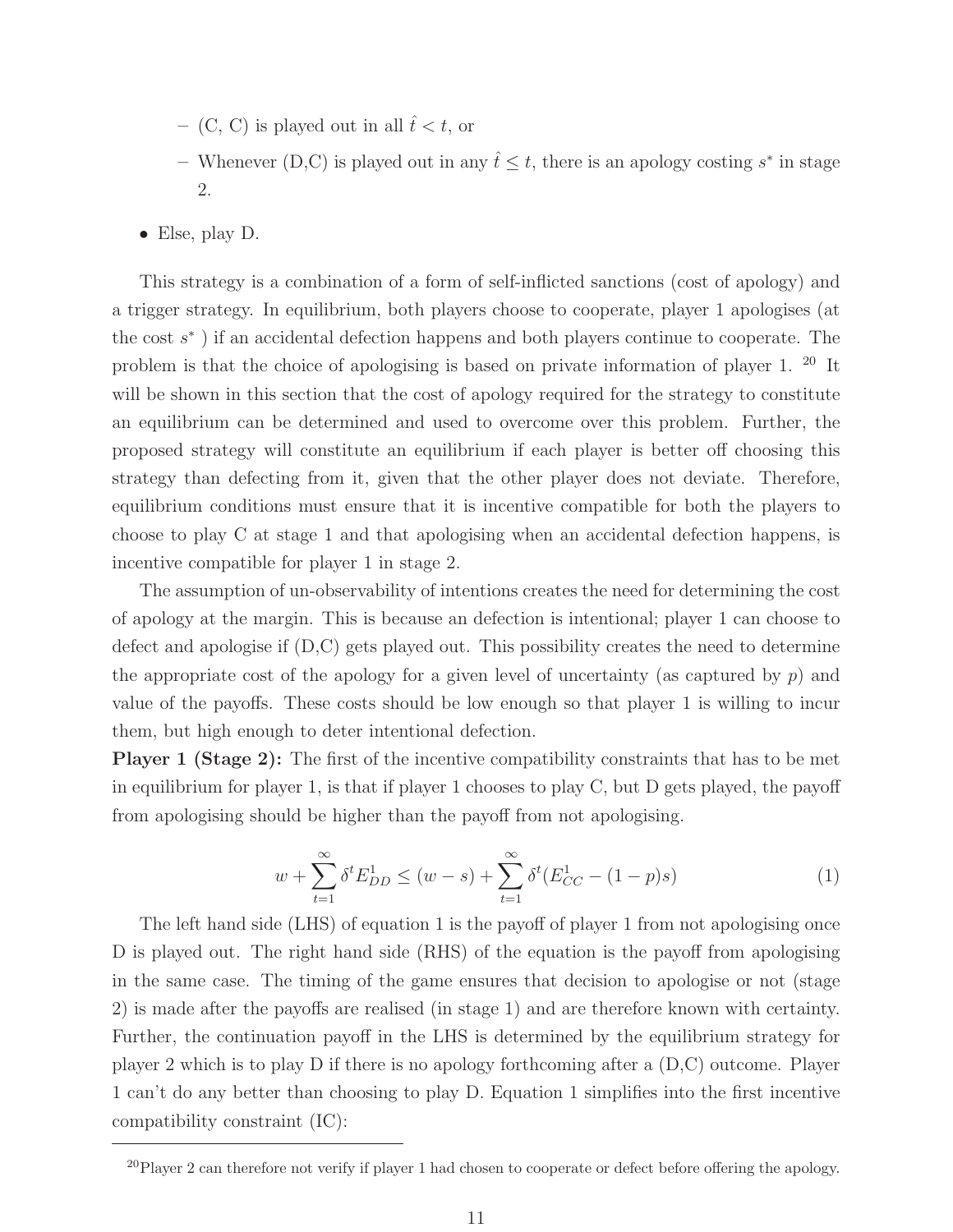**IC 1:**  $s^* \leq \frac{\delta(E_{CC}^1 - E_{DD}^1)}{(1 - \delta p)}$ , For player 1 to be better off apologising while choosing to play C.

This condition establishes the upper bound for the value of s∗. The cost of an apology must be therefore less than the discounted value of the difference between the cooperative outcome and the non-cooperative outcome. This result is quite intuitive and ensures that the cost of apology cannot be higher than the benefit from it.

**Player 1 (Stage 1):** The proposed strategy requires that player 1 must be better off choosing to play C and apologising if D gets played, than choosing to play D and apologising if D gets played (assuming IC 1 holds).

$$
\sum_{t=1}^{\infty} \delta^t (E_{DC}^1 - ps) \le \sum_{t=1}^{\infty} \delta^t (E_{CC}^1 - (1 - p)s)
$$
\n(2)

The LHS of equation 2 is the payoff of player 1 from choosing to play D and apologising when D gets played. The RHS is the payoff from choosing to play C and apologising when D gets played, The major difference is that D is played with probability  $p$  in the former and  $(1-p)$  in the latter. Equation 2 simplifies into the second incentive compatibility constraint  $(IC):$ 

**IC 2:**  $s^* \geq \frac{\delta(E_{DC}^1 - E_{CC}^1)}{(2p-1)}$ , for the proposed strategy to constitute an equilibrium.

This condition specifies the lower bound for the value of  $s<sup>*</sup>$ . The cost of an apology should therefore be higher than the gains that player 1 might get from choosing to play D and apologising.

IC 1 and IC 2 capture the trade-offs with respect to the cost of an apology. As these two conditions cannot be contradictory, it must be the case that in equilibrium the following condition should hold:

**Lemma 1 (Equilibrium Condition 1)**  $\frac{(E_{DC}^1 - E_{CC}^1)}{(2p-1)} \leq \frac{\delta(E_{CC}^1 - E_{DD}^1)}{(1 - \delta p)}$ , for player 1 to play the proposed strategy in equilibrium.

**Player 2**: In addition to the condition posited in Lemma 1, the parameter for the rate of time preference  $\delta$ , has to be large enough such that player 2 does not have an incentive to deviate <sup>21</sup>

$$
E_{CD}^2 + \sum_{t=1}^{\infty} \delta^t E_{DD}^2 \le \sum_{t=1}^{\infty} \delta^t E_{CC}^2
$$
 (3)

<sup>&</sup>lt;sup>21</sup>As player 1 cannot choose his actions with certainty: if  $\delta$  is large enough that player 2 does not deviate due to the threat of the grim trigger, it will be large enough to deter player 1 from choosing to defect in stage 1.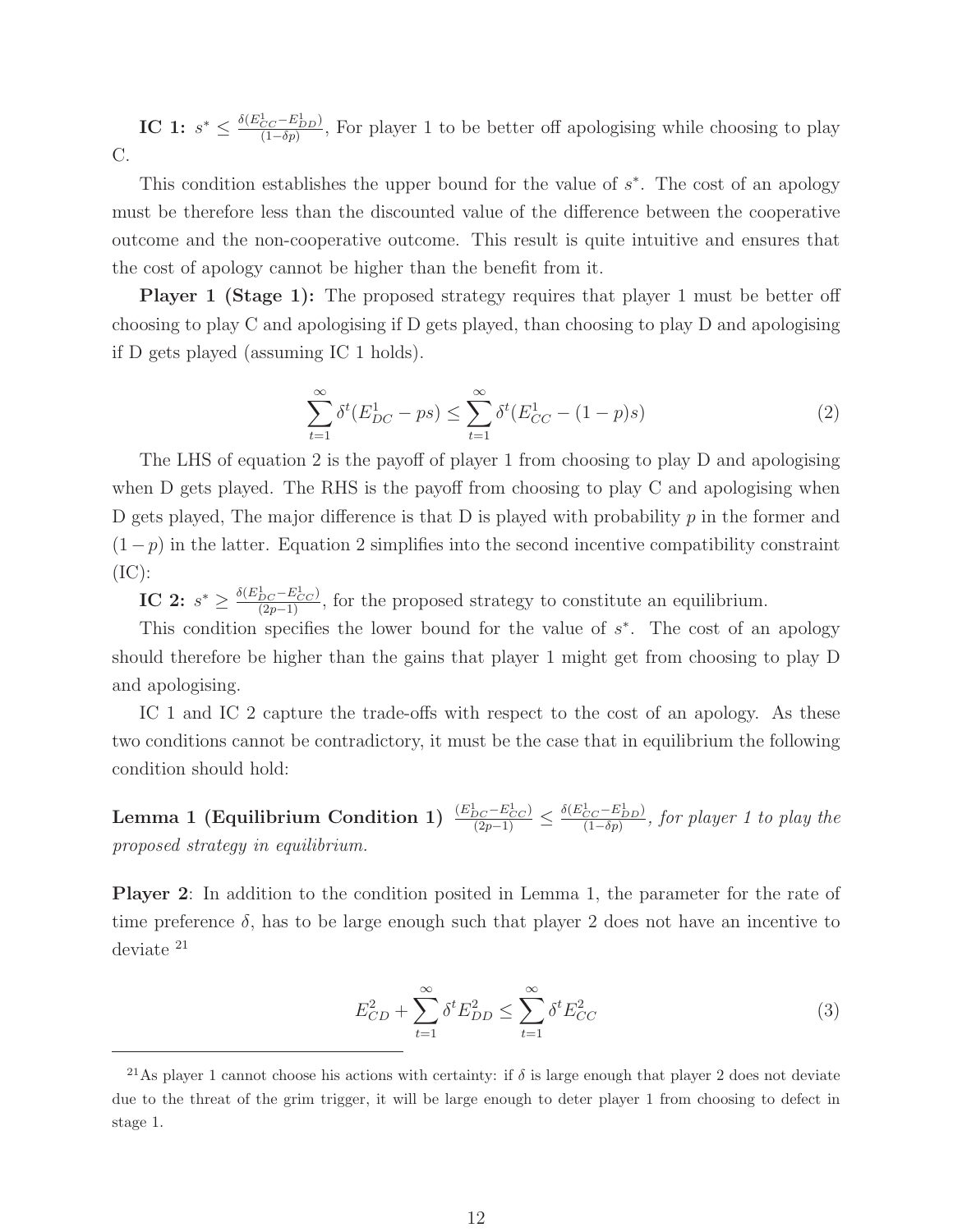Equation 3 is based on the trigger strategy of player 1. So, if player 2 plays D in any repetition, player 1 will choose to play D in all subsequent repetitions. This leads to the second equilibrium condition.

 $\textbf{Lemma 2 (Equilibrium Condition 2) } \delta \geq \frac{(E_{CD}^2-E_{CC}^2)}{(E_{CD}^2-E_{DD}^2)}$  $\frac{(E_{CD} - E_{CC}^{2})}{(E_{CD}^{2} - E_{DD}^{2})}$ , for player 2 to play the proposed strategy in equilibrium.

For the proposed strategy profile to constitute an equilibrium, both of the equilibrium conditions must hold.

#### **5.1 Existence**

**Proposition 1 (Existence)** For every p, there exists a  $\delta$  that satisfies both the equilibrium conditions. Therefore the proposed strategy profile constitutes a Nash Equilibrium in pure strategies. <sup>22</sup>

The intuition for the existence of this equilibrium is straightforward. Both the players are better off when both of them choose to play C in every repetition. The cost of apology in equilibrium, is so high that player 1 incurs the cost only if the defection was accidental. Therefore, if player apologies at a cost of s∗, player 2 is informed that the defection was not deliberate, apology is accepted and player 1 pardoned. This ensures that the grim outcome (both players choosing to play D), which serves to deter both players from intentionally defecting, is not triggered accidentally. Apology therefore, offers a resolution mechanism that paves the way for the players to continue choosing to cooperate despite accidental defections.

The apology described by this equilibrium is essentially a kind of truth claim, the veracity of which depends on the cost incurred to make it <sup>23</sup>. It also captures all of the characteristics of an apology identified in section 3. Apologies are used in equilibrium and their need is necessitated by residual stochasticity embedded in the stage game. The separation in intent and outcome is sufficiently general to affect a wide variety of activities and explains the frequency of the usage of apologies in diverse contexts and situations. It is self-inflicted, costly and its cost can vary to reflect the underlying payoffs.

 $^{22}$ Proof in the Appendix.

<sup>&</sup>lt;sup>23</sup>Such costs can be incurred in a variety of ways: public declaration accepting the offence caused; spending time and effort to convince player 2; acts of self-sacrifice: a farmer might burn a part of crops, another might physically hurt himself etc.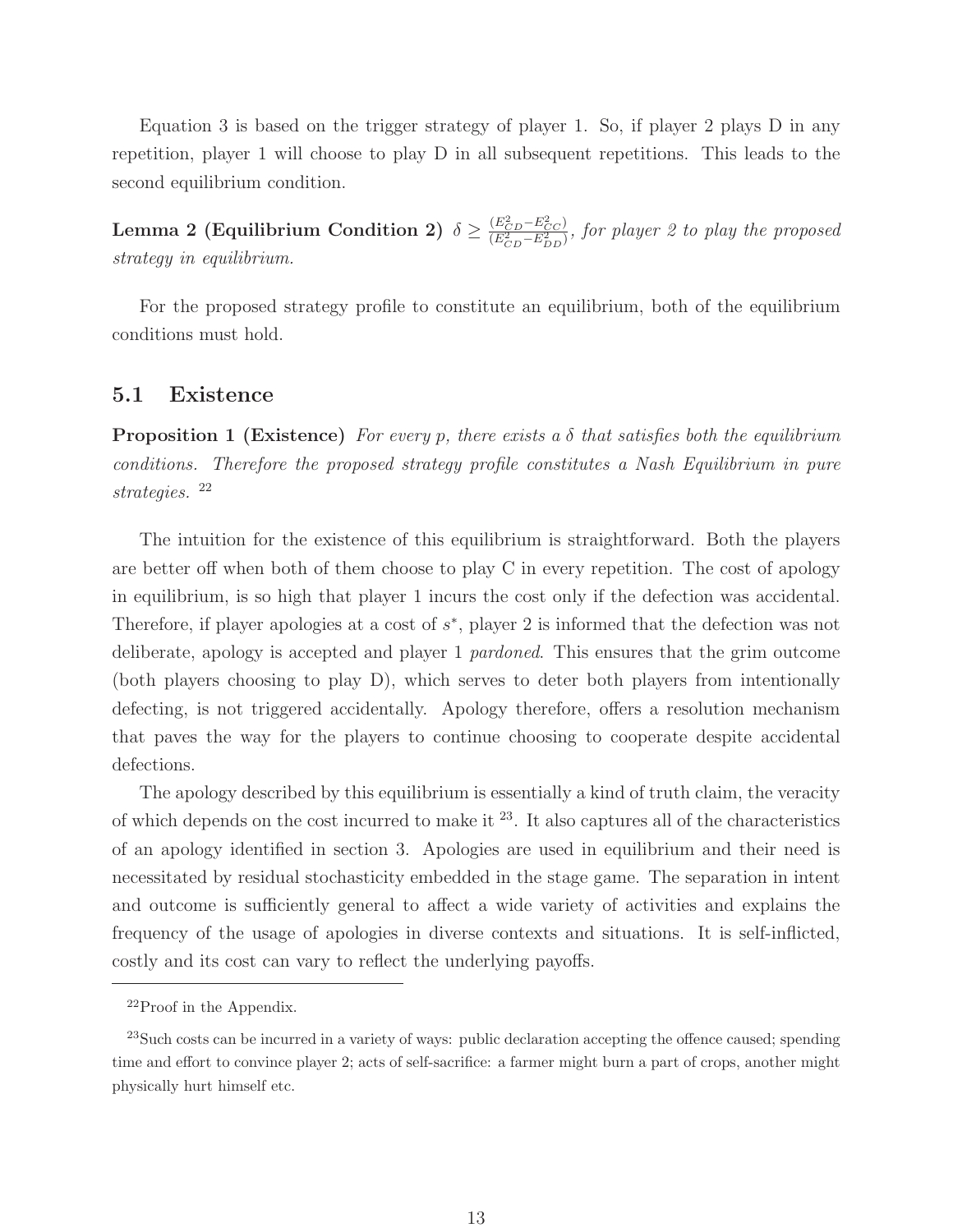#### **5.2 Cost of Apology**

IC 1 and IC 2 specify the range of s∗, instead of an exact amount. However an exact cost of apology in equilibrium can be determined.

**Definition 2** (Cost of Apology in Equilibrium): s<sup>∗∗</sup> is the cost of apology that is incurred by player 1 on the equilibrium path.

# **Proposition 2 (Cheapest Apology)** In equilibrium,  $s^{**} = \frac{\delta(E_{DC}^1 - E_{CC}^1)}{(2p-1)} = (w - h)$ .

Proof: As an apology is a self-inflicted cost, player 1 would choose the lowest possible value of  $s^*$  that it is just enough to convince player 2 that defection was accidental. Therefore, the value of  $s<sup>*</sup>$  in equilibrium must equal its lower bound derived in IC 2.

This result implies that player 1 needs to give up the entire extra payoff that he gets from accidentally defecting to convince player 2 that the defection was not intentional. Further, while the need for apology is necessitated by uncertainty, the cost of the apology does not depend on the extent of the uncertainty. The other interesting aspect of the cost of apology in equilibrium is that it does not depend on the harm caused to player 2 by player 1's mistake. This is contrary to the common prescription in the law and economics literature (Hermalin et al.,  $2007$ ).<sup>24</sup>

**Apology vs Compensation:** Compensation might be part of an apology and apology might accompany a compensation. But, the equilibrium here highlights the differences between an apology and a compensation mechanism. In a game with no uncertainty, a player using a grim trigger strategy continues to cooperate if the other player has cooperated in all previous periods. In a game with uncertainty, an apology, in equilibrium, ensures that the grim outcome is not triggered, by assuring the other player that the offending player had chosen to cooperate. It is therefore, a forward looking strategy that ensures future cooperation (Ho, 2012). A compensation, on the other hand is meant to be a payment for the damage caused in the accidental defection. It therefore, depends on the harm caused and does not come with an implicit promise of continued cooperation (although an equilibrium can be constructed where it may dissuade intentional defection).

## **5.3 Comparative Statics**

Equilibrium Condition 1 (EQ 1)and 2 (EQ 2) are the constraints that describe the relation between the two parameters p and  $\delta$  in equilibrium. It would be reasonable to expect that an increase in  $p$ , or the certainty with which the action chosen by player 1 gets played would

 $24$ The damage payments in law and economics literature are compensation mechanisms, where player 1 pays player 2. An apology as described here, however, does not involve any transfers.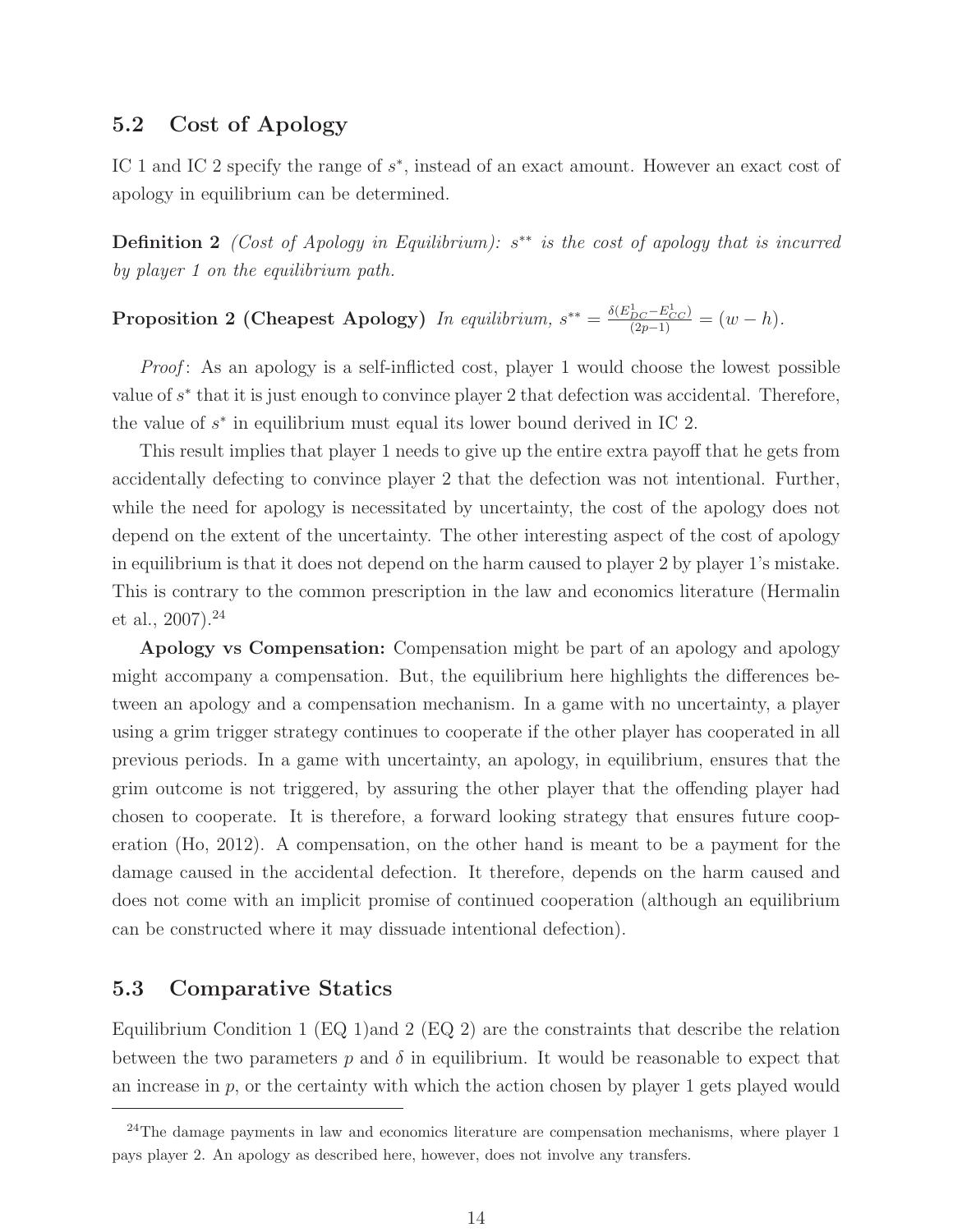allow a smaller  $\delta$  to sustain the equilibrium. EQ 2 is in line with this expectation. <sup>25</sup> The lesser the chances of player 1 making a mistake, the more potent is the threat of the grimtrigger for player 2. However, EQ 1 mandates that a higher p require larger  $\delta$  to support the equilibrium. <sup>26</sup>

This result is counter-intuitive as lower chances of an accidental defection are expected to reduce the importance of the promise of future returns. It results from the constraint posed by IC 1. This constraint implies that if  $p$  is higher, ceteris paribus, player 1 has a greater incentive to choose to play C and not apologise. In equilibrium this increased incentive to not apologise is offset by greater concern for larger future returns accrued from apologising.

## **6 Technical Analysis**

The equilibrium described in section 5 requires that the offending player offer an apology, such that the players can continue to choose to cooperate after an accidental defection. However, it is not the only possible equilibrium strategy in which the cost of apology can be incorporated. There can be other strategies involving an apology that may also constitute a Nash equilibrium for the given game.  $27$  For instance, a strategy that requires that player 1 apologise only once for every 2 mistakes and consequently requires that player 2 continue to cooperate after the first mistake knowing that if a second mistake occurs, player 1 will apologise. There can be others that spread the cost of an apology over multiple periods; others still might require that cost of apology be incurred probabilistically (a lottery for apologies).

**Definition 3** A Sorry Equilibrium is a Nash equilibrium of a game of the type described here that requires that the defecting player undertake the (required) cost of an apology, so that both players can continue choosing to cooperate after an accidental defection.

## **6.1 Efficiency and Equilibrium Payoffs**

The possibility of many different sorry equilibria, raises the question of efficiency. In this context, the measure of efficiency of an equilibrium is how close the equilibrium payoffs are to the best possible outcome of both players choosing to play C in each repetition without any additional cost (in this case that is  $p(h + h) + (1 - p)(w + l)$  in every t). The sorry equilibrium analysed in the previous section, imposes a cost of  $(w - h)$  in equilibrium, but it

<sup>&</sup>lt;sup>25</sup>Proof in Appendix

<sup>26</sup>Proof in Appendix

 $27$ This isn't a claim that they do exist, but a conjecture that they might.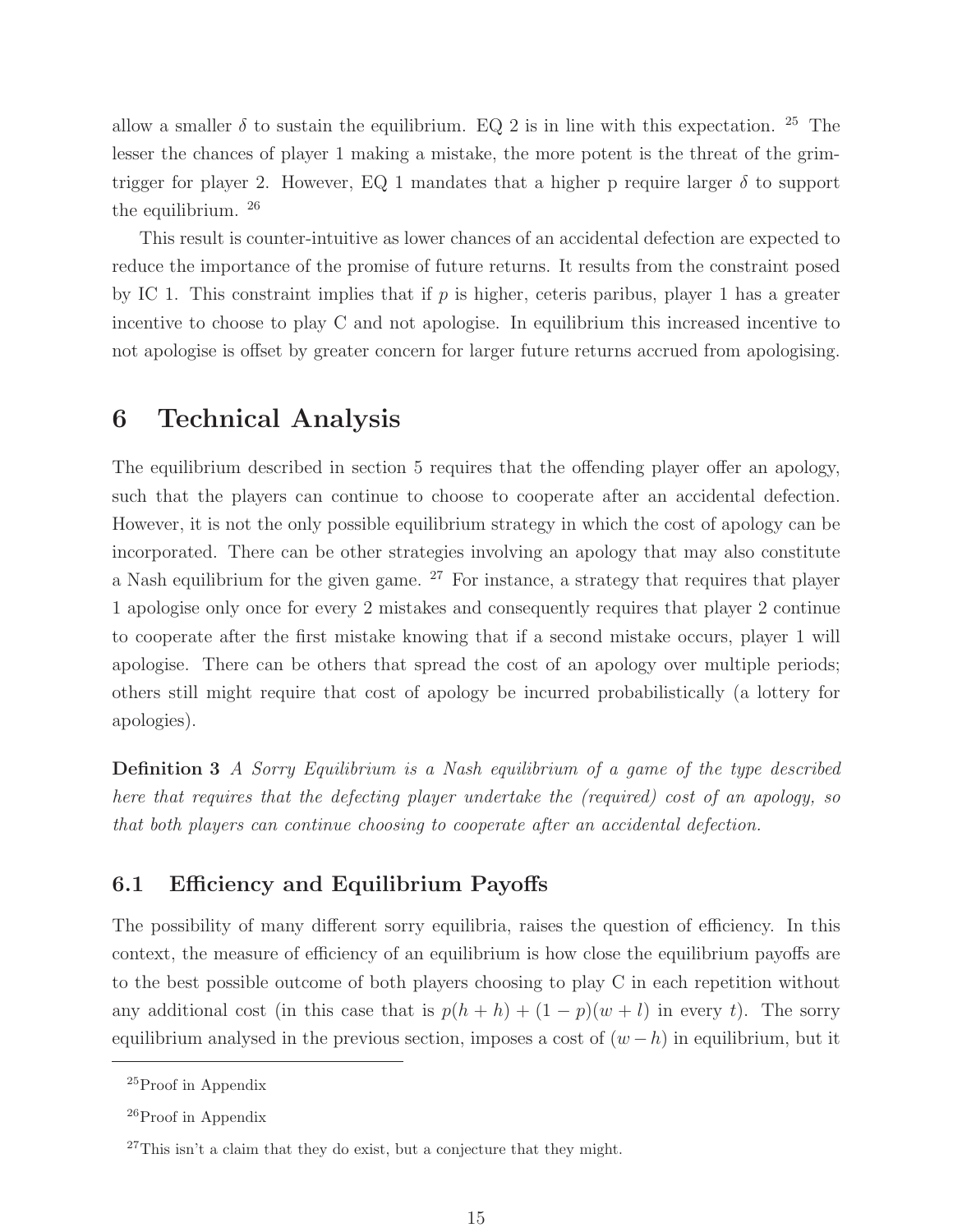utilizes the simplest possible strategy that involves the use of apologies in this setting. This simplest possible sorry equilibrium has some unique properties.

**Proposition 3 (Efficiency)** A sorry equilibrium with s<sup>\*\*</sup> as the cost (incurred) for each defection, is the most efficient possible sorry equilibrium.  $^{28}$ 

The intuition for this result is that in every  $t$ , if the net present expected cost of apology is less than  $(w - h)$ , then the equilibrium will collapse. The proof relies on the fact that every possible sorry equilibrium is subject to IC 1 and IC 2. This fact implies that the set of equilibria payoffs for all possible sorry equilibrium can be characterised.

**Proposition 4 (Sorry Equilibrium Payoffs)** The set of expected equilibrium payoffs in every period of any sorry equilibrium is  $\{\pi_1, \pi_2\} = \{ph + (1-p)(w - s^*)$ ,  $ph + (1-p)l\}$ . <sup>29</sup>

These results show that even though only one possible sorry equilibrium has been analysed here, the results can be generalised to any other sorry equilibrium in a similar setting. Here after, the sorry equilibrium analysed in section 5 is refered to as the sorry equilibrium.

#### **6.2 Stationarity and Perfection**

In a game with imperfect monitoring, there are no proper sub-games. This is because, atleast one of the players will be uncertain of which information node is he at. Therefore, the notion of sub-game perfection (SPE) is not of much use. On the other hand, the sorry equilibrium posited here, does rely solely on public strategies, so public-perfection (PPE) does not hold either. However, the sorry equilibrium does share some characteristics with SPE and PPE.

**Proposition 5 (Stationarity)** In the Sorry Equilibrium, payoffs are stationary, ie. payoffs are the same starting from any period t.  $30$ 

Furthermore, in the sorry equilibrium  $s^*$  is a public outcome that can be used to infer private information. So, while the equilibrium strategies used are not all strictly public,  $s^*$ allows for replication of another property of SPE and PPE.

**Proposition 6 (Perfection)** In the sorry equilibrium, for each t and history  $h^t$ , the strategies are a Nash equilibrium from that point on. <sup>31</sup>

This implies that strategy prescribed in the Sorry Equilibrium constitutes a Nash Equilibrium for off-equilibrium actions, irrespective of the  $t$  at which it is evaluated at. It is a characteristic that it shares with SPE and PPE.

<sup>&</sup>lt;sup>28</sup>Proof in Appendix.

<sup>29</sup>Proof in Appendix.

<sup>30</sup>Proof in appendix

<sup>31</sup>Proof in appendix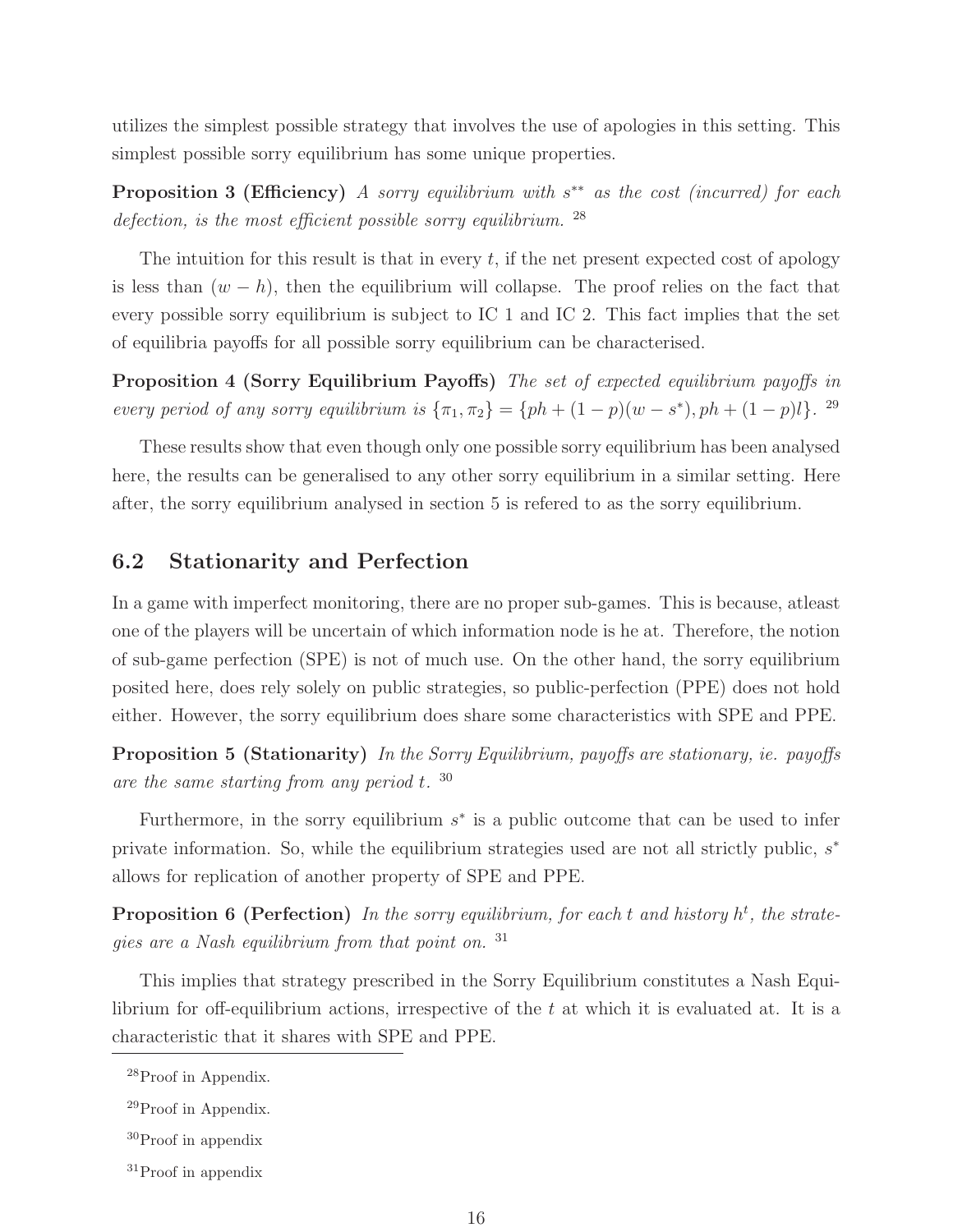## **7 Welfare**

#### **7.1 Social Welfare in the Sorry Equilibrium**

The existence of the sorry equilibrium establishes that an apology can resolve the problems posed by residual stochasticity. However, if such a resolution is not socially beneficial, it might not be desirable. The net benefit to society can be evaluated by calculating the net social welfare in a sorry equilibrium, assuming a simple utilitarian welfare function.

Considering that the costs incurred to undertake an apology do not accrue to the offended parties, but are assumed to be lost to society, the present value of social welfare is:

$$
\sum_{t=1}^{\infty} \delta^t (E_{CC}^1 + E_{CC}^2 - (1 - p)s^{**})
$$
\n(4)

**Lemma 3 (SW-SE)** Social Welfare in the Sorry Equilibrium =  $\frac{(1+p)h+(1-p)l}{1-\delta}$ .

It is apparent that  $p$  affects social welfare in the sorry equilibrium, which is increasing in p, ceteris paribus. The net social welfare also depends on the harm caused to player 2  $(l)$ due to accidental defections. This condition also illuminates that a sorry equilibrium is not socially desirable where  $l$  is very large compared to  $h$ . This is in contrast to the cost of an apology, which does not depend on the harm caused.

In cases where an accidental defection might result in great harm like debilitating injury, death or large loss of property, the sorry equilibrium might not be socially desirable . However, the desirability of any outcome can only be determined when compared to alternatives. Some of the other community enforcement mechanisms provide useful benchmarks.

#### **7.2 Social Welfare under Grim-Trigger Strategy**

The grim-trigger strategy equilibrium is an often-used theoretical device to enforce cooperate in a social dilemma. The strategy prescribes that in case of any deviation from the cooperative (C,C) outcome, both players start defecting (D,D) forever. It is a simple strategy that works very well to enforce cooperation when both the players can choose their actions with certainty. In this setting, however, accidental deviations happen and set off the grim trigger.

**Lemma 4 (SW-GT)** Social welfare with Grim-trigger strategy= $\frac{2p(h-d)}{1-\delta p} + \frac{2pd+(1-p)(w+l)}{1-\delta}$ . 32

**Proposition 7 (SE and GT)** Social welfare in the sorry equilibrium is higher than with grim-trigger strategy if  $h(1 + \delta p) + \delta p2d > w(1 - \delta p)$ . <sup>33</sup>

<sup>32</sup>Proof in Appendix.

<sup>33</sup>Proof in Appendix.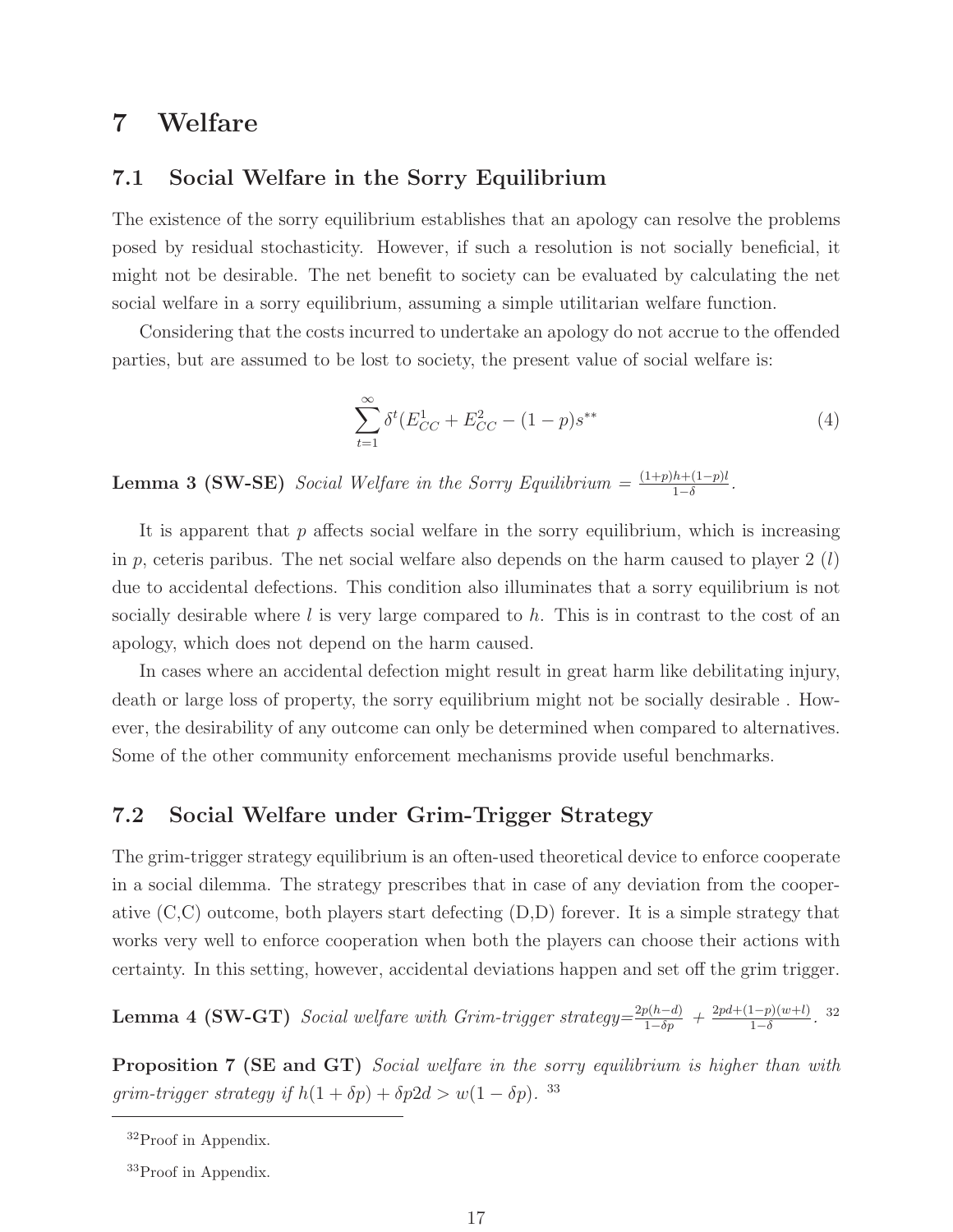The higher weight on  $h$  is on account of the continued interaction in a sorry equilibrium.  $w$  appears in the condition due to accidental defections without provision for an apology. <sup>34</sup> d captures the cost of the trigger strategy. Further, a higher p or  $\delta$ , ceteris paribus, makes the sorry equilibrium more attractive. A higher  $p$  has the dual effect of increasing the probability of the cooperative outcome being played out and reducing the expected cost of apology. A higher  $\delta$ , implies more patient players, this also favours the sorry equilibrium, due to greater importance for continued cooperation.

Despite the fact that a grim trigger strategy might lead to higher net social welfare under certain parameter configurations, it does suffer from limitations. Player 2, the player who can choose his actions with certainty is worse off playing a grim trigger strategy than the sorry equilibrium <sup>35</sup>. This creates an odd situation where a stricter punishment mechanism makes the defector (accidental or otherwise) better off, while the victim suffers more. Further, a grim trigger strategy does not provide a viable alternative to the sorry equilibrium if the cost of accidental defection  $(l)$  is very high (Refer Lemma 4).

#### **7.3 Social Welfare under Ostracism**

Ostracism is a practice that involves exclusion from social acceptance by general consent. It was practiced in many parts of the ancient world (Masten and Prüfer,  $2014$ , p.379) and is still a norm in some communities across the world (Williams, 1997, 2002). It relies on the threat of exclusion from the community to enforce acceptable behaviour. If adapted to reflect the stage game modelled in section 4, any player who defects would be ostracised from the community. It is also pertinent to point out that being ostracised from a community is likely to be very costly. Ostracism is not only costly to the individual being ostracised; the social costs of ostracism also include the cost to the community from loosing a potentially economically productive member. It hinders social interaction and prevents the ostracised individual from participating in economic activities. <sup>36</sup> These costs of ostracism are captured by the parameter  $O_s$  and lumped together in the period in which a player defects.<sup>37</sup>

**Lemma 5 (SW-O)** Social welfare under Ostracism =  $\frac{p2h + (1-p)(w+l-O_s)}{1-\delta p}$ . 38

<sup>35</sup>This is because  $E_{DD}^2 \le E_{CC}^2$  in the stage game in accordance with Model Assumption (5).

 $34$ In the sorry equilibrium, the cost of apology ensures that the payoff for player 1 is h instead of w after an accidental defection Refer Lemma 3.

<sup>36</sup>For instance if the only doctor in a community were to be ostracised, cost to the community could be very high.

<sup>37</sup>All interaction ceases after a player defects and the game is not played.

<sup>&</sup>lt;sup>38</sup>Proof in Appendix.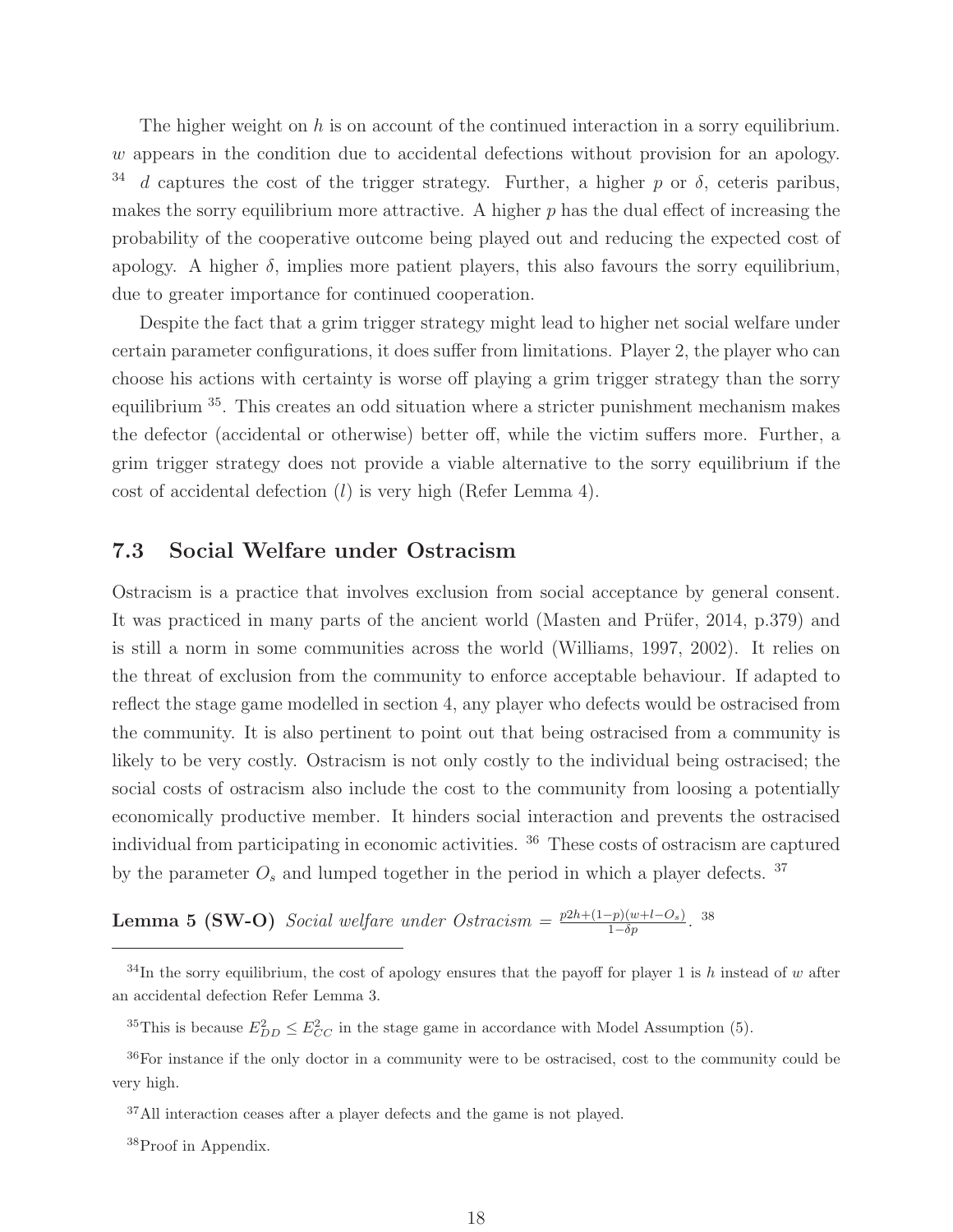**Proposition 8 (SE and O)** The net social welfare in the sorry equilibrium higher than under ostracism if  $h(1 + \delta p) + O_s(1 - \delta) > w(1 - \delta) - l\delta(1 - p)$ . <sup>39</sup>

The costs involved in the sorry equilibrium are the cost of apology and the cost of accidental defection (due to continued interaction). Therefore, the social welfare from ostracism is higher if w is much larger than h (cost of apology is very high) and/or l is very large and/or  $O_s$  is very small. Conversely welfare in the sorry equilibrium is higher if  $O_s$  is very large. Given this, barring a situation in which l constitutes a very large loss or the payoff from defection  $(w)$  being inordinately large;  $O_s$  is likely to be high enough to ensure that a sorry equilibrium leads to a better outcome. This is because  $O<sub>s</sub>$  reflects the lifetime costs of ostracism, which include the social costs of isolation, the resulting humiliation and the foregone economic opportunities. Further, even if there were no costs of ostracism  $(O_s = 0)$ , the social welfare in the sorry equilibrium would be higher: if  $(w - h)$  or l or both would be low.

#### **7.4 Limited Trigger Strategies and Contrite Tit for Tat**

If the damage from accidental defection  $(l)$  is very high, ostracism ensures that such damages are not suffered repeatedly. However, it shares the limitation of the grim-trigger strategy in its inability to distinguish between deliberate and accidental defections. In both of these cases therefore, once a defection happens, cooperative interaction ceases. There are however other alternatives in the game theory literature that allow for a return to cooperation after a defection.

One example is that of a Limited grim-trigger (LGT) strategy. The strategy specifies that in the instance of a defection, both players defect for the following  $\bar{t}$  periods and then return to cooperating. This avoids the problem of the standard grim trigger by *limiting* the number of punishment periods  $40$ . However, it still retains the odd feature of punishing the victim more than in the sorry equilibrium.

The strategy of *Contrite Tit for Tat* (CTFT) (Wu and Axelrod, 1995) resolves this problem. The strategy requires that both players begin by cooperating, they continue doing so unless there is a unilateral defection. After a deviation, the victim defects until a cooperation from other player. The defector cooperates after a defection. After a period of the victim defecting and the offender cooperating, both players continue to cooperate (Sugden, 1986). In this case, the offender is punished (cooperates, payoff  $l$ ) and the victim is better off (defects, payoff w), before they start cooperating again. However, both CTFT and LGT are

<sup>39</sup>Proof in Appendix

 $^{40}$ It is clear that the limited grim trigger would have better welfare consequences than the standard grimtrigger and therefore the sorry equilibrium (under certain parameter configurations).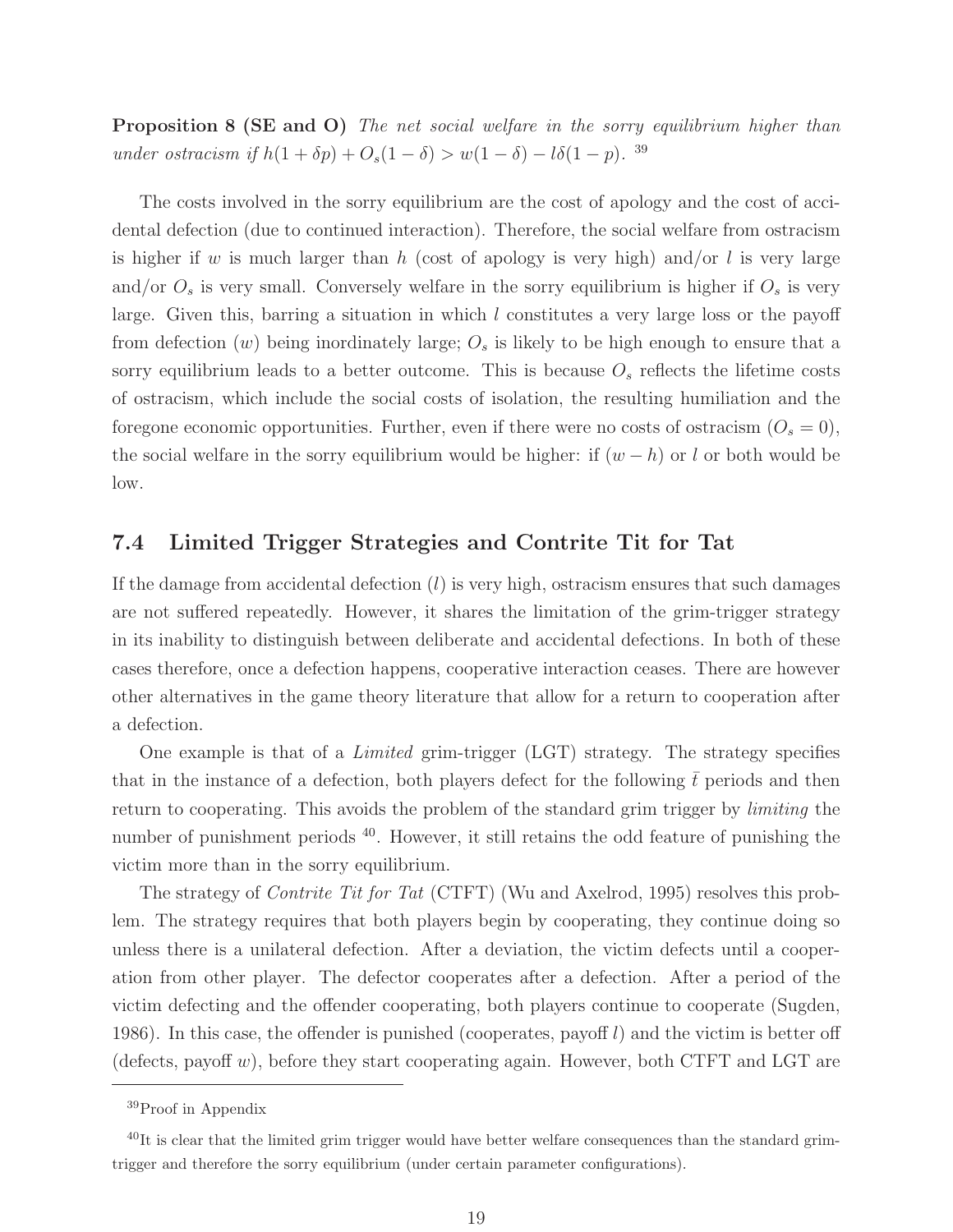complicated to implement and require more coordination (could be costly) than the sorry equilibrium. This is because, uncertainty in action selection can cause accidental defections from the prescribed strategy in the punishment phase too. So, if player 1 is to defect for 2 periods (as punishment in LGT), but cooperates instead, the punishment needs to restart. Similarly, in CTFT, as an accidental defection by player 1 might be followed by another accidental defection (instead of cooperation), making it difficult to define the punishment period ex-ante. The sorry equilibrium strategy on the other hand, is simpler and cheaper to implement.

#### **7.5 Apologies and Behavioural Compensation**

Thus far it has been assumed that compensation is not an integral part of an apology. However, given the possible benefits of continued cooperation under the sorry equilibrium (eg. learning, h and/or p increases over time), it can be argued that societies might work towards making it more viable. This could be achieved by inculcating preferences that allow for mitigation of the harm suffered by receiving an apology, a kind of joy of receiving preference. <sup>41</sup> The economic literature on pro-social preferences propounds: "Societies go to great lengths to instil such preferences in children during their process of socialisation in families, school, and religious establishments, and continue the process in adults." (Dixit, 2009, p.11)

There exists anecdotal evidence to support this argument. The legal literature on apologies, posits apologies as "contributing to the psychological health and well-being of the people involved" (Keeva, 1999). There is also some evidence that "apology is a therapeutic balm" and "helps reduce the victim's anger" (Shuman, 2000). Incorporating these claims into the sorry equilibrium, the cost of apology that is lost to society is:  $(1 - k)(w - h)$ , where  $k \in [0, 1]$  is the proportion of the cost that is directly or indirectly transferred to the other player. While such a mechanism is not essential for the existence of the sorry equilibrium, as shown in section 5 it certainly improves its social welfare consequences, potentially making it more viable in a wider variety of situations.

## **8 Courts**

The laws that courts are charged with implementing vary considerably across jurisdictions and are often very complicated, riddled with many clauses, caveats and exceptions. This makes modelling a formal legal system which fits all observable cases, almost impossible. Nonetheless, replicating a generic simplified form of court enforcement might yield useful

<sup>&</sup>lt;sup>41</sup>This also relates to the behavioural cost of making an apology mentioned in section 3. Such costs imply that even seemingly costless apologies, have a cost associated with them.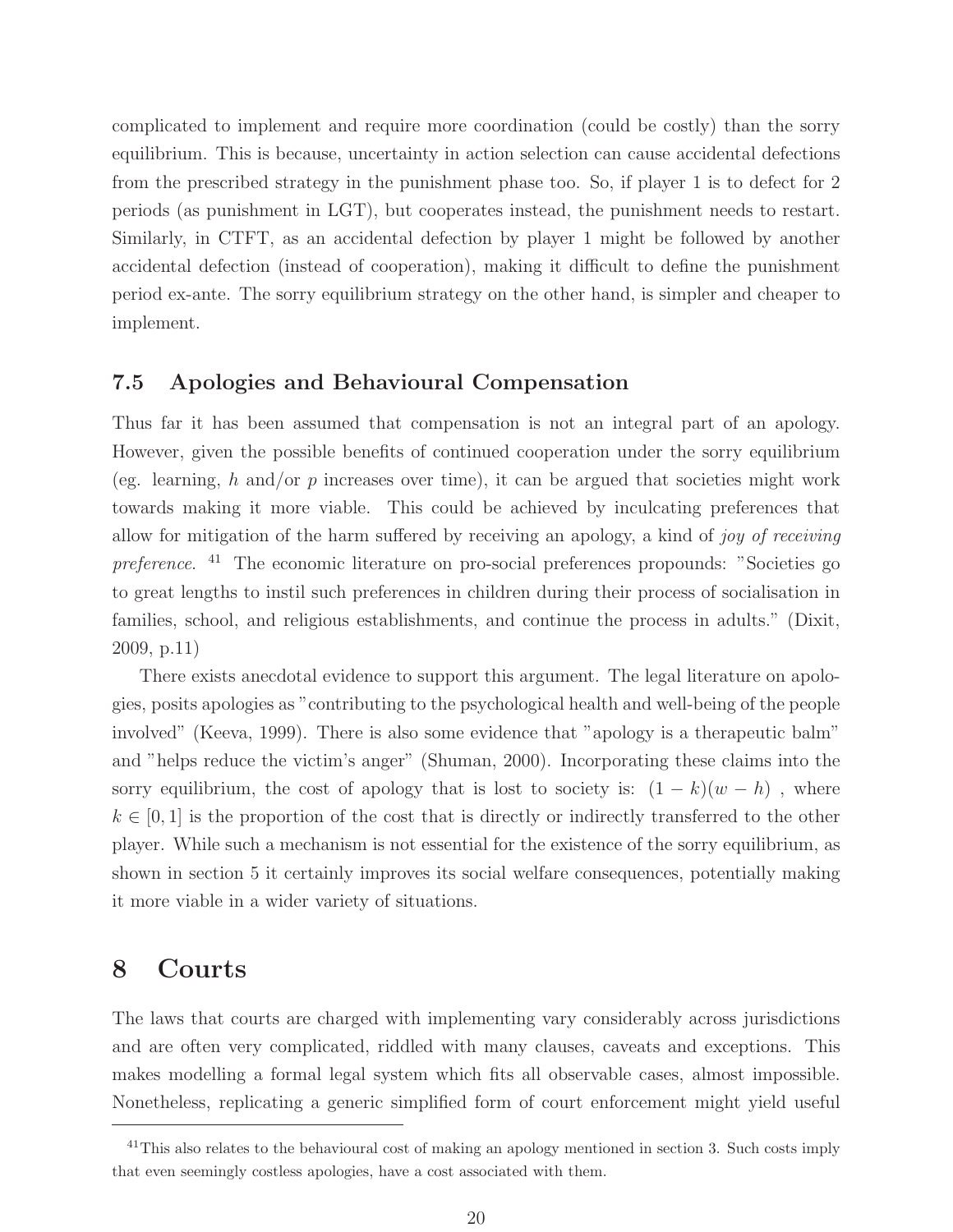insights; assisting in identifying limitations, complications and the possibility of perverse incentives.This section evaluates the limitations of a formal legal system when faced with residual stochasticity.

The efficacy of legal system can be assessed by its ability to deter infractions. The tools available to the courts to enforce cooperative behaviour are: incarceration, compensation (transfer) and fines. Incarcerating offenders shares some of its characteristics with ostracism, so the investigation in this section will be limited to compensation and fines. An ideal court system would therefore, have sanctions that deter both players from deliberately defecting and when an accidental defection does occur, initiate some action to allow for future cooperation. The easiest way to have such a court system would be to have an authority that can read intentions and inflict sanctions of its own accord. However, as this is highly unlikely, hence the need for a model.

#### **8.1 Court Model**

The model of courts in this section uses the stage game defined in section 4. The additional assumptions required are borrowed from previous work on modelling courts (Masten and Prüfer, 2014) and are as follows:

(1) Courts cannot take Suo-Motu notice of a defection, a suit must be brought before a court by a plaintiff, accusing the defendant. <sup>42</sup>

(2) If the court rules in favour of the plaintiff, the defendant shall be required to pay damages I. These damage payments will be considered transfers, unless mentioned otherwise.

(3) The parameter  $\tau \in [0, 1]$  reflects the probability with which the court will rule in favour of the plaintiff. It can also be thought of as the probability with which the plaintiff is able to satisfy the burden of proof (Masten and Prüfer, 2014).

(4) Courts (like players) cannot know the action that a player chose to play. The role of intent in law is rather complicated and difficult to fully capture in a stylised setting. The simplifying assumption here shall be that while courts cannot distinguish between deliberate and accidental harm; there is a difference in the probability of being convicted between the two. In the following analysis the probability of the court punishing (finding the player guilty) an intentional defection is  $\tau \in [0, 1]$ , and the probability of an accidental defection being punished is  $\tau \in [0, 1]$ . The intuition behind this difference is that probability of satisfying the burden of proof would change if the defection was accidental.

 $(5)$  Both the defendant and the plaintiff are assumed to incur the same litigation cost c in the event of a suit being filed.

(6) The courts are restricted to making type-2 "False-negative" errors.

<sup>42</sup>Suo motu is a Latin term meaning on its own motion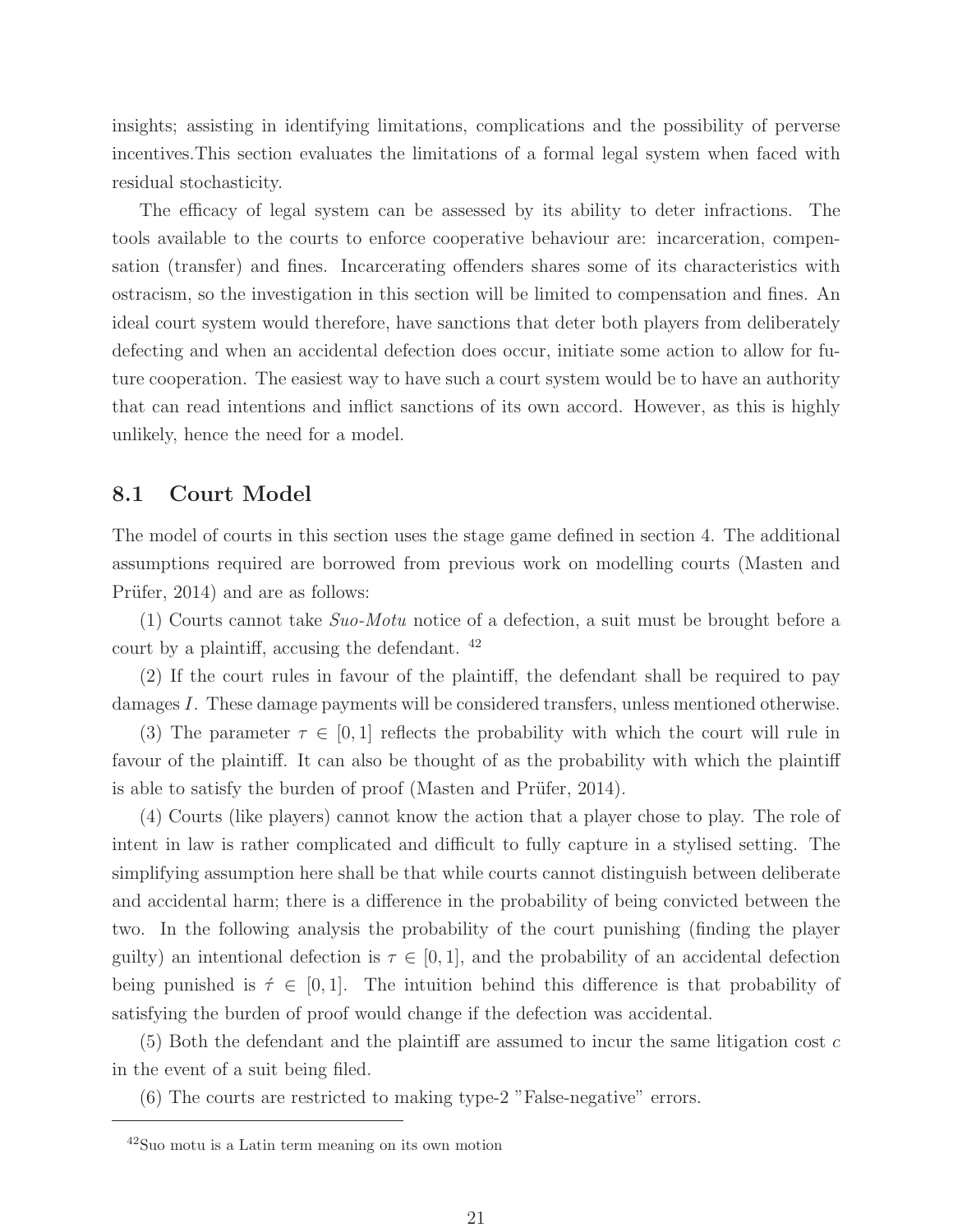The last assumption assures that a defecting player has no incentive to file a suit. <sup>43</sup> Further, a cooperating player who files a suit against a defector has an expected payoff of  $(\tau I - c)$ , while the defector will have an expected payoff  $(-\tau I - c)$ . These payoffs imply that for a cooperating player to have an incentive to file a suit,  $\tau I > c$ . If the court deems that the minimum damages to deter infractions is  $T$ , then the damages awarded must be  $I = max\{T, \frac{c}{\tau}\}.$ 

#### **8.2 Damages and Litigation Costs**

The courts as described here, cannot distinguish between accidental and deliberate defections. Therefore, the damages awarded by such a court cannot account for the difference in probability of conviction across the two cases. Nonetheless, the court will calculate damages to try and dissuade deliberate defections by making the payoffs from choosing to cooperate higher than deliberately defecting.

$$
ph + (1 - p)(w - \tau I - c) \ge (1 - p)h + p(w - \tau I - c)
$$
\n(5)

The lower bound for the required transfer as determined by such a court can be obtained by rearraging this inequility.

$$
T \ge \frac{w - h - c}{\tau} \tag{6}
$$

The transfer amount is set such that the payoff from cooperating be higher than from defecting. <sup>44</sup> Given this T, if  $\frac{c}{\tau} > T$ , such that  $I = T$ , then the cost of litigation, 2c would be higher than the cost of an apology in the sorry equilibrium. <sup>45</sup> Therefore, in the rest of this section it is assumed that c is small enough such that  $I = T = \frac{w - h - c}{\tau}$ . <sup>46</sup>

#### **8.3 Damages and Outcomes**

The magnitude of I must be sufficient to deter a deliberate defection. It is clear that I is sufficient to deter player 1 from intentionally defecting iff:

$$
ph + (1 - p)(w - \tau I - c) \ge (1 - p)h + p(w - \tau I - c)
$$
\n(7)

 $^{44}$ This is the same T that a court which does not take uncertainty into account, ie. assumes that players can choose their actions with certainty, would choose.

 $\frac{45}{\tau} \frac{c}{\tau} > \frac{w-h-c}{\tau}$ , therefore  $2c > (w-h)$ .

<sup>46</sup>Where,  $T = \frac{w-h-c}{\tau}$ , the smallest transfer required to maintain cooperation. This result would obviously also hold for any larger T.

<sup>&</sup>lt;sup>43</sup>As the courts do not make type 1 (false-positives) errors, if a defecting player files a suit he will merely incur a cost of  $-c$ .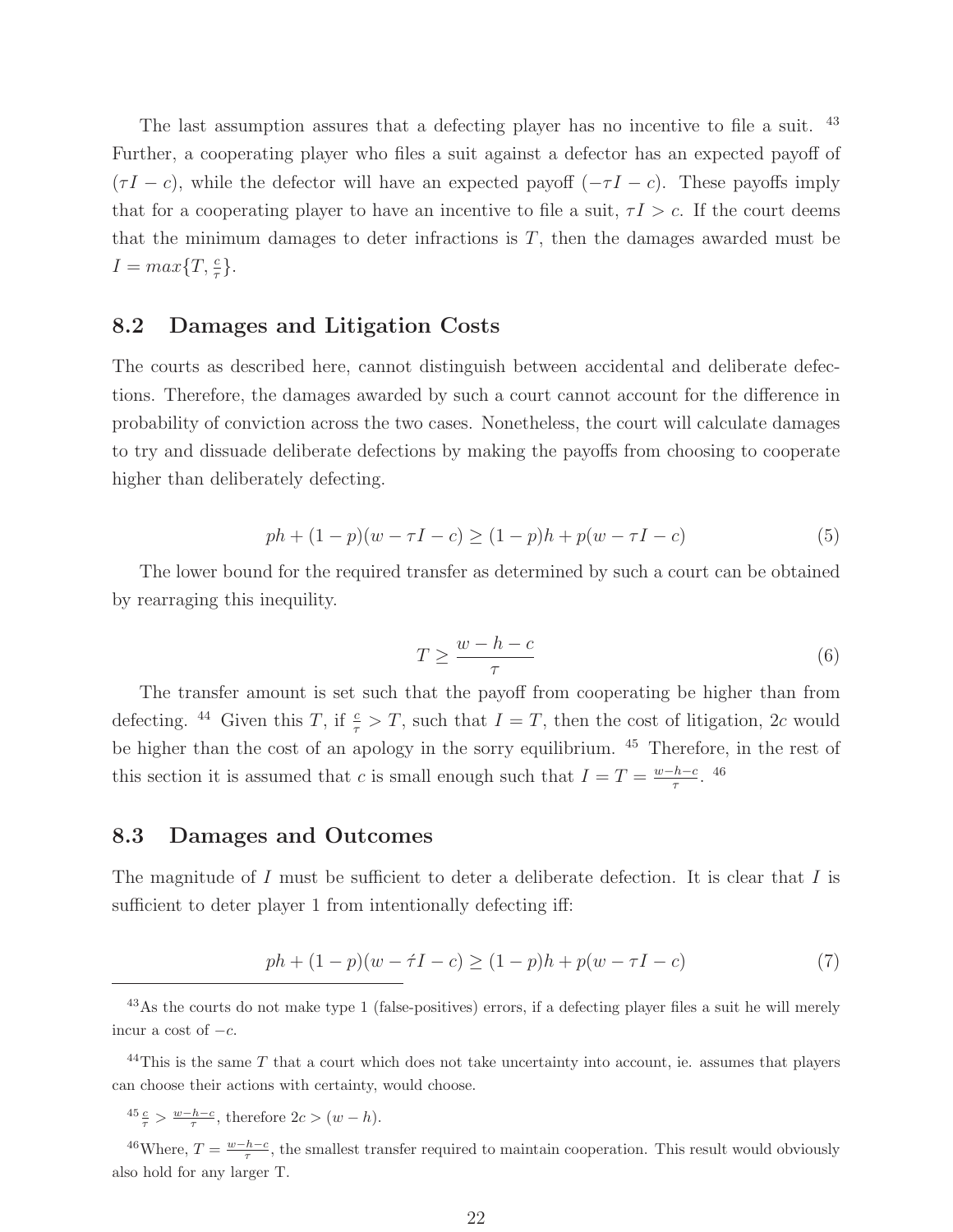The equation assumes that player 2 cooperates, this is because a case a brought before the court, only if the other player is cooperating. The appropriate  $I$  can obtained by re-writing equation 7.

$$
I^* \ge \frac{(2p-1)}{p(\acute{\tau} + \tau) - \acute{\tau}}(w - h - c)
$$
\n(8)

The difference between equations 6 and 8 stems from assumption (4). It highlights the fact that while courts cannot explicitly distinguish between accidental and deliberate defections, there is a difference in the likelihood of getting convicted in the two cases.

**The Best Case Scenario:** The best case scenarios transpires if  $\tau = 1$  and  $\dot{\tau} = 0$ . This implies that a deliberate defection is punished with certainty, while an accidental defection is not punished. In this case equation 8 reduces to:

$$
I^* \ge \frac{(2p-1)}{p}(w-h-c)
$$
\n(9)

Now, as  $\frac{(2p-1)}{p}$  < 1, I as chosen by the court will be sufficient to dissuade deliberate defection.

**The General Case**: If  $\tau$  and  $\acute{\tau}$  are not assigned extreme values, then the positive results of the best case scenario no longer hold. <sup>47</sup>

**Lemma 6 (Small Damages)** If  $\tau > \tau$ , then damages I imposed by the court would be too small to deter intentional defections by Player 1.<sup>48</sup>

The intution behind this result rests on the fact that when player 2 cooperates, player 1 is better off choosing to defect (when there are no damages). In the best case scenario, defecting deliberately would result in certain punishment and was therefore not a lucrative option. In this case however, the player might be punished even if he chooses to cooperate, while there is no certainty that deliberate defection will be punished. Therefore, the damages required to deter deliberate defections would be higher in this case.

Therefore, if damage I is imposed by courts, player 1 will deliberately defect if player 2 cooperates. However, this might in turn have an effect on the preferred action of player. It might be useful to evaluate the impact of court awarded damages in equilibrium.

<sup>&</sup>lt;sup>47</sup>If  $\tau < \dot{\tau}$ , then accidental defections would be more likely to be punished than deliberate defections. And while it might be the case that accidental defectors might end up getting convicted more often than deliberate ones, this outcome is unlikely to be consistent with commonly held ideas of justice. Moreover, the results of this section do not hold for this case. This creates an interesting paradox, whereby if the objective of a court is to deter deliberate defections, then accidental defections should be punished more vigorously (with a higher probability). This of course would create perverse incentives that would reduce willingness to partake in any activity involving uncertainty in choosing actions. However, evaluating such issues is beyond the purview of this paper.

<sup>48</sup>Proof in Appendix.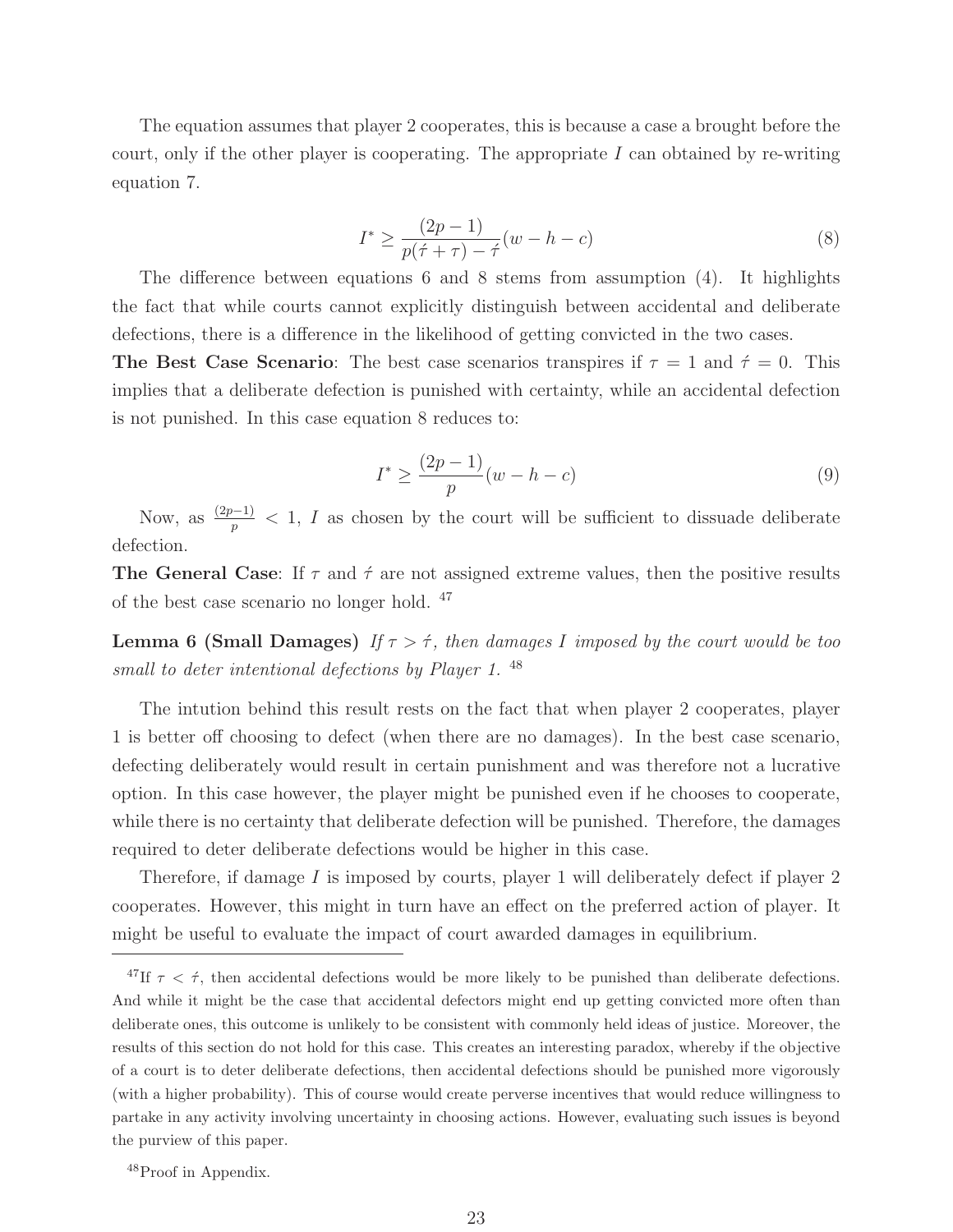| $p(w-h-d+l)$ |                                    | $(w-h-d+l)$ |
|--------------|------------------------------------|-------------|
| ${C,D}$      | No Equilibrium in<br>Pure Strategy | $\{D,D\}$   |

Litigation Cost (c)



**Proposition 9 (Equilibrium in One shot Game)** Pure strategy Nash Equilibria of the one shot game:. <sup>49</sup>

- If  $p(w-h-d+l) \geq c$ : Player 2 cooperating and Player 1 choosing to defect is a Nash equilibrium.
- Else if  $p(w h d + l) < c$  and  $(w h d + l) \leq c$ : both players choosing to defect, constitutes a Nash equilibrium.
- Else if  $p(w h d + l) < c$  and  $(w h d + l) \geq c$ : There is no equilibrium in pure strategies.

This rather odd set of outcomes is the result of the fact that a cooperating player can get damage payments from a defecting player. So, when litigation costs are low player 1 is better off cooperating due to the low cost of getting damages from player 2. on the other hand, player 2 is better off paying the damages with probability  $\tau p$  (incurring c and getting payoff of w with probability  $p$ ) than cooperating and suffering harm when player 1 defects accidentally. As the cost of litigation rises, player 2 is better off reducing the probability of going to court by cooperating (probability of going to court reduces to  $(1 - p)$  in this case). However, if player 2 cooperates, player 1 is better off choosing to defect, thereby increasing his chances of getting damages. Therefore there is no equilibrium at medium level of litigation costs. When the cost of litigation is very high, both players are better off choosing to defect, thereby reducing their probability of going to court.

<sup>49</sup>The proposition assumes that  $(w - h - d + l) > 0$ . Proof in Appendix.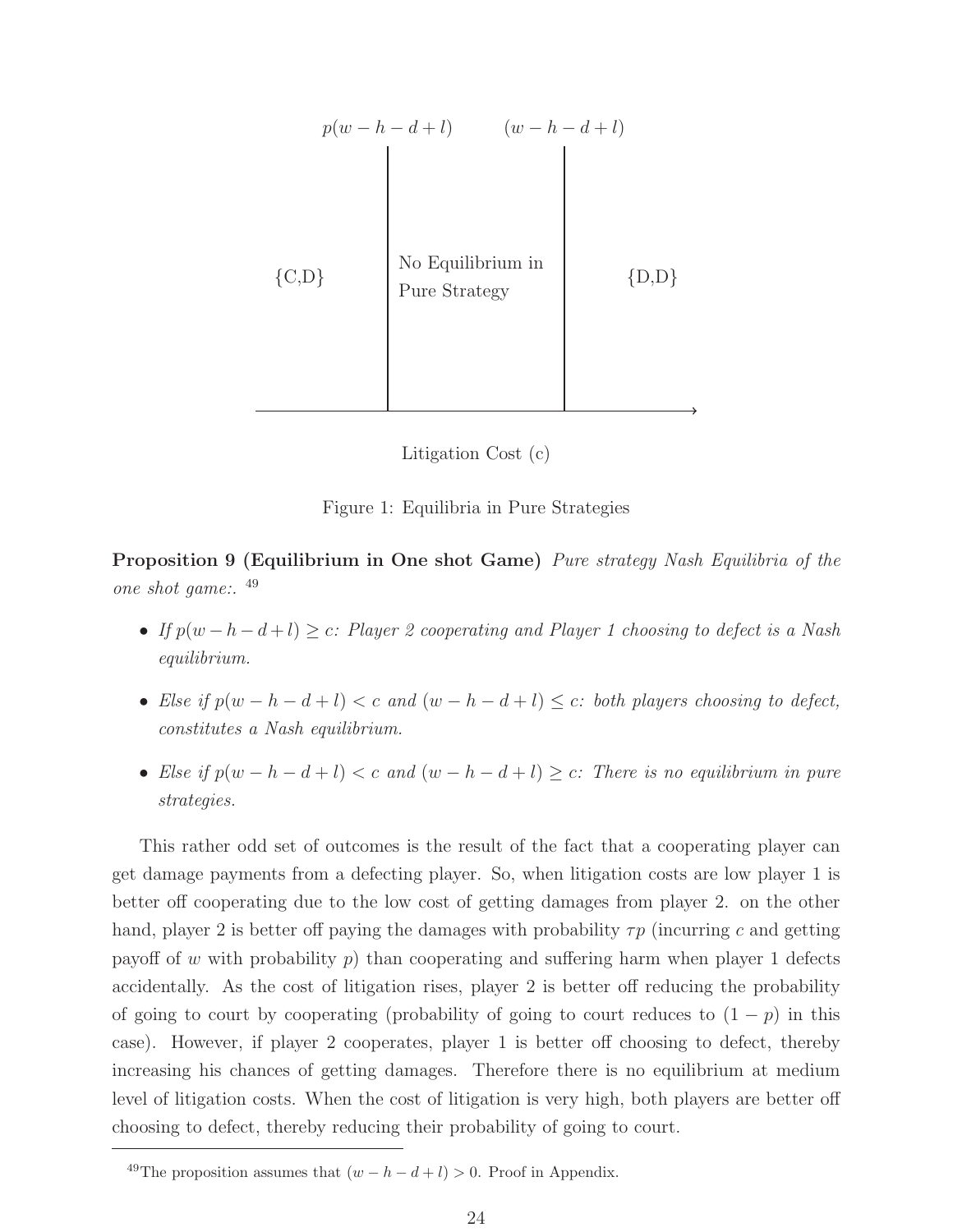None of these equilibrium outcomes are desirable. While this exposition of the legal system might seem too simplistic, it happens to reflect some of the elements of the Indian judicial system. Historically, the Indian system has been given in to low compensation and fines (Srinivasan and Eyre, 2007; Galanter, 1985). While there can be no denying that there are other institutional factors at play, insufficient damages, as this model shows, allows for intentional defection thereby, increasing the probability of infractions. Given limited institutional capacity, higher number of infractions would severely limit the efficacy of courts and contribute to the log-jam of the sort that exists in Indian Courts (Hazra and Micevska, 2004).

The most straightforward solution to the problem encountered in previous case, is for courts to award larger damages. However, as the appropriate damages,  $I^*$ , depend on the values of  $\tau$  and  $\dot{\tau}$ ; how large the damages must be, is difficult to determine if the exact values of the parameters are not know.

**Lemma 7 (Large Damages)** The smaller the difference between  $\tau$  and  $\dot{\tau}$ , the larger the damage payments that are required.<sup>50</sup>

As the probability of being convicted rises for an accidental defection and the difference between  $\tau$  and  $\dot{\tau}$  reduces, the damages required to deter deliberate defection will rise. This is because the expected payoff (without any damages) from choosing to defect is greater than choosing to cooperate for player 1 (when player 2 cooperates). Therefore, if the difference between  $\tau$  and  $\dot{\tau}$  is very small, it makes choosing to play D more profitable for player 1. In fact the smaller the difference, the closer a court mechanism is to a grim-trigger strategy or ostracism. <sup>51</sup>

#### **8.4 Large Damages**

Instituting larger damage payments to tide over this problem may create additional problems. Very large transfers entail large-scale redistribution and can potentially give rise to other perverse incentives. They can have serious repercussions: individuals or their businesses can go bankrupt, hospitals shut down and companies become averse to experimenting with new products or services. The damages imposed on player 1 might be large enough to prevent the possibility of any future interaction between the players. They might also encourage investment in legal precautions (hire a large team of lawyers). Large damages therefore, could

<sup>50</sup>Proof in Appendix.

<sup>51</sup>However, as is obvious, when there is no difference between accidental and deliberate defections in the probability of being punished ( $\tau = \hat{\tau}$ ) then I decided by the court would be sufficient to deter deliberate defections. This would ofcourse be a knife edge solution and therefore has not be discussed in greater detail.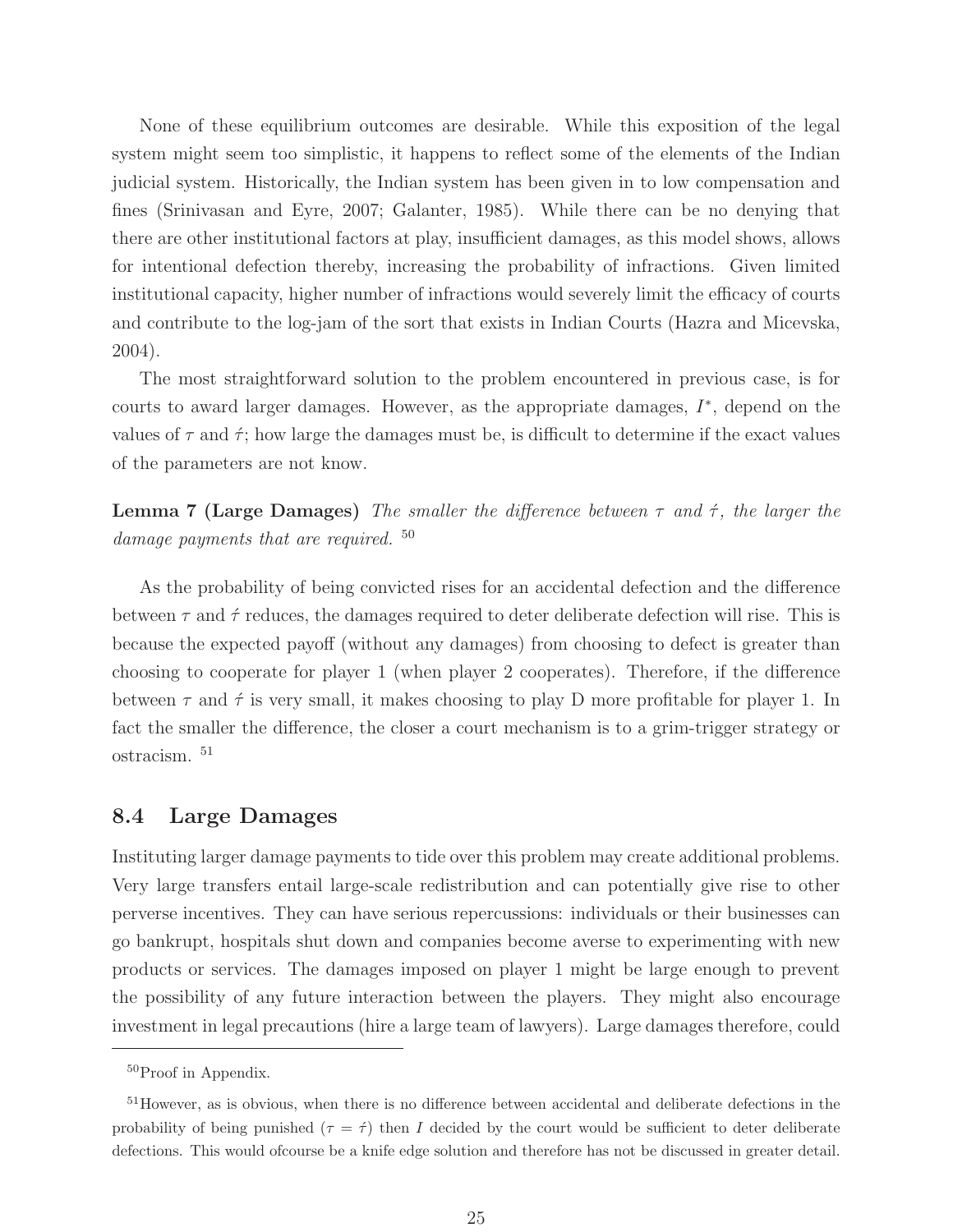foster either socially unproductive investments or affect the economy directly by limiting the willingness of people to participate in activities that involve some uncertainty.

These claims, while not explicitly derived, reflect some elements of the U.S judicial system. In fact, if an assumption made earlier is relaxed and courts are allowed to make type 1 (false positives) errors too, these problems get exacerbated. The large damages imposed maybe larger than the discounted value of the payoffs from continued interaction and players therefore might have the incentive to sue even if the outcome is (C,C) or even when they themselves have defected. The existence of a legal system that awards large damages therefore, might paradoxically create disincentives for continued cooperation.

An additional side-effect of such a system is its effect on the cost of litigation, c. As large damages have very serious consequences, courts are likely to try to reduce chances of errors. This would imply an increased role for lawyers, lengthy court proceedings and a higher burden of proof (might also have an effect on  $\tau$ ). All of this would adversely affect the welfare effects of the legal system.

#### **8.5 Policy Discussion**

This section has presented the difficulties that courts face in deterring intentional defection. However, even if courts can overcome the problems highlighted here; there is another potential limitation in the formal legal system. Damage payments (sufficient to deter intentional defection) are enforced by the courts and received by the offended player with a probability of  $\acute{\tau}$ . So with a probability of  $(1 - \acute{\tau})$ , the offended player receives no compensation or validation of his claim that an offence has been committed. In such cases, it is likely that the interaction will cease to continue. Further, it is likely to lead to festering anger and resentment. It is for the reasons of the sort pointed out here that legal scholars have advocated a more active use of apologies in legal systems.

An important function of any legal system is to act as a grievance redressal mechanism that enables continued, productive interaction. Residual stochasticity in choosing actions requires mechanisms that can distinguish between the deliberate and the accidental. Costly apologies offer one such mechanism. It reduces the cost of litigation (apologies rely on selfidentification), the need for large damage payments (avoiding undesirable side-effects) and allows for continuation of interaction (rehabilitation and reconciliation).

The sorry equilibrium posited in this paper does not rely on nature of the payoffs involved. The payoffs need not be monetary and could be emotional, psychological too. The model does not distinguish between the two and implicitly assumes that they are interchangeable and valued equally. While, this assertion is not valid in all circumstances, it is important to point out that this assumption implies that an emotionally costly apology works even when the payoffs from the stage game are purely monetary. This is of particular importance as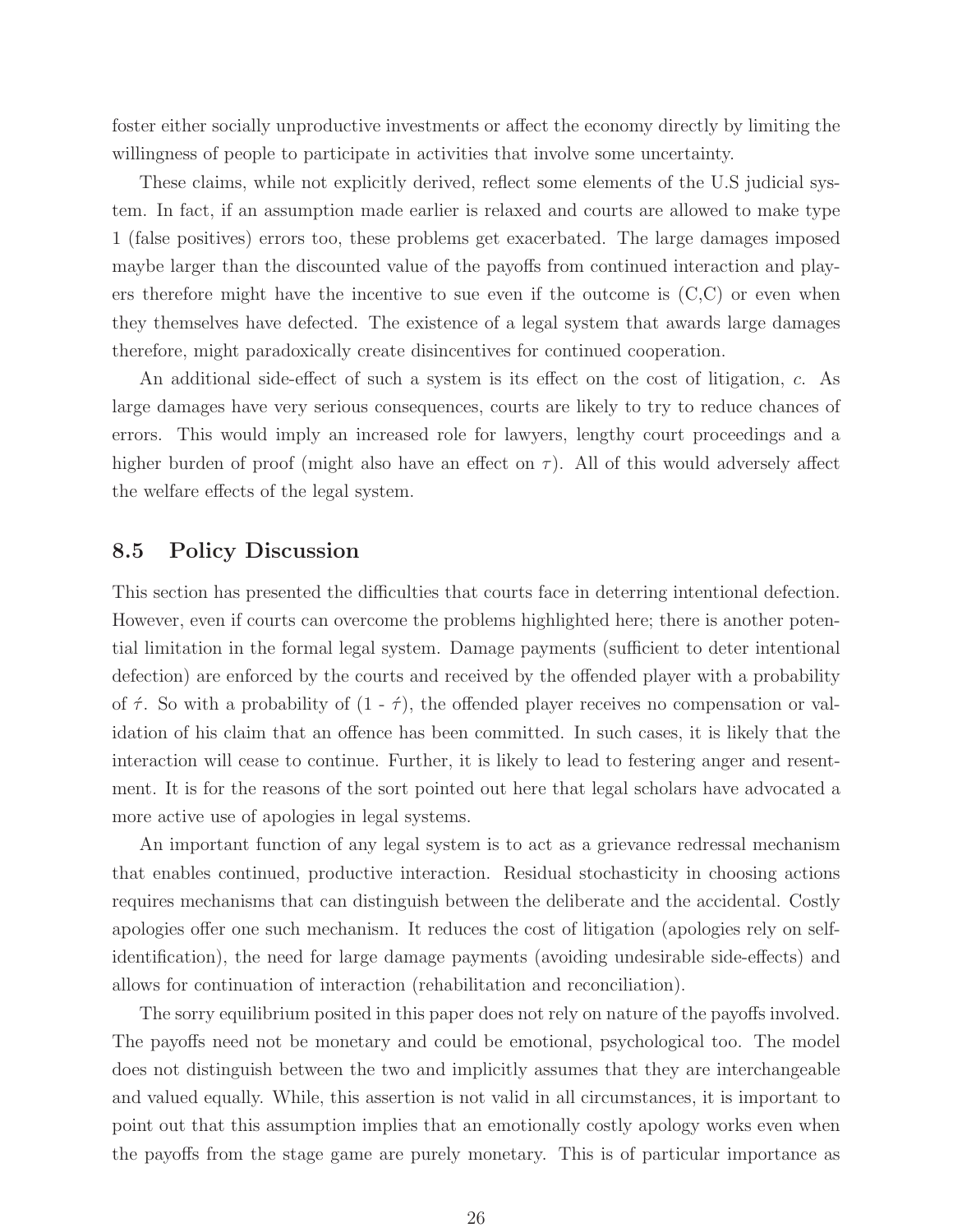the courts (specially in the USA) (Wagatsuma and Rosett, 1986) are given in to evaluating the monetary equivalents of emotional distress and degradation, producing absurdly large punitive damage judgements.

Recidivism is another issue of great concern for legal systems. But having a justice system (USA) that sends a lot of people to prisons, coupled with the social stigma associated with incarceration (Rasmusen, 1996), can create a population of people who might have no other option, but to return to their old vocation. The large number of under trials in India are also likely to suffer a similar fate. Japan on the other hand, with a judicial system that uses apologies actively, has very low recidivism rates (Haley, 1982). Allowing court sanctioned apologies for minor misdemeanours, might help better reintegrate perpetrators of accidental defections in both, USA and India.

These observations serve to juxtapose the potential outcomes generated in courts to those generated in the sorry equilibrium. Such a comparison in addition to exposing the limitations of courts, provides a justification for the use of apologies in the Japanese legal system. Given the problems facing the legal system in both the USA and India, it may be prudent to heed calls in the legal literature for seriously looking into the Japanese experience with apologies (Petrucci, 2002). Studies in psychology study have gathered evidence to show that a costly apology is considered sincere across countries (Ohtsubo et al., 2012). The study was carried out in Chile, China, Indonesia, Japan, the Netherlands, South Korea and the U.S. In fact, there are successful programs for victim offender mediation in the USA and these can form the basis for further exploration into incorporating apologies as part of the formal legal system. In India, the Lok Adalats (people's courts), a non-adversarial system, has been in operation for sometime now. They provide a great opportunity to integrate formal apologies into the legal structure. Promoting apologies as a legally sanctioned method of conflict resolution, might also have the beneficial effect of alleviating the cost and time constraints on both the judicial systems. <sup>52</sup> The usage of apologies in Japan offers insights into how apologies can be a low cost judicial tool for offences which are not grievous in nature.

There are, of course, limits to how useful an apology can be. In addition to the conditions explicitly assumed or derived, the model in section 4 makes certain implicit assumptions. Clarifying them is useful in demarcating the limits of usefulness of apologies. The model assumes that even though player, suffer harm  $(l)$ , his ability to participate in future repetitions of the game is not compromised. In cases involving debilitating injury, torture, death among others, this assumption is not satisfied. It also assumes that the gains from defection

<sup>&</sup>lt;sup>52</sup>In one California County in 2002 there were more than 12,000 guilty pleas entered by people who did not have a lawyer. National standards in the U.S, limit felony cases to 150 a year per attorney. Yet felony caseloads of 500, 600, 800 or more are common (Source: National Legal Aid & Defender Association (NLADA)). In India, the courts are understaffed, with too few judges and 26 % of the pending cases being more than 5 years old NCMS (2012).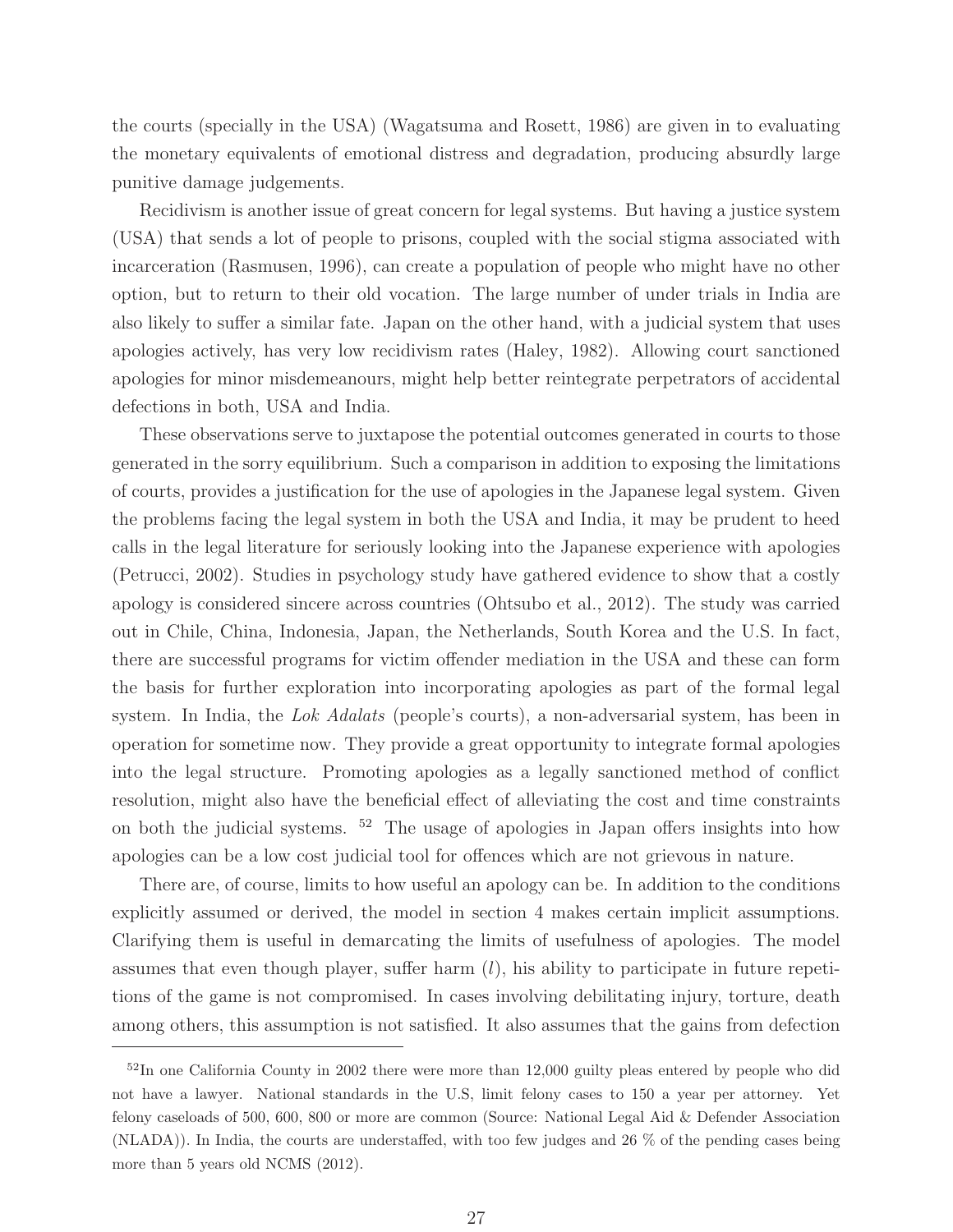$(w)$  can be identified and that a portion of it could be given up. There maybe cases like those involving adultery, certain types of fraud, among others where the gains from defection cannot be given up. The requirement of repeated interaction is also a rather strict condition. However, further investigation into the behavioural consequences of an apology might also work in one-shot games.  $53$ 

Apologies alone will not provide the answer to all the problems facing the legal system in the two countries. But, there are additional benefits from reforming the system to fit in apologies, reforms that allow apologies to be complementary to the legal process. For instance, the Japanese legal system is less ambiguous and has clearly defined rules for determining damages (in most cases). This makes opportunistic, frivolous suits less likely and apologies more likely to be accepted  $54$  (and therefore made). In Canada, the Ontario Apology Act came into force on April 23, 2009. It mandates that evidence of an apology is not admissible as evidence of fault or liability in any civil, administrative, or arbitration proceeding. In making such changes a legal system is likely to improve its reliability and efficiency, along with making itself more humane.

## **9 Conclusion**

"An apology is the superglue of life. It can repair just about anything."

#### **Lynn Johnston**

Apologies are frequently used in everyday interactions the world over to mitigate and resolve conflict situations. They have even been put to use in seemingly intractable situations, like in the case of the Truth and Reconciliation Commission in post-apartheid South Africa. These and many other examples instigate the need for an economic analysis of apology, to establish the extent to which apology is the 'superglue of life'.

In order to evaluate the usefulness and efficacy of apologies, it might be illustrative to consider a counter-factual: A world in which everyone can choose their action with certainty. In this world, the legal system and other social governance mechanisms like standard grim trigger and ostracism are very effective. In fact, they are so effective in deterring defection that this world would not need any 'glue', as nothing ever 'breaks'. On the contrary, a world where players face uncertainty in choosing actions, undesirable outcomes cannot be avoided. Accidental defections caused by residual stochasticity require a mechanism to reconcile the players, to glue together what might have broken. This world, in so far as it more closely resembles the world we live in, can benefit from using apologies.

<sup>53</sup>As opposed to behavioural antecedents of an apology, that are used to motivate its existence.

<sup>&</sup>lt;sup>54</sup>The plaintiff will know in which cases he is likely to get large damages and is therefore less likely to go to court in expectation of a windfall gain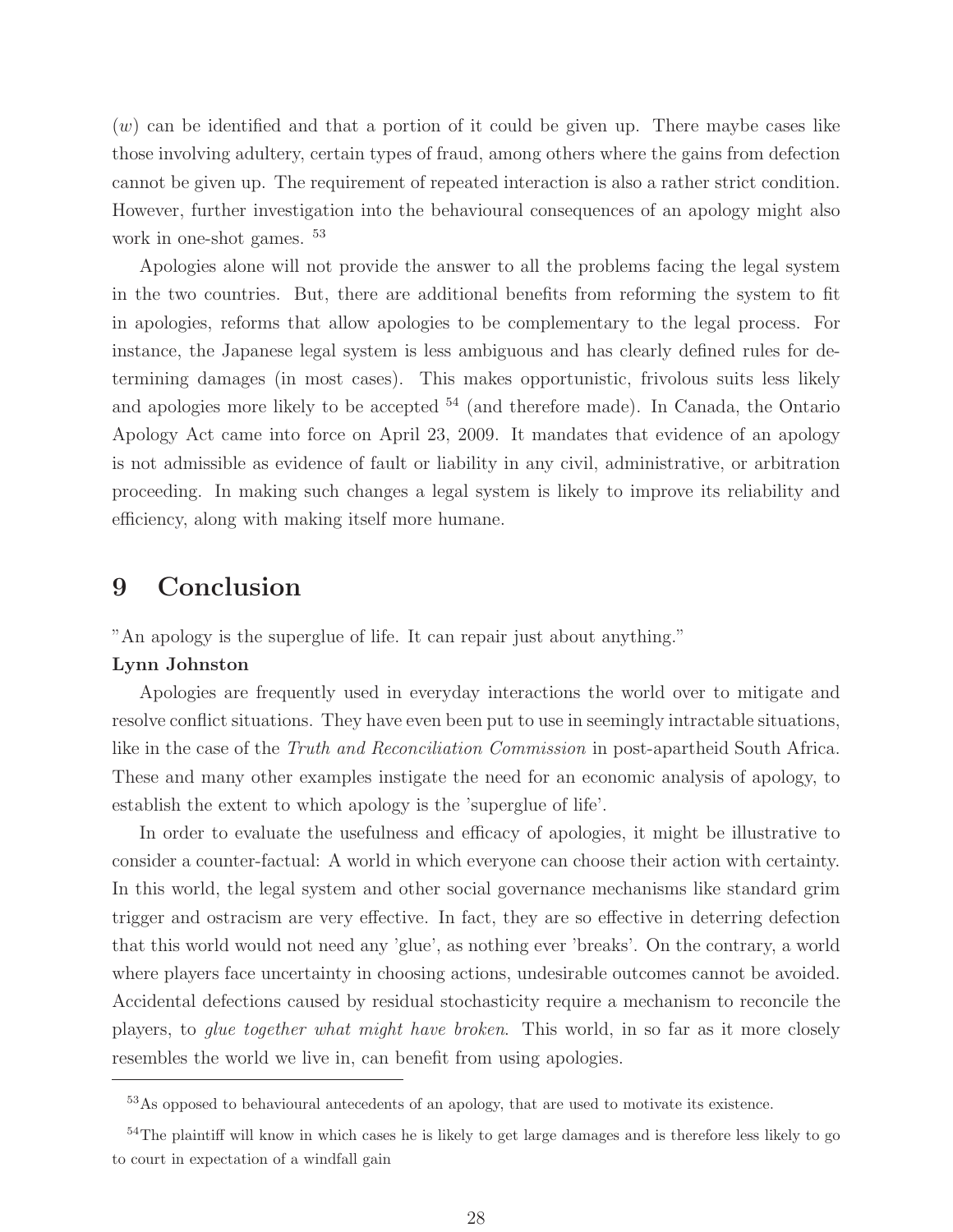Given the observed ubiquitous use of apologies, either our society exists in a constant state of dis-equilibrium or apology must be an equilibrium outcome. The sorry equilibrium posited in section 5, provides evidence for the latter. It shows that a strategy that conditions on private information, can constitute an equilibrium in a game of imperfect public monitoring. Further, it is show that this equilibrium has stationary payoffs and shares the notion of perfection with sub-game perfect equilibria and public-perfect equilibria. Additionally, the equilibrium so described is also shown to be the most efficient sorry equilibrium and the set payoffs for all sorry equilibria are characterised.

The existence of such an equilibrium, does not preclude the possibility of interactions that may not be worth being 'glued'. A mistake in such a scenario could lead to a debilitating injury, death or payoffs from defection that cannot be given away. Given social welfare concerns, it is possible that in such cases, more indiscriminate social governance mechanisms might be more desirable. A social governance mechanism like ostracism for instance would ensure that the game is never played again. But if continued interaction is valued, then as show in section 7, the sorry equilibrium offers a simple and easy to implement strategy.

The possibility to account for the choice of the player (instead of only the outcome) also ensures that apologies do not suffer some of the limitations, that courts might. A formal legal system cannot always distinguish between deliberate and accidental defections. This creates the possibility of legal systems generating perverse incentives, as shown in section 8. In a legal system more like India's, such incentives are likely to encourage more deliberate defections. Large damages of the sort imposed in the U.S.A can lead to undesirable outcomes and can also create perverse incentives. In general, over reliance of the formal legal systems might have costly undesirable side effects. These findings lend credence to the calls in the legal literate to seriously consider better integrating apologies into the formal legal systems, a la Japan.

The efficacy of apologies notwithstanding, in conducting this investigation the model proposed in section 4 makes certain strong assumptions. For instance, the effectiveness of an apology might reduce when used too frequently. A model that accounts for residual and controlled (determined by the extent of care) stochasticity simultaneously might generate more insight into the margins at which apologies are useful. Alternately, a model that explicitly models the dynamic benefits of continued interaction might be more useful determining the true worth of sustained cooperation. A model that frames the offering and acceptance of apologies in the shadow of the legal system, might offer a clearer picture of how they can be accommodated in the legal system. These potential extensions to this model reveal directions for future research to develop a more complete model of apologies.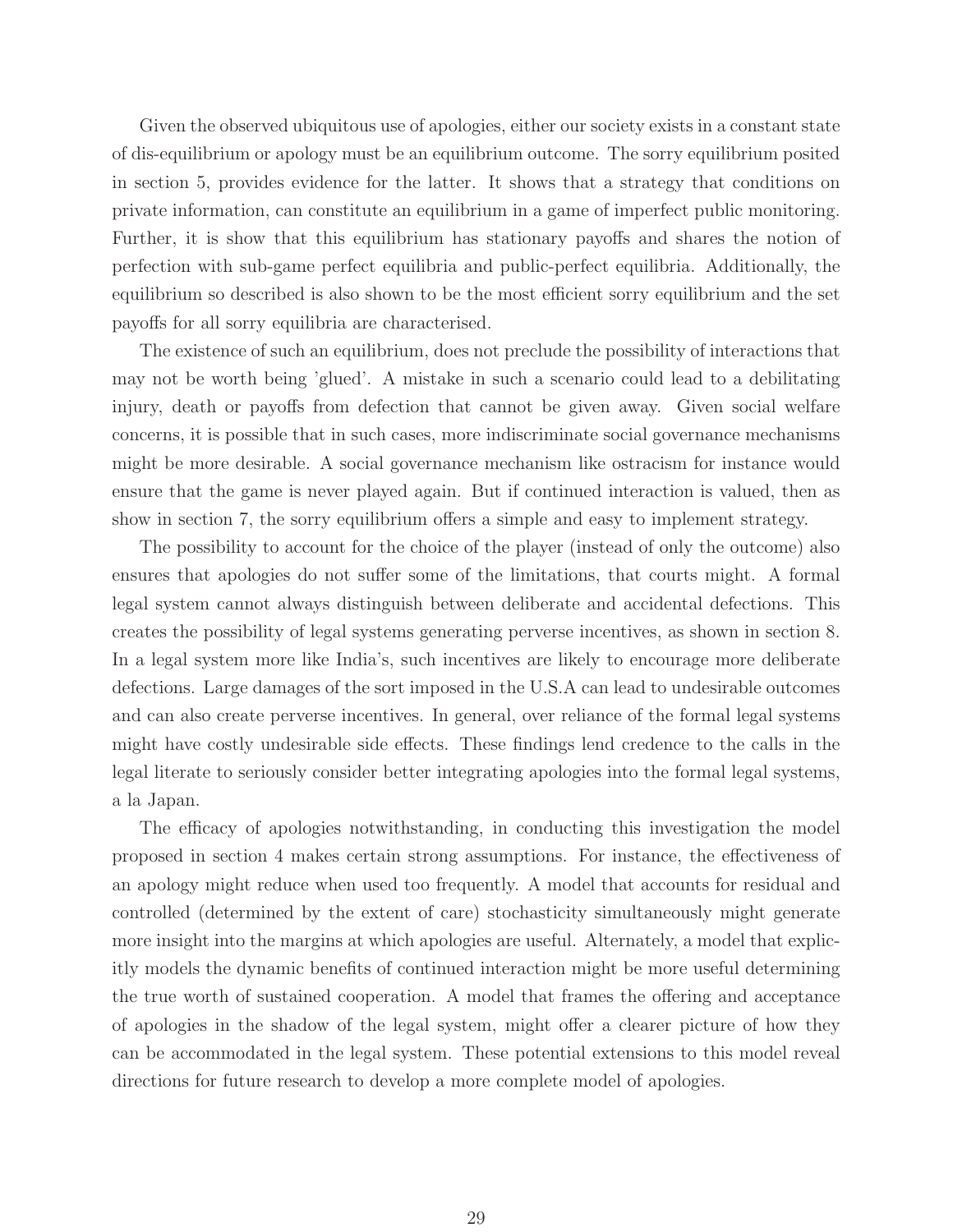## **A Appendix**

#### **A.1 Proof of Proposition 1**

For the Sorry Equilibrium to exist, both Lemma 1 (EC 1) and Lemma 2 (EC 2) must be satisfied simultaneously:

Consider EC 1:  $\frac{(E_{DC}^1 - E_{CC}^1)}{(2p-1)} \leq \frac{\delta(E_{CC}^1 - E_{DD}^1)}{(1 - \delta p)}$ (1−*δp*) As,  $\frac{(E_{DC}^1 - E_{CC}^1)}{(2p-1)} = \frac{(pw + (1-p)h - ph - (1-p)w)}{(2p-1)} = (w - h)$ , EQ 1 reduces to  $(1 - p\delta)(w - h) \leq \delta(ph + (1 - p)w - pd - (1 - p)l)$ 

Further simplification leads to

$$
\frac{(w-h)}{w-pd-(1-p)l} \le \delta
$$
\n(A.1)

Now, for equation A.1 to be met and for  $\delta \in (0,1)$  $\frac{(w-h)}{w-pd-(1-p)l}$  < 1, which implies  $-h < -pd - (1 - p)l$ 

As,  $h > 0$  and  $d, l < 0$ , by assumption, equation A.1 always holds. Therefore,  $\forall p$  there is always some  $\delta \in (0,1)$  that satisfies EC 1.

Consider EC 2:  $\delta \geq \frac{(E_{CD}^2 - E_{CC}^2)}{(E_{CD}^2 - E_{DD}^2)}$  $(\overline{E_{CD}^2 - E_{DD}^2})$ By Assumption (5) in section 4,  $E_{CC}^2 > E_{DD}^2$ , therefore:

$$
\frac{(E_{CD}^2 - E_{CC}^2)}{(E_{CD}^2 - E_{DD}^2)} < 1\tag{A.2}
$$

As the condition A.2 is always met, there is some  $\delta \in (0,1)$  that always satisfied EQ 2. Therefore, for every given p, there must be some  $\delta \in (0,1)$  that satisfies both EC 1 and EC 2.

#### **A.2 Effect of increase of** p **on EC 1 and EC 2**

Consider inequality A.1: a unit increase in  $p$  decreases the denominator of the LHS by  $(-d+l)$ . This is because  $0 > d > l$  by assumption. Now, as the numerator does not change, but the denominator decreases, LHS increases. This in turn requires higher  $\delta$  to support the inequality and therefore EC 1.

Consider EC 2: a unit increase in  $p$ , changes the LHS:

The numerator: 
$$
w - h - d + l
$$

#### Denominator:  $2w - 2d$

Now,  $2w-2d>w-h-d+l$  as,  $w-d>l-h$ , increase in the denominator is larger than the numerator. Therefore, the LHS decreases as p increases, allowing smaller  $\delta$  to support the inequality.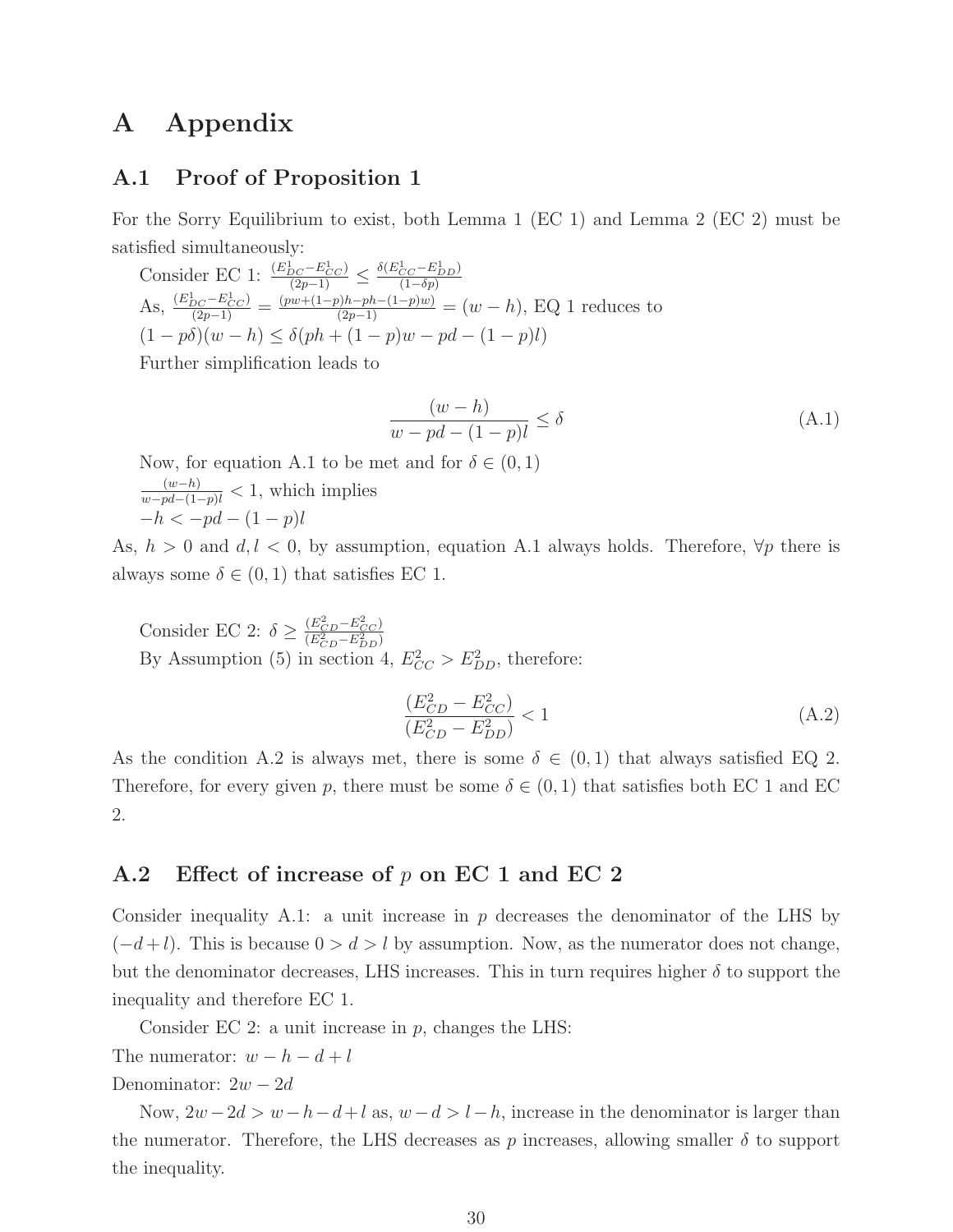#### **A.3 Proof of Proposition 3**

The Pareto efficient outcome of this game is  $(E_{CC}^1, E_{CC}^2)$ . In the sorry equilibrium there is a cost of  $(w - h)$  is imposed on player 1 and therefore it is bounded away from efficiency. However, there can be other equilibria in which a costly apology (of the type described here) can be used to sustain cooperation in an infinitely repeated game.

Consider: A strategy in which the cost that has to be undertaken when offering an apology is s. And let the Net Present Expected (NPE) cost that incurs (to be undertaken when offering an apology) to player 1 in  $t = T$ , due to a defection in  $t = T$ , be x:

So, if the equilibrium strategy being considered mandates an apology every 2 defections, then  $x = \frac{NPE(s)}{2}$ , where  $NPE(s)$  is the net present expected value of s in T. If the equilibrium strategy instead, requires the cost of the apology for a defection in  $T$  to be undertaken in  $T+1$  and  $T+2$ , then (assuming no further defections in these 2 periods),  $x = (\delta s + \delta^2 s)$ . x is therefore the total discounted (expected) cost of each defection that player 1 makes in the game. In the sorry equilibrium posited in this paper,  $x$  is the same as  $s$ .

If x is so defined, then in any sorry equilibrium, it must be sufficient to deter even a single deliberate defection. As x is the cost of every defection, to accomplish this, it must meet 2 conditions:

$$
w + \sum_{t=1}^{\infty} \delta^t E_{DD}^1 \le (w - x) + \sum_{t=1}^{\infty} \delta^t (E_{CC}^1 - (1 - p)x)
$$
 (A.3)

Such that it is not too costly: if player 1 chooses to play C, but D gets played, the payoff from apologising must be higher than the payoff from not apologising. And,

$$
\sum_{t=1}^{\infty} \delta^t (E_{DC}^1 - px) \le \sum_{t=1}^{\infty} \delta^t (E_{CC}^1 - (1-p)x)
$$
\n(A.4)

Such that it is not too cheap: player 1 must be better off choosing to play C and apologising, than choosing to play D and apologising if D gets played.

But conditions A.3 and A.4 are the same as equations 1 and 2 in section 5. Thus, every sorry equilibrium must have an x such that it meets the upper and lower bounds of  $s^*$ . As  $x$  is the cost imposed on each defection in all possible sorry equilibrium, the most efficient, lowest cost sorry equilibrium, must have,  $x = s^{**}$ .

#### **A.4 Proof of Proposition 4**

As shown in A.3, all possible sorry equilibrium must the cost of defection, x equal to  $s^*$ . Therefore, payoffs in every sorry equilibrium must be such that player 1 incurs a cost  $s^*$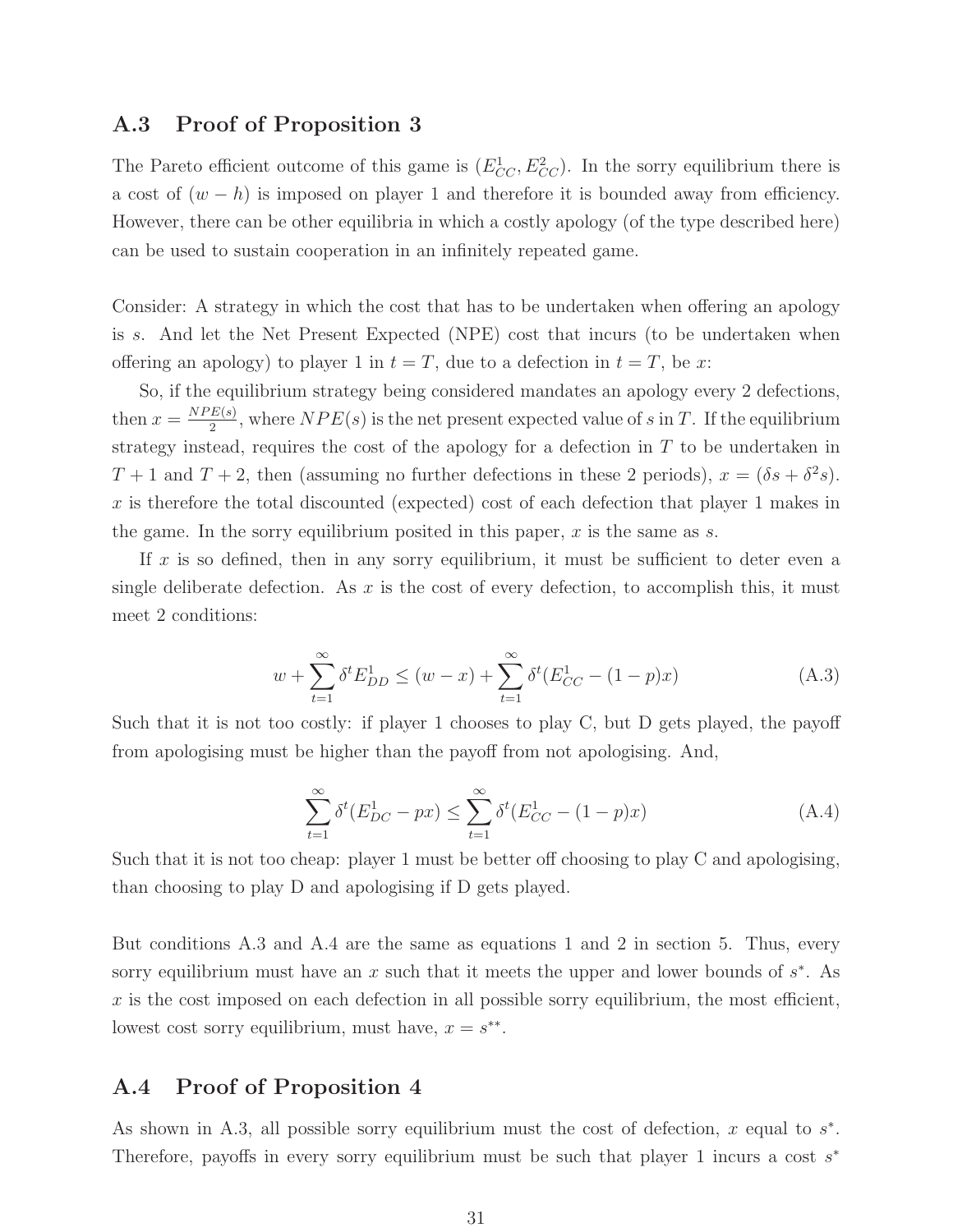after every defection. The set of every sorry equilibrium is the same as the set of payoffs in the sorry equilibrium posited in this paper. Therefore, in every sorry equilibrium, expected payoffs for both player in every t:

$$
\{\pi_1, \pi_2\} = \{ph + (1-p)(w-s^*), ph + (1-p)l\}
$$

#### **A.5 Proof of Proposition 5**

The payoff for a stationary strategy is the infinite sum of the (expected) payoffs achieved at each stage. Given the strategy for the sorry equilibrium, the expected payoffs of player 1 in each repetition of the stage game is:

 $t = 0$ :  $ph + (1 - p)(w - s^{**})$  $t = 1: ph + (1 - p)(w - s^{**})$  $t = 2$ :  $ph + (1 - p)(w - s^{**})$  $t = 3: ph + (1 - p)(w - s^{**})$ and so on  $\dots$  (Where  $s^{**} = (w - h)$ )

The expected payoffs of player 2 in each repetition of the stage game is:

 $t = 0$ :  $ph + (1 - p)l$  $t = 1$ :  $ph + (1 - p)l$  $t = 2$ :  $ph + (1 - p)l$  $t = 3: ph + (1 - p)l$ and so on . . .

Therefore, the expected payoff in equilibrium, for each player is same in every repetition. As payoffs in every repetition are the same and the game is infinitely repeated, it does not matter is payoffs are calculated starting at  $t = 0$  or  $t = T$ .

#### **A.6 Proof of Proposition 6**

Perfection requires that each  $t = T$ , the strategy prescribed by the equilibrium strategy constitutes a Nash equilibrium starting at T for each possible history for the game till T. For any history that on the equilibrium path, this is trivial. Therefore the histories evaluated here will be off equilibrium path.

Both players choosing to play D in every repetition (trivial) and the Sorry Equilibrium, both constitute a Nash equilibrium of the game. All deviations from the equilibrium strategy of the game possible at some  $\hat{t} < T$  and the strategy prescribed at T by the equilibrium strategy are:

1. In at least one  $\hat{t} < T$ , player 2 plays D: Player 1 will choose to play D in all  $t > T$ , as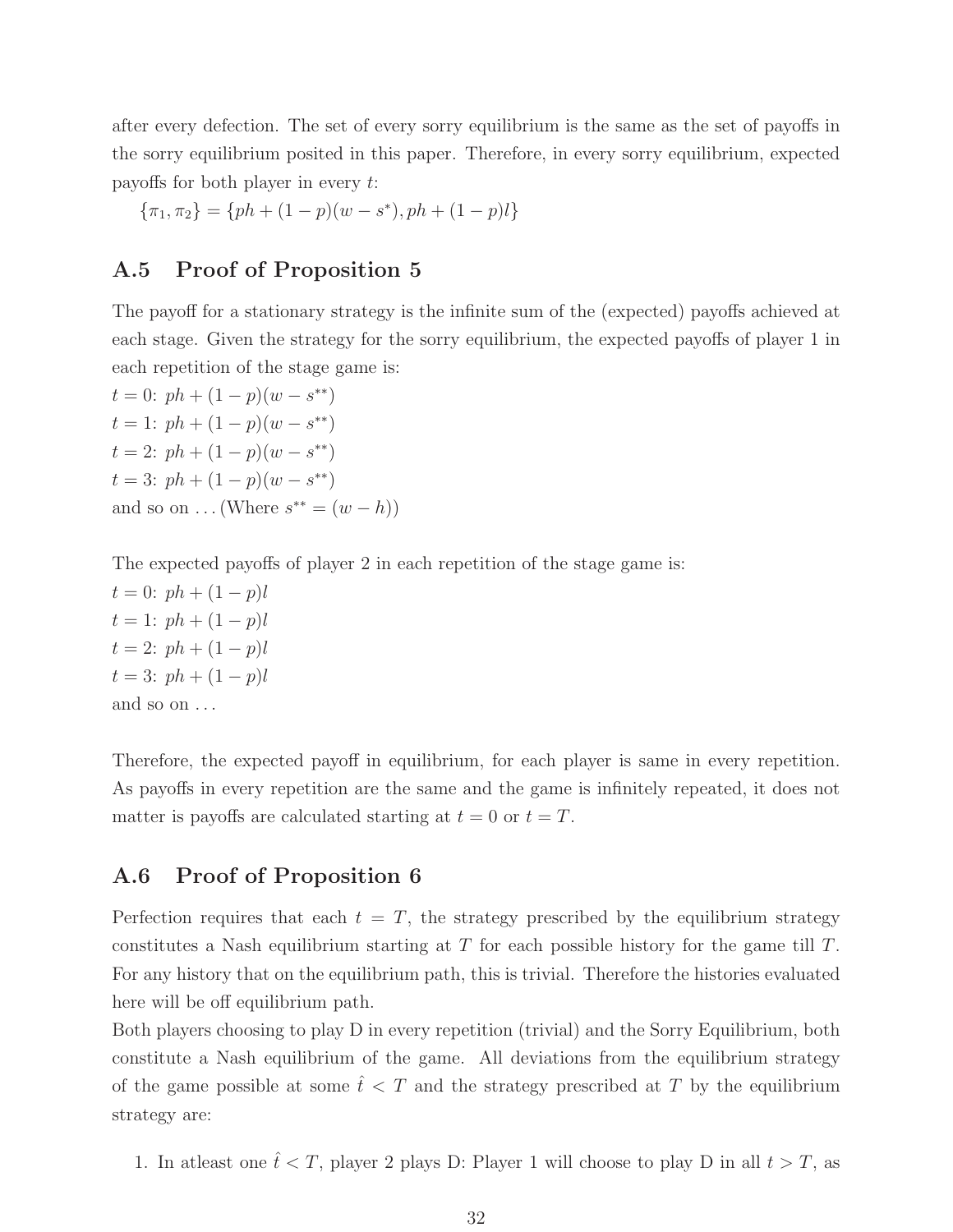(C,C) has not been played in all previous repetitions. Player 2 will also play D in all  $t>T$ . As both players choose to play D, the strategy prescribed by the equilibrium strategy constitutes a Nash Equilibrium.

- 2. In atleast one  $\hat{t} < T$ , (D,C) gets played and player 1 does not apologise or apologises at a cost  $s \neq s^*$ : Player 2 will choose to play D in all  $t>T$ , neither as (C,C) has not been played in all previous repetitions nor every (D,C) has been followed by an apology at cost s<sup>\*</sup>. Player 1 will also play D in all  $t>T$ . As both players choose to play D, the strategy prescribed by the equilibrium strategy constitutes a Nash Equilibrium.
- 3. In some  $\hat{t} < T$ , player 1 chooses to play D, (D,C) gets played, but player 1 follows (D,C) outcome in every  $\hat{t} < T$  with an apology at cost s<sup>\*</sup>: Player 2 cannot know if player 1 has chosen to play D in any repetition. As each (D,C) outcome has been followed with an apology at cost  $s^*$ , player 2 takes T as  $t = 0$  and continues to cooperate. For player 1, as an apology costing  $s^*$  has been offered  $\forall \hat{t} \leq T$ , he also takes T as  $t = 0$ and continues to cooperate. In essence irrespective of the history, the strategy of both players at T (as prescribed by the quilibrium strategy) constitutes a sorry equilibrium (and therefore a Nash equilibrium)  $\forall t \geq T$ .
- 4. In at least one  $\hat{t} < T$ , player 1 offers an apology at some cost s after a (C,C) outcome: The strategy of both players at  $T$  constitutes a sorry equilibrium (and therefore a Nash equilibrium)  $\forall t > T$ .

Additionally, for any history of the game that includes deviations (1) or (2) or both, the prescribed strategy requires that both players choose to defect in all future repetitions. For deviation (3) and (4), it is assumed that when one of the player deviates, the other player does not. For instance, if player 1 deviates as in (3), but player 2 also deviates as in (1), then the prescribed strategy at T is to choose to defect in all  $t \geq T$ .

## **A.7 Grim Trigger Strategy**

Given this strategy, the expected payoffs in each repetition of the stage game if both player 1 and 2 choose to play C, will be:

 $t = 0$ :  $p(h+h) + (1-p)(w+l)$  $t = 1: p<sup>2</sup>(h + h) + p(1 - p)(w + l) + (1 - p)K$  $t = 2$ :  $p^{3}(h + h) + p^{2}(1 - p)(w + l) + (1 - p^{2})K$ t = 3:  $p^4(h+h) + p^3(1-p)(w+l) + (1-p^3)K$ and so on ... (Where  $K = E_{DD}^1 + E_{DD}^2$ )

#### **Proof of Lemma 4**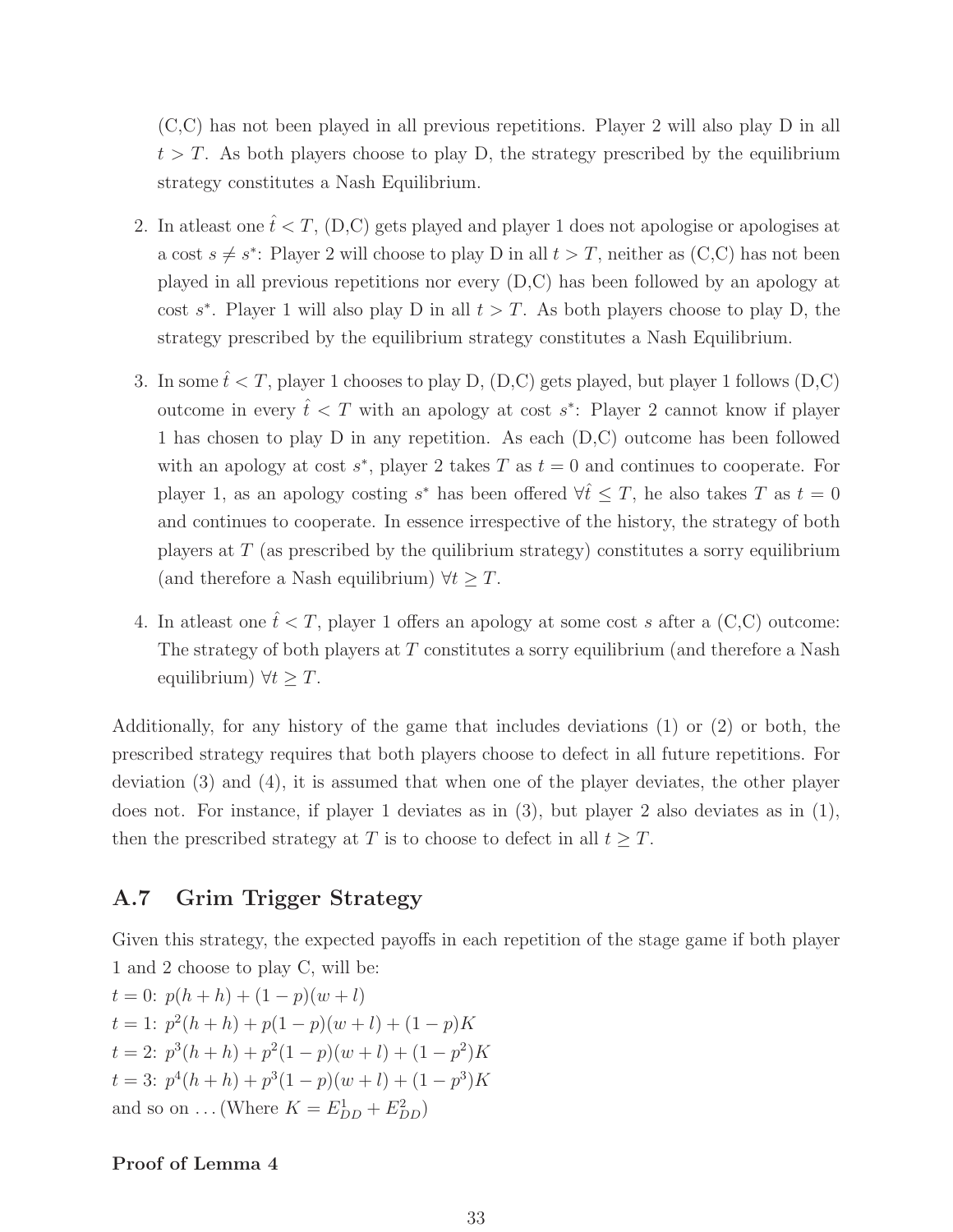Using the stream of payoffs above and a utilitarian social welfare function, the social welfare from this strategy is:

$$
\sum_{t=0}^{\infty} \delta^t p^t (p2h) + \sum_{t=0}^{\infty} \delta^t p^t ((1-p)(w+l)) + \sum_{t=0}^{\infty} \delta^t ((1-p^t)K)
$$

As  $\sum_{t=0}^{\infty} \delta^t p^t = \frac{1}{1-\delta p}$ ;  $\sum_{t=0}^{\infty} \delta^t ((1-p^t)K) = \sum_{t=0}^{\infty} \delta^t K - \sum_{t=0}^{\infty} \delta^t p^t K$  and  $K = E_{DD}^1 + E_{DD}^2 =$  $pd + (1 - p)l + pd + (1 - p)w$ . Rearranging terms gives the same term as Lemma 4 :

 $\frac{2p(h-d)}{1-\delta p}$  +  $\frac{2pd+(1-p)(w+l)}{1-\delta}$ 

Both the players start by choosing to play C at  $t = 0$  as the following 2 conditions are met 55:

- 1. As there is always some  $\delta$  that meets EQ 2, Payer 2 is better off playing C than D.
- 2. Player 1 also chooses to play C as payoff from choosing C is higher than D

Payoff from choosing C (PC):  $\sum_{t=0}^{\infty} \delta^t p^t (ph + (1-p)w) + \sum_{t=0}^{\infty} \delta^t (1-p^t) E_{DD}^1$ 

Payoff from choosing D (PD):  $\sum_{t=0}^{\infty} \delta^t (1 - p^t)((1 - p)h + pw) + \sum_{t=0}^{\infty} \delta^t (1 - (1 - p^t)) E_{DD}^1$ Now,  $PC > PD$  if  $\delta \ge \frac{w-h}{w-E_{DD}^1}$ . As  $h>E_{DD}^1$ , there is some  $\delta \in (0,1)$  for which both players choose to play C at  $t = 0$ .

#### **Proof of Proposition 7**

 $(NSW - SE) - (NSW - GT) = \frac{p2h + (1-p)[(w+l) - (w-h)]}{1-\delta} - \left[\frac{2p(h-d)}{1-\delta p} + \frac{2pd + (1-p)(w+l)}{1-\delta}\right]$ Where  $(w-h)$  is the cost of apology in the sorry equilibrium, therefore the total payoff when an accidental defection happens (in sorry equilibrium) is  $[(w - l) - (w - h)]$ . To determine the condition:

$$
\frac{p2h + (1-p)[(w+l) - (w-h)]}{1-\delta} > \left[\frac{2p(h-d)}{1-\delta p} + \frac{2pd + (1-p)(w+l)}{1-\delta}\right]
$$

As  $(w + l)$  has the same weights on both side, cancelling them out and grouping terms:  $\frac{p2h-p2d}{1-\delta} - \frac{p2h-p2d}{1-\delta p} > \frac{(1-p)(w-h)}{1-\delta}$ 

This is the same as:

$$
(p2h - p2d) \left[\frac{1}{1-\delta} - \frac{1}{1-\delta p}\right] > \frac{(1-p)(w-h)}{1-\delta}
$$

Simplifying the expression gives:

 $\frac{2p(h-d)\delta(1-p)}{(1-\delta)(1-\delta p)} > \frac{(1-p)(w-h)}{1-\delta}$ 

Cancelling out and re-arranging the terms, gives the expression in Proposition 4:

 $h(1 + \delta p) + \delta p2d > w(1 - \delta p)$ 

<sup>&</sup>lt;sup>55</sup>This paper does not posit grim trigger strategies as an equilibrium for this game.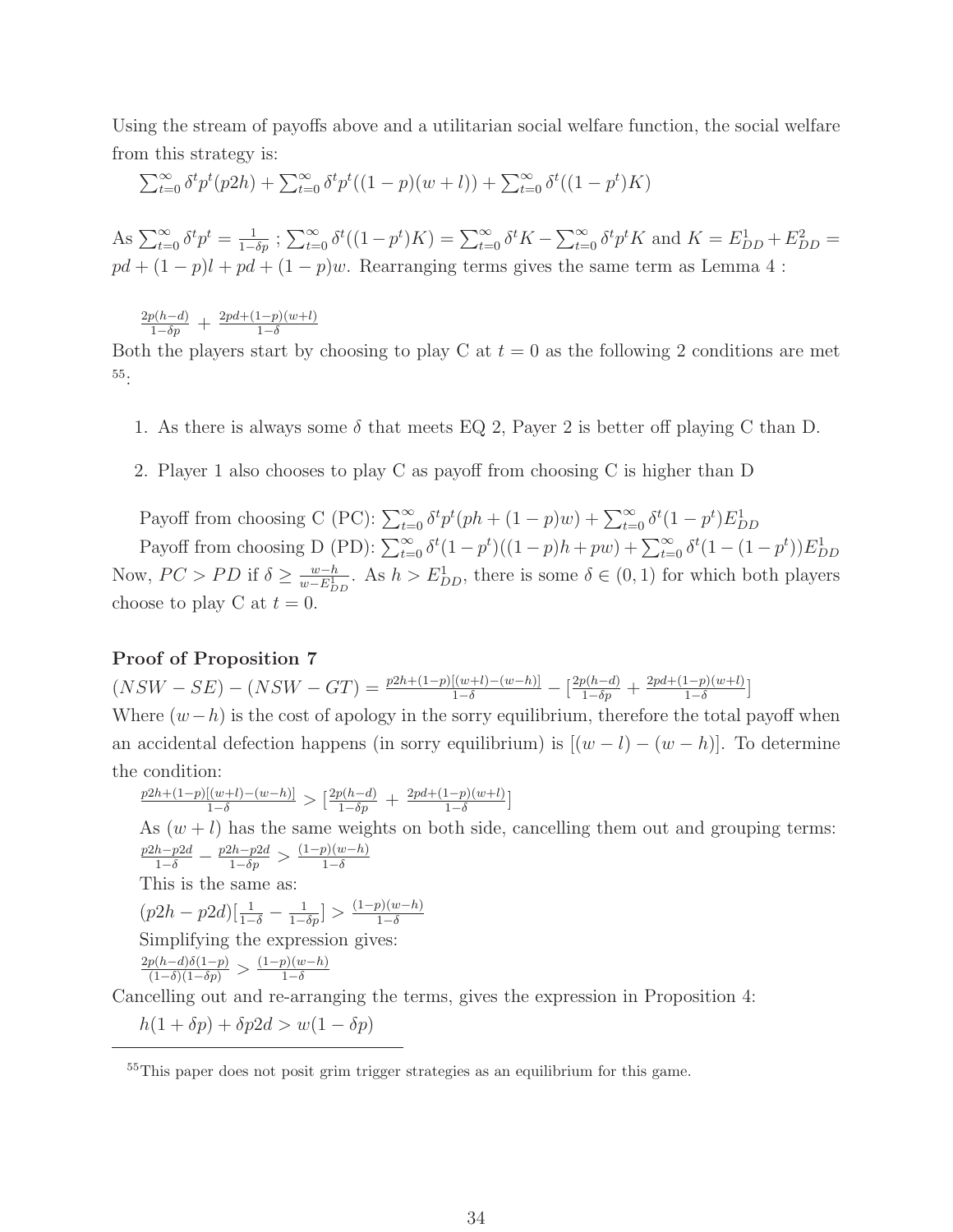#### **A.8 Ostracism**

The expected payoffs in each repetition of the stage game if player 2 plays C and player 1 chooses to play C, assuming that the long term costs of being ostracised is lumped together in one parameter  $O<sub>s</sub>$  to be realised only in the period in which a player defects:

 $t = 0$ :  $p(h+h) + (1-p)(w+l-O_s)$  $t = 1: p<sup>2</sup>(h + h) + p(1 - p)(w + l - O<sub>s</sub>)$  $t = 2$ :  $p^3(h+h) + p^2(1-p)(w+l-O_s)$  $t = 3: p^4(h+h) + p^3(1-p)(w+l-O_s)$ and so on . . .

#### **Proof of Lemma 5**

Using the stream of payoffs above and a utilitarian social welfare function, the social welfare from this strategy is:

$$
\sum_{t=0}^{\infty} \delta^t p^t (p2h + (1-p)(w+l-O_s))
$$

As  $\sum_{t=0}^{\infty} \delta^t p^t = \frac{1}{1-\delta p}$ , re-arranging terms gives the same term as Lemma 5 :

*<sup>p</sup>*2*h*+(1−*p*)(*w*+*l*−*O*s) <sup>1</sup>−*δp*

Assuming the cost of ostracism, O*<sup>s</sup>* accrues to the player who has defected, both players start by choosing to play C at  $t = 0$  as the following 2 conditions are met <sup>56</sup>:

1. If player 2 plays D, the game ends with certainty at  $t = 0$ . Payer 2 is better off playing C than D, as it is assumed that  $O_s$  is large enough, so that the following condition is met:

$$
\frac{ph + (1-p)l}{1 - \delta p} \ge p(w - O_s) + (1-p)(d - O_s)
$$

2. Player 1 also chooses to play C as payoff from choosing C is higher than D as the following condition is met:

 $\frac{ph + (1-p)(w - O_s)}{1 - \delta p} \geq \frac{(1-p)h + -p(w - O_s)}{1 - \delta(1-p)}$ 

This condition reduces to:  $\delta \geq \frac{w-O_s-h}{w-h}$ , which is always met as as  $h > 0$  by assumption. This there is some  $\delta \in (0,1)$  for which both players choose to play C at  $t = 0$ .

**Proof of Proposition 8**  $(NSW - SE) - (NSW - O) = \frac{p2h + (1-p)[(w+l) - (w-h)]}{1-\delta} - \frac{p2h + (1-p)(w+l - O_s)}{1-\delta p}$ 

<sup>56</sup>This paper does not posit ostracism as an equilibrium for this game.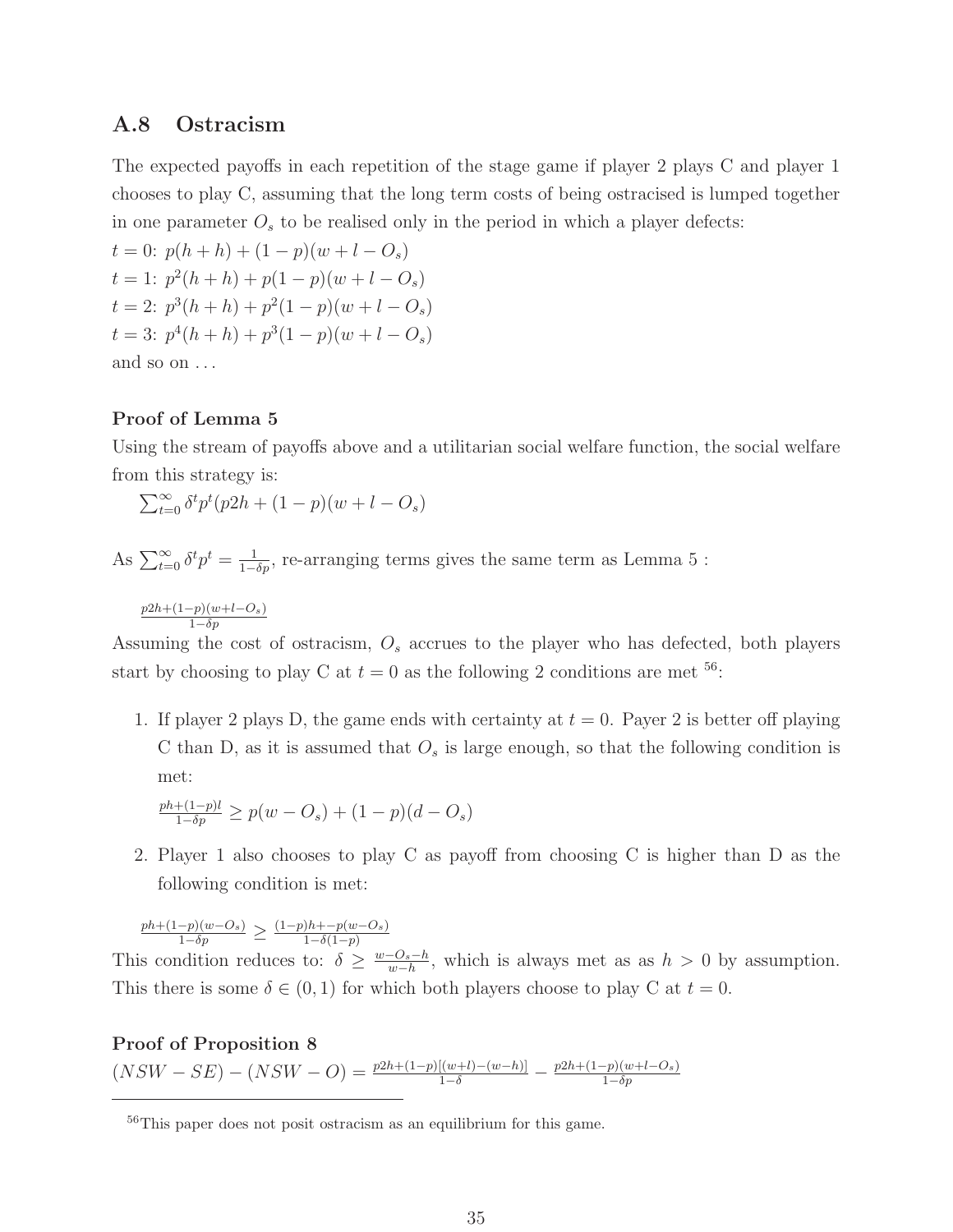Where  $(w-h)$  is the cost of apology in the sorry equilibrium, therefore the total payoff when an accidental defection happens (in sorry equilibrium) is  $[(w - l) - (w - h)]$ . To determine the condition:

 $\frac{p2h + (1-p)[(w+l) - (w-h)]}{1-\delta}$ >  $\frac{p2h + (1-p)(w+l - O_s)}{1-\delta p}$ Taking  $p2h + (1-p)[(w+l)]$  common:  $[p2h + (1-p)[(w+l)][\frac{1}{1-\delta} - \frac{1}{1-\delta p}] > \frac{(1-p)(w-h)}{1-\delta} - \frac{(1-p)O_s}{1-\delta p}$ Simplifying by cancelling out the denominators:

 $[p2h + (1-p)[(w+l)][\delta(1-p)] > (1-\delta p)(1-p)(w-h)] - (1-\delta)(1-p)O_s$ 

Cancelling out and re-arranging the terms, gives the expression in Proposition 8:

$$
h(1 + \delta p) + O_s(1 - \delta) > w(1 - \delta) - l\delta(1 - p)
$$

#### **A.9 Courts**

Damages imposed by a court =  $I = \frac{w-h-c}{\tau}$ 

Damages required to deter deliberate defection =  $I^* = \frac{(2p-1)}{p(\tau+\tau)-\tau}(w-h-c)$ 

#### **Proof of Lemma 6**

Both I and I<sup>\*</sup> have  $(w-h-c)$  in the numerator. Therefore it must be shown that  $\frac{(2p-1)}{p(\tau+\tau)-\tau}$  $\frac{1}{\tau}$ . Assuming that the inequality is correct and cross multiplying the denominators:

 $(2p - 1)\tau > p(\tau + \tau) - \tau'$ 

Grouping common terms:

 $(2p - 1 - p)\tau > \dot{\tau}(p - 1)$ 

Cancelling out  $(p-1)$ , this leads to:

$$
\tau > \acute{\tau}
$$

But this is true by assumption, therefore  $\frac{(2p-1)}{p(\tau+\tau)-\tau} > \frac{1}{\tau}$  holds true.

#### **Proof of Proposition 7**

From equation 7 and Lemma 6 we know that player 1 chooses to play D, if player 2 plays C. So, if it shown that player 2 will indeed play C, then this would constitute a mutual best response and therefore a Nash Equilibria in pure strategies.

**To show**: If  $p(w - h - d + l) \ge c$ , player 2 plays C, when player 1 plays D

Player 2 will play C if:  $E_{DC}^2 + p\tau I \ge E_{DD}^2 - (1-p)\tau I$ 

This is because, if player 1 chooses to play D and player 2 plays C; player 1 defects with probability p and damages are awarded to player 2 with probability  $p\tau$ . If player 2 also plays D, player 1 cooperates with probability  $(1-p)$  then damages will be awarded to player 1 with probability  $(1 - p)\tau$  (accidental cooperation). Inputting the payoffs from the stage game:

$$
p(l + \tau I) + (1 - p)h \ge pd + (1 - p)(w - \tau I)
$$
  
Simplifying:  

$$
\tau I \ge p(d - l) + (1 - p)(w - h)
$$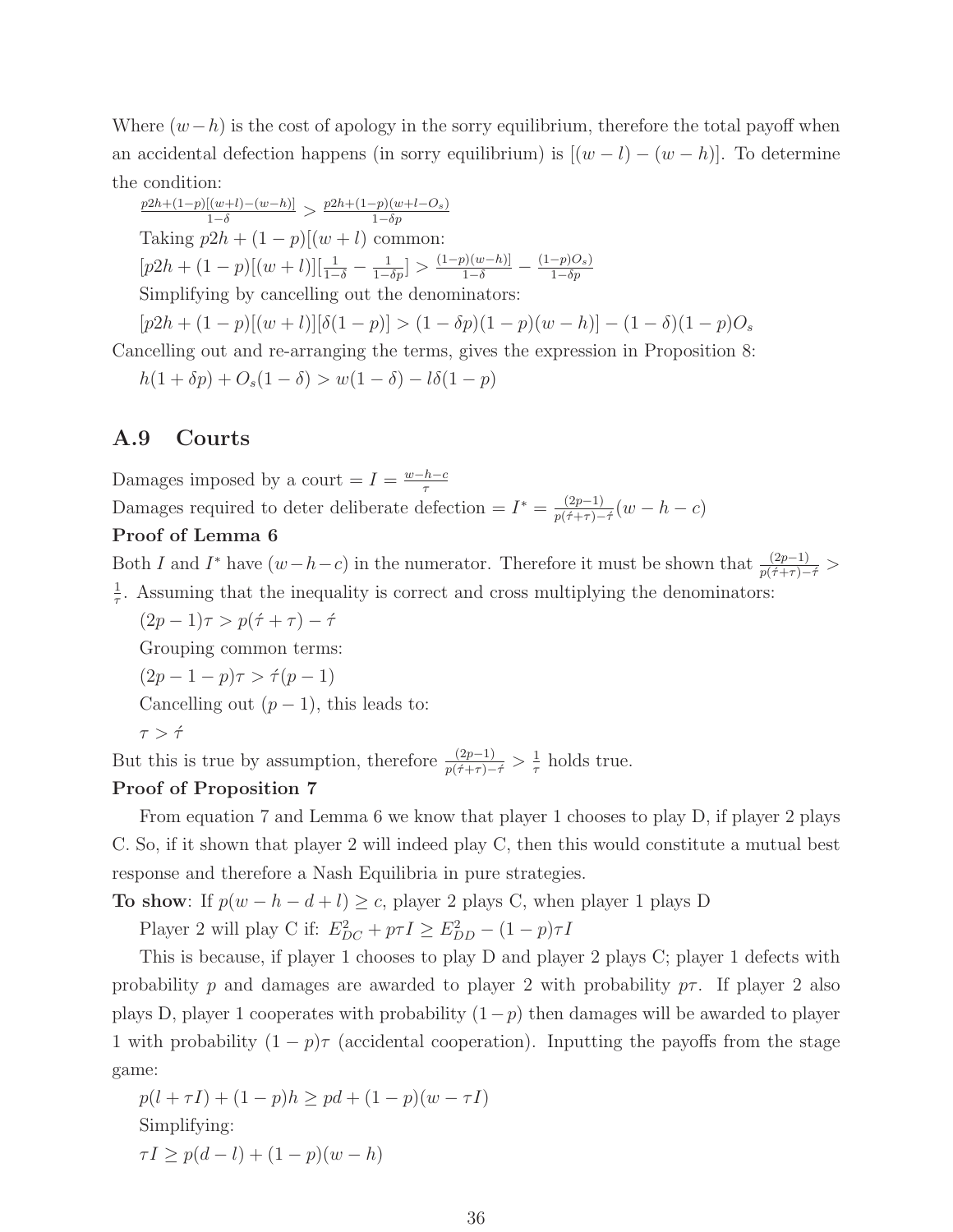As  $I = \frac{w - h - c}{\tau}$  $(w - h) - c \geq p(d - l) + (w - h) - p(w - h)$ This leads to the required condition:  $p(w-h-d+l) \geq c$ 

**To show**: If  $p(w - h - d + l) < c$  and  $(w - h - d + l) \leq c$ , player 2 plays D, when player 1 plays D

As shown previously, if  $p(w - h - d + l) < c$ , player 2 is better off playing D, when player 1 chooses to play D. So if it can be shown that player 1 is also better off choosing to play D, when player 2 plays D, then this would constitute a mutual best response and therefore a Nash Equilibria in pure strategies.

Player 1 will play D if:  $E_{DD}^1 + (1-p)\tau I \ge E_{CD}^1 + p\tau I$ 

This is because, if player 2 plays D and player 1 plays C; player 1 cooperates with probability p and wins damages with probability  $p\tau$ . If player 1 also plays D, player 1 cooperates with probability  $(1 - p)$  and wins damages will be awarded to player 1 with probability  $(1 - p)\tau$ . Inputting the payoffs from the stage game:

 $pd + (1-p)(l + \tau I) \geq p(l + \tau I) + (1-p)d$ 

Using the value of  $I$  and simplifying:

 $d(2p-1) + l(1-2p) \geq (w-h-c)(2p-1)$ 

Cancelling  $(2p - 1)$  and re-arranging terms, this leads to the required condition:

 $(w-h-d+l) \leq c$ 

**To show**: If  $p(w - h - d + l) < c$  and  $(w - h - d + l) > c$ , there is no Nash equilibrium in pure strategies.

As shown previously, if  $p(w - h - d + l) < c$ , player 2 is better off playing D, when player 1 chooses to play D. But if,  $(w - h - d + l) > c$ , player 1 is better off choosing to play C when player 2 plays D. If player 1 chooses to play C, player 2 plays D if:  $E_{DD}^2 - p\tau I \geq E_{CC}^2 + (1-p)\tau I$ 

 $pw + (1 - p)d - p\tau I > ph + (1 - p)l + (1 - p)\tau I$ Using the value of  $I$  and simplifying:  $c \ge (1-p)(w-h-d+l)$ 

But this condition can never be met as,  $(w - h - d + l) > c$  and  $(1 - p) < 1$ . So, player 2 is better off playing C, if player 1 chooses to play C. But if player 2 plays C, player 1 is better off playing D (by equation 7). But if player 1 chooses to play D and as  $p(w - h - d + l) < c$ , player 2 is better off playing D. But if player 2 plays D and  $(w - h - d + l) > c$ , player 1 is better off choosing to play C. Therefore, there is no Nash Equilibrium in pure strategies.

#### **Proof of Lemma 7**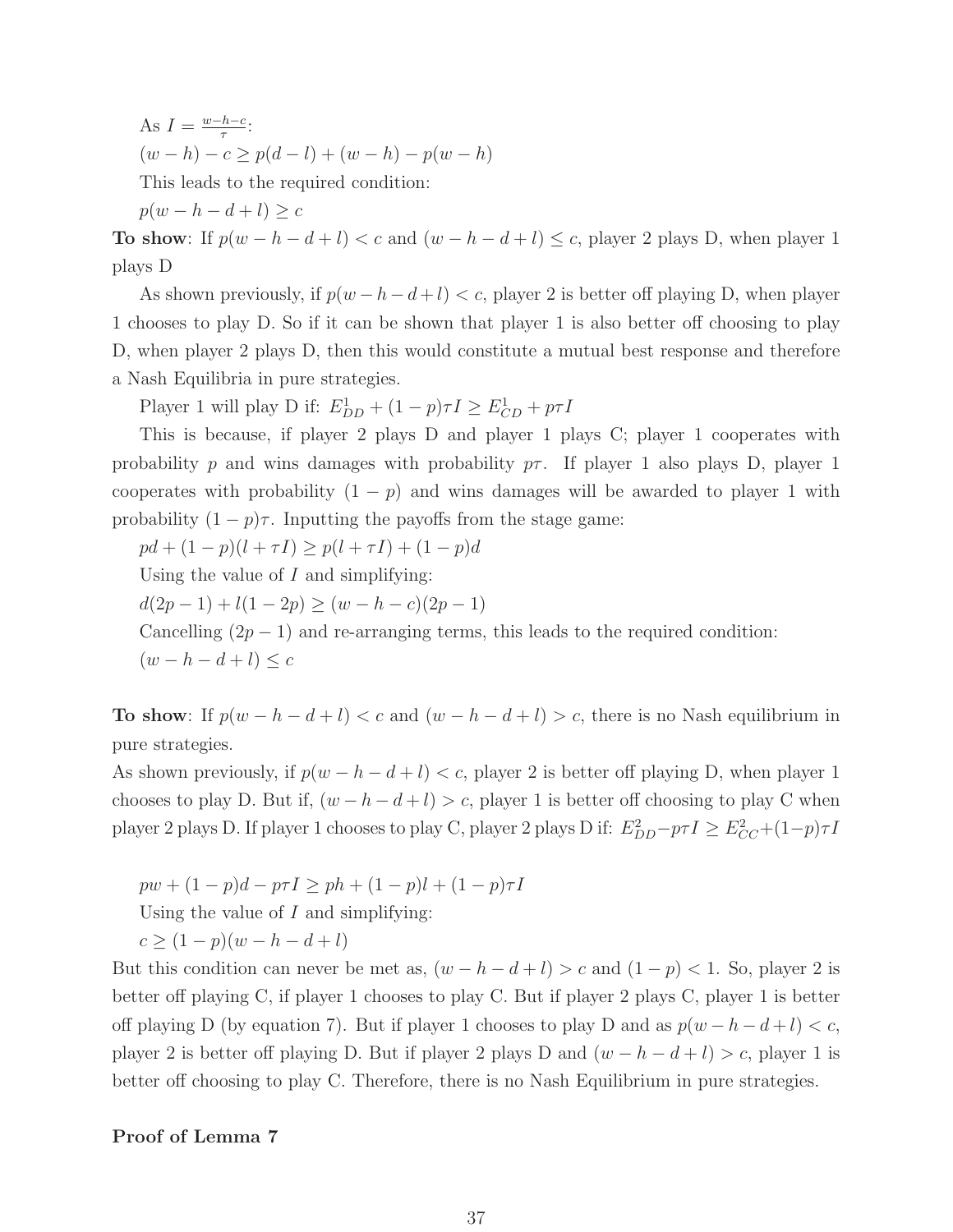From equation 8:  $I^* = \frac{(2p-1)}{p(\tau+\tau)-\tau} [w-h-c]$ 

Consider  $\frac{1}{p(\tau+\tau)-\tau}$ : In order for the difference between  $\tau$  and  $\tau$ , either  $\tau$  reduces or  $\tau$  or both.

If  $\tau$  decreases: the denominator decreases and the total value of  $I^*$  increases

If  $\tau$  increases (by a unit): Change in denominator is  $(p-1)$ , but as  $p < 1$ , the denominator decreases and value of  $I^*$  increases

If both change simultaneously, (as  $\tau > \hat{\tau}$ ) both effects reinforce each other and the denominator decreases and value of  $I^*$  increases.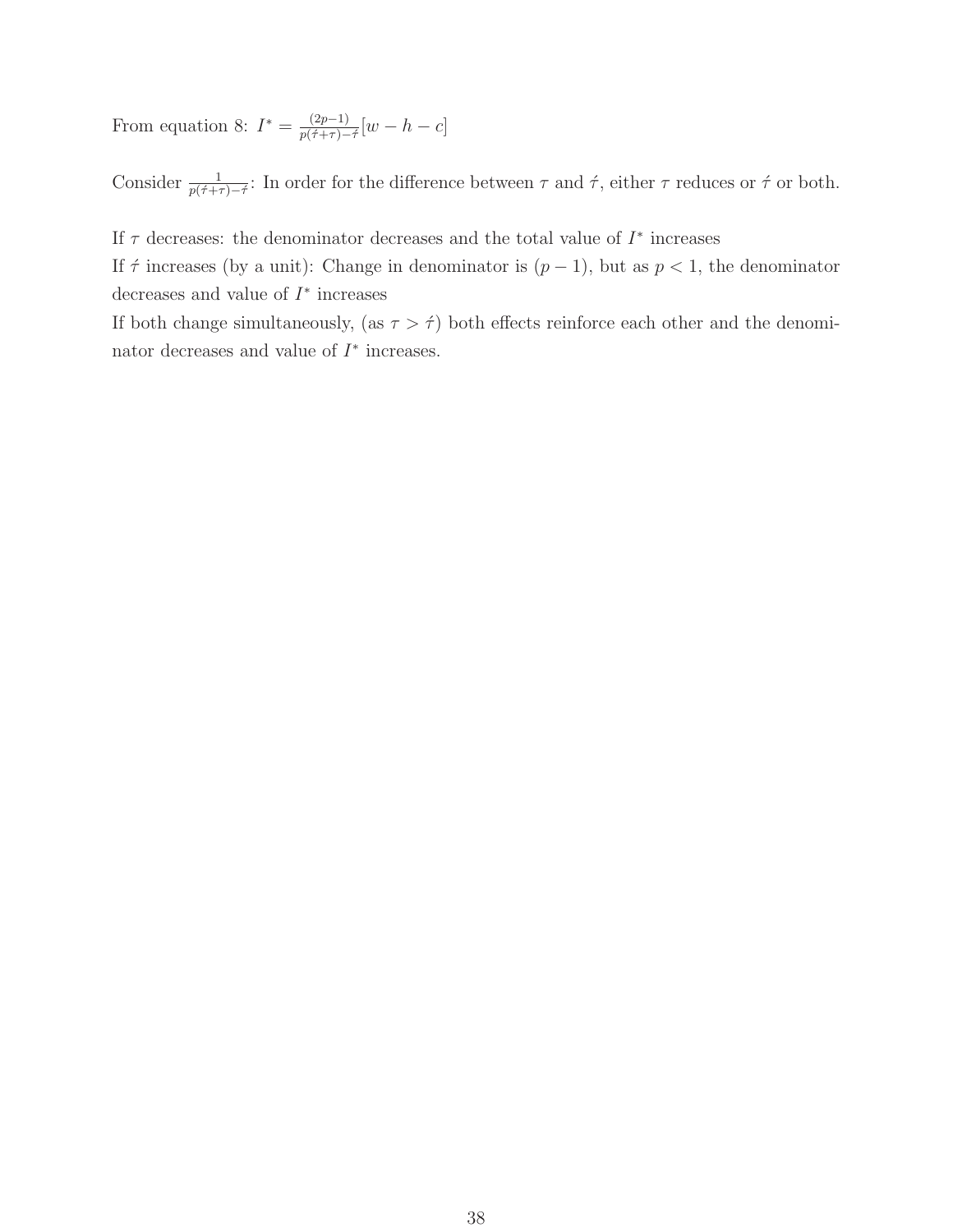## **References**

Abeler, J., Calaki, J., Andree, K., & Basek, C. (2010). The power of apology. *Economics* Letters, 107(2), 233-235.

Abreu, D. (1988). On the theory of infinitely repeated games with discounting. *Econo*metrica: Journal of the Econometric Society, 383-396.

Al-Zumor, A. W. Q. G. (2011). Apologies in Arabic and English: An inter-language and cross-cultural study. Journal of King Saud University-Languages and Translation, 23(1), 19-28.

Allen, D. W., & Reed, C. G. (2006). The duel of honor: screening for unobservable social capital. American Law and Economics Review, 8(1), 81-115.

Bar-Siman-Tov, Y. (Ed.). (2003). From conflict resolution to reconciliation. Oxford University Press.

Brown, J. P. (1973). Toward an economic theory of liability. The Journal of Legal Studies, 323-349.

Bull, C. (1987). The existence of self-enforcing implicit contracts. The Quarterly Journal of Economics, 147-159.

Cohen, A. D., & Olshtain, E. (1985). Comparing apologies across languages. In Scientific and humanistic dimensions of language, 175-83.

Crawford, V. P., & Sobel, J. (1982). Strategic information transmission. Econometrica: Journal of the Econometric Society, 1431-1451.

Darby, B. W., & Schlenker, B. R. (1982). Children's reactions to apologies. *Journal of* Personality and Social Psychology, 43(4), 742.

Dixit, A. (2009). Governance institutions and economic activity. The American Economic Review, 3-24.

Evans, D. N. (2014). The Debt Penalty ? Exposing the Financial Barriers to Offender Reintegration. New York, NY: Research & Evaluation Center, John Jay College of Criminal Justice, City University of New York.

Farrell, J., & Rabin, M. (1996). Cheap talk. *The Journal of Economic Perspectives*, 103-118.

Fischbacher, U., & Utikal, V. (2013). On the acceptance of apologies. *Games and* Economic Behavior, 82, 592-608.

Folkes, V. S. (1984). Consumer reactions to product failure: An attributional approach. Journal of Consumer Research, 398-409.

Fudenberg, D., David, L., and Maskin, E. (1994). The Folk Theorem with Imperfect Public Information. Econometrica, 62(5):997?1039.

Fudenberg, D., & Maskin, E. (1986). The folk theorem in repeated games with discounting or with incomplete information. Econometrica, 54(3), 533-554.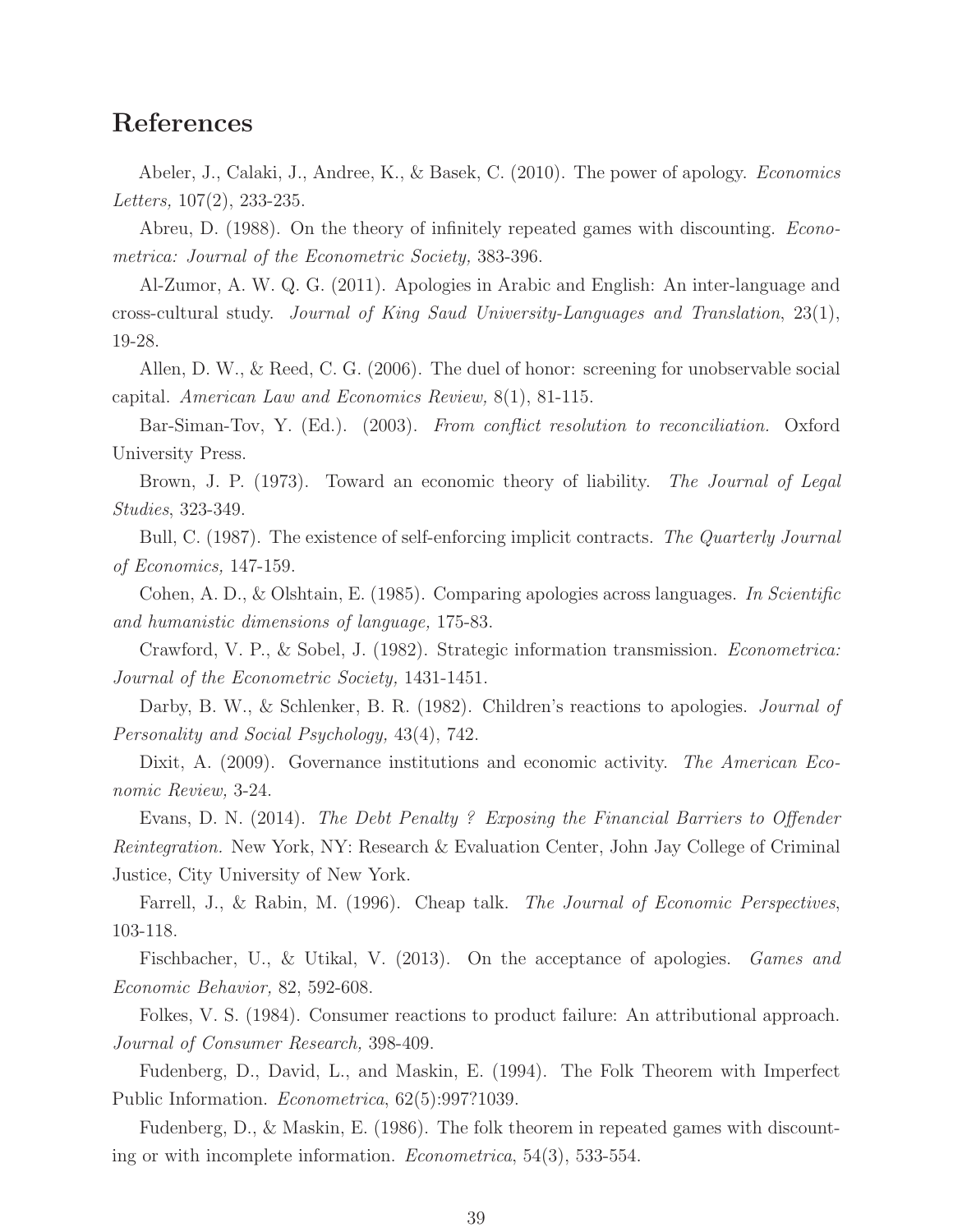Galanter, M. (1985). Legal Torpor: Why So Little Has Happened in India After the Bhopal Tragedy. Tex. Int'l LJ, 20, 273.

Gibney, M. (2008). The age of apology: Facing up to the past. University of Pennsylvania Press.

Glaze, L. E. and Herberman, E. J. (2012). Bureau Of Justice Statistics: Correctional Populations in the United States, 2012. Washington DC: U.S. Dept. of Justice, Office of Justice Programs, Bureau of Justice Statistics. Retrieved from: http://www.bjs.gov/ content/pub/pdf/cpus12.pdf

Greif, A. (1993). Contract enforceability and economic institutions in early trade: The Maghribi traders' coalition. The American economic review, 525-548.

Haley, J. O. (1982). Sheathing the sword of justice in Japan: An essay on law without sanctions. Journal of Japanese Studies, 265-281.

Haley, J. O. (1995). Authority without power. Oxford University Press.

Haley, J. O. (1998). Apology and Pardon Learning From Japan. American Behavioral Scientist, 41(6), 842-867.

Hazra, A. K., & Micevska, M. B. (2004). The problem of court congestion: Evidence from Indian lower courts. (No. 88) ZEF discussion papers on development policy.

Hearit, K. M. (1994). Apologies and public relations crises at Chrysler, Toshiba, and Volvo. Public Relations Review, 20(2), 113-125.

Hermalin, B. E., Avery, W. K., and Craswell, R. (2007). Contract Law. In Polinsky, A. and Shavell, S., editors, Handbook of Law and Economics, Vol. 1., pages 3?138. Elsevier, Amsterdam.

Ho, B. (2012). Apologies as signals: with evidence from a trust game. Management Science, 58(1), 141-158.

James, D. J. and Glaze, L. E. (2006). Bureau of Justice Statistics: Mental Health Problems of Prison and Jail Inmates. Washington, DC: U.S. Department of Justice, Office of Justice Programs, Bureau of Justice Statistics. Retrieved from: http://www.bjs.gov/ content/pub/pdf/mhppji.pdf

Keeva, S. (1999). Does Law Mean Never Having to Say You're SORRY? Going to trial over a case is costly, frustrating?and can perhaps be avoided with a simple apology. ABA Journal, 64-95.

Krauss, M. I. (2012). Tort Law, Moral Accountability, and Efficiency: Reflections on the Current Crisis. Journal of markets  $\mathcal C$  morality, 2(1).

Krishnan, J. K., & Kumar, C. R. (2010). Delay in process, denial of justice: the jurisprudence and empirics of speedy trials in comparative perspective. Geo. J. Int'l L., 42, 747.

Lind, J. (2011). Sorry states: Apologies in international politics. Cornell University Press.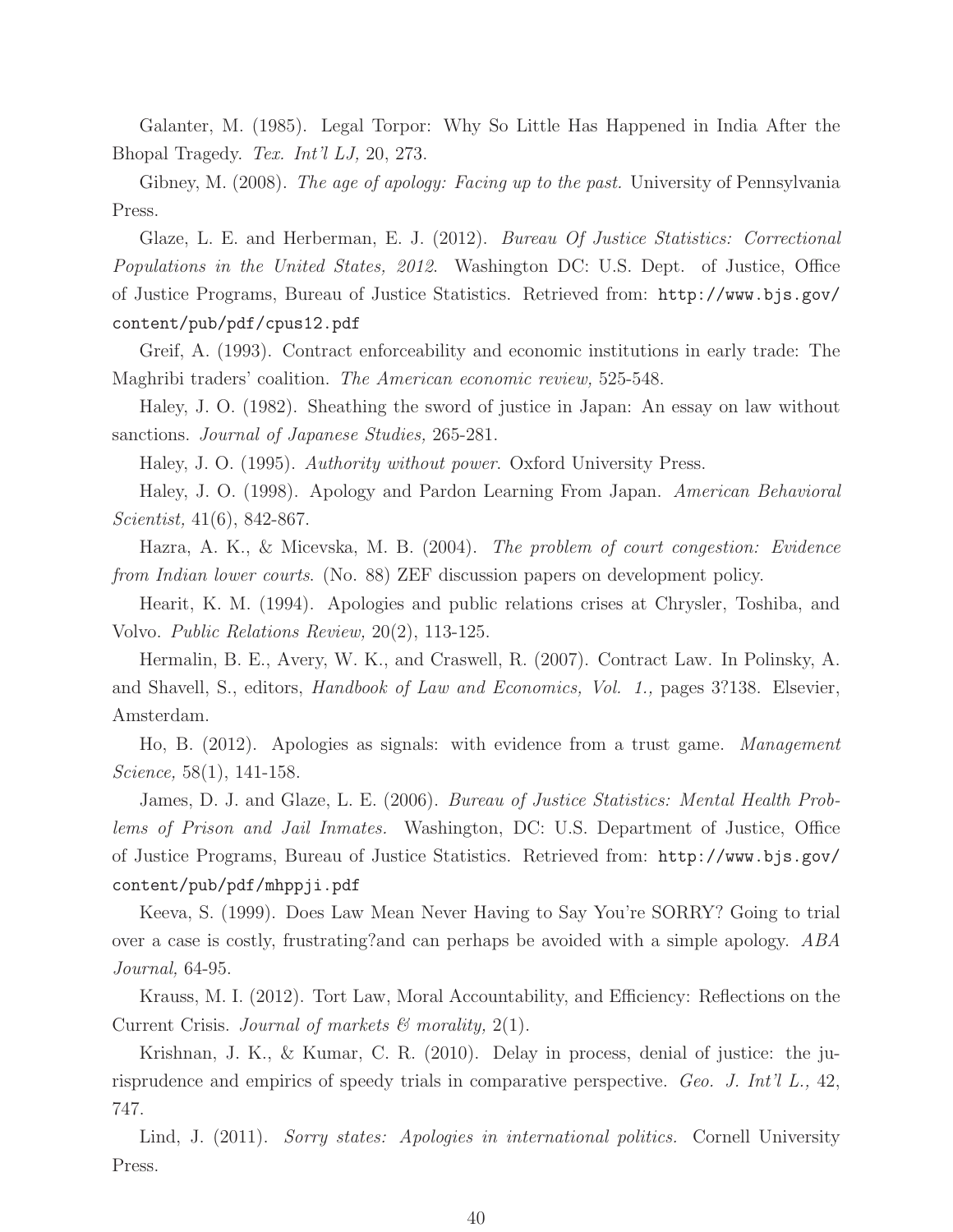Masten, S. E., & Prfer, J. (2014). On the evolution of collective enforcement institutions: communities and courts. The Journal of Legal Studies, 43(2), 359-400.

National Court Management Systems Committee. National Court Management Systems (NCMS) Policy & Action Plan, New Delhi: Supreme Court of India. Retrieved from:http: //supremecourtofindia.nic.in/ncms27092012.pdf

Nytagodien, R., & Neal, A. (2004). Collective trauma, apologies, and the politics of memory. Journal of Human Rights, 3(4), 465-475.

Ohtsubo, Y., & Watanabe, E. (2009). Do sincere apologies need to be costly? Test of a costly signaling model of apology. Evolution and Human Behavior, 30(2), 114-123.

Ohtsubo, Y., Watanabe, E., Kim, J., Kulas, J. T., Muluk, H., Nazar, G., Wang, F., and Zhang, J. (2012). Are costly apologies universally perceived as being sincere? A test of the costly apology-perceived sincerity relationship in seven countries. Journal of Evolutionary Psychology, 10(4), 187-204.

Ostrom, E. (2014). Collective action and the evolution of social norms. Journal of Natural Resources Policy Research, 6(4), 235-252.

Ostrom, E., Walker, J., & Gardner, R. (1992). Covenants with and without a Sword: Self-governance Is Possible. American Political Science Review, 86(02), 404-417.

Petrucci, C. J. (2002). Apology in the criminal justice setting: Evidence for including apology as an additional component in the legal system. Behavioral sciences  $\mathcal{C}$  the law, 20(4), 337-362.

Posner, R. A. (1997). Social norms and the law: An economic approach. The American economic review, 365-369.

Ramseyer, J. M., & Rasmusen, E. (2010). Comparative litigation rates. Harvard Law School.

Rasmusen, E. (1996). Stigma and self-fulfilling expectations of criminality. *Journal of* Law and Economics, 519-543.

Reiter, R. M. (2000). Linguistic politeness in Britain and Uruguay: A contrastive study of requests and apologies (Vol. 83). John Benjamins Publishing.

Robbennolt, J. K. (2003). Apologies and legal settlement: an empirical examination. Michigan Law Review, 460-516.

Rubinstein, A. (1979). An optimal conviction policy for offenses that may have been committed by accident. In Applied Game Theory (pp. 406-413). Physica-Verlag HD.

Scheff, T. J. (1998). Community conferences: Shame and anger in therapeutic jurisprudence. Rev. Jur. UPR, 67, 97.

Schlenker, B. R. (1980). *Impression management: The self-concept, social identity, and* interpersonal relations (pp. 21-43). Monterey, CA: Brooks/Cole Publishing Company.

Schlenker, B. R., & Darby, B. W. (1981). The use of apologies in social predicaments. Social Psychology Quarterly, 271-278.